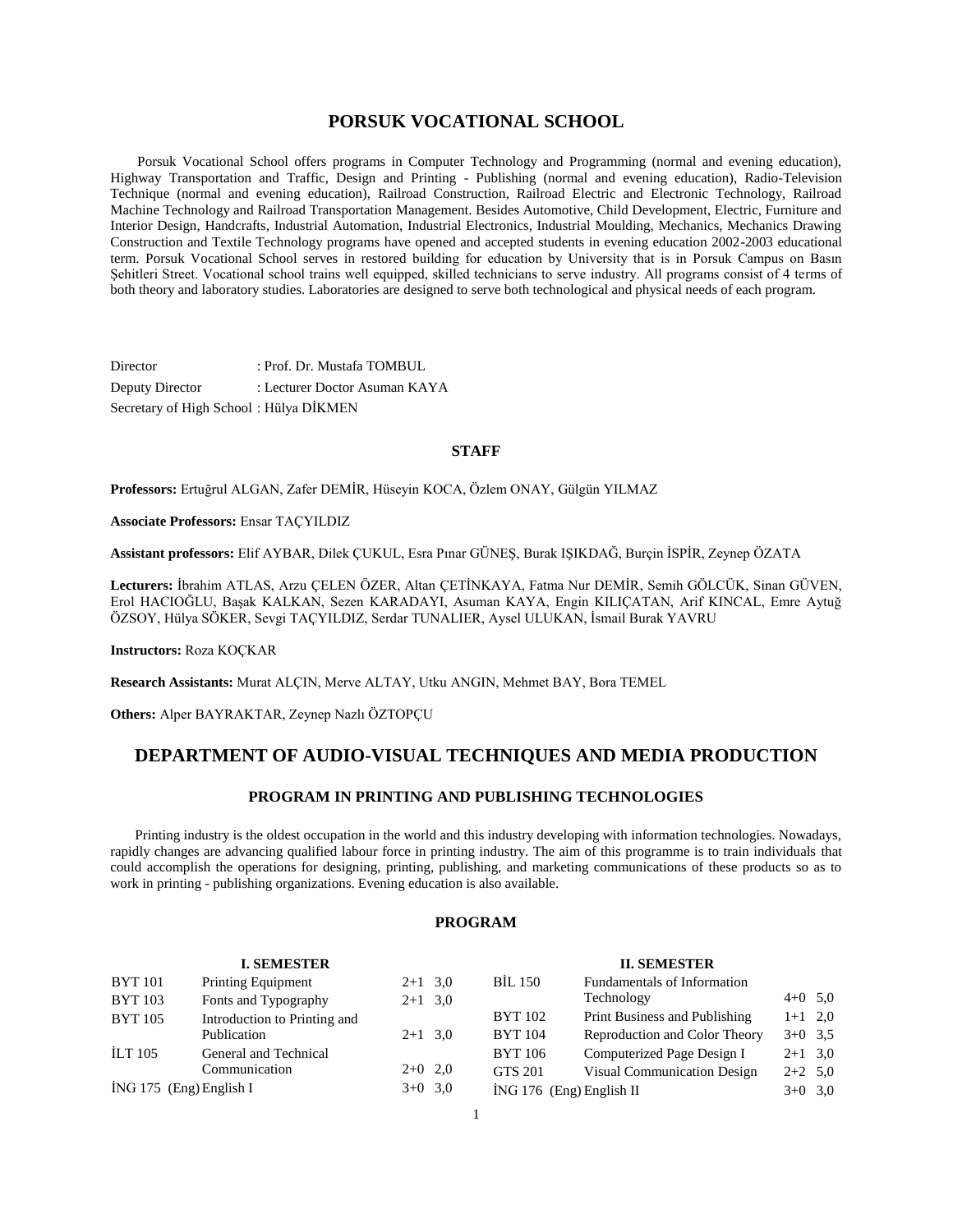| ISL 421        | Entrepreneurship                    | $2+0$ | 3,0 |
|----------------|-------------------------------------|-------|-----|
| <b>MAT 125</b> | <b>General Mathematics</b>          | $3+1$ | 4,0 |
| <b>SAN 111</b> | <b>Fundamental Art Education I</b>  | $3+0$ | 3.0 |
| <b>TAR 165</b> | Atatürk's Principles and History of |       |     |
|                | <b>Turkish Revolution I</b>         | $2+0$ | 2.0 |
| <b>TÜR 125</b> | Turkish Language I                  | $2+0$ | 2.0 |
|                | Elective Course (1)                 |       | 2,0 |
|                |                                     |       |     |

#### **III. SEMESTER**

|                | BYT 201 (Eng) Technical English   | $3+0$     | 3.0 |
|----------------|-----------------------------------|-----------|-----|
| <b>BYT 203</b> | Desktop Publishing                | $2+2$ 3.0 |     |
| <b>BYT 205</b> | Binding and Cardboard Packing     |           |     |
|                | Production                        | $2+2$ 4.0 |     |
| <b>BYT 207</b> | <b>Offset Printing Technology</b> | $2+2$ 4.0 |     |
| <b>BYT 209</b> | <b>Cost Calculation</b>           | $2+2$ 3.0 |     |
| <b>BYT 211</b> | Computerized Page Design II       | $2+2$     | 4.0 |
|                | Departmental Elective Courses     |           |     |
|                | (2)                               |           | 6,0 |
|                | Elective Course (1)               |           | 3,0 |
|                |                                   |           |     |

# **DEPARTMENTAL ELECTIVE COURSES**

| BYT 213 Total Quality Management in Printing |           |  |
|----------------------------------------------|-----------|--|
| Industry                                     | $2+2$ 3.0 |  |
| BYT 214 Information Technology in Printing   |           |  |
| Industry                                     | $2+2$ 3,0 |  |
| BYT 215 Product Planning and Management in   |           |  |
| Printing Industry                            | $2+2$ 3.0 |  |
| BYT 217 Web Publishing                       | $2+2$ 3,0 |  |
| ETK 211 Professional Ethics                  | $2+0$ 3,0 |  |
|                                              |           |  |

| TAR 166        | Atatürk's Principles and History of |           |      |
|----------------|-------------------------------------|-----------|------|
|                | <b>Turkish Revolution II</b>        | $2+0$ 2.0 |      |
| <b>TRS 102</b> | <b>Technical Drawing</b>            | $2+2$ 4.5 |      |
| <b>TÜR 126</b> | Turkish Language II                 | $2+0$ 2.0 |      |
|                |                                     |           | 30.0 |

### **IV. SEMESTER**

| <b>BYT 202</b> | <b>Digital Printing Technology</b>   | $2+2$ 4,0 |     |
|----------------|--------------------------------------|-----------|-----|
| <b>BYT 204</b> | <b>Production Qaulity Management</b> |           |     |
|                | <b>Systems</b>                       | $2+0$ 3.0 |     |
| <b>BYT 206</b> | Marketing and Advertising Practices  | $2+1$ 3,0 |     |
| <b>BYT 208</b> | Project                              | $2+2$ 4.0 |     |
| <b>BYT 210</b> | <b>Other Printing Techniques</b>     | $3+1$ 4,0 |     |
| <b>BYT 212</b> | Publishing Applications in Turkey    | $2 + 1$   | 3,0 |
| <b>GTS 217</b> | Computer Aided Graphic Design I      | $2 + 1$   | 3.0 |
|                | Departmental Elective Courses (2)    |           | 6,0 |
|                |                                      |           |     |

| FOT 107 Photography | $2+1$ 3.0 |  |
|---------------------|-----------|--|

| .                             |           |  |
|-------------------------------|-----------|--|
| TÜR 120 Turkish Sign Language | $3+0$ 3,0 |  |

# **ELECTIVE COURSES**

| BEÖ 155 Physical Education<br>KÜL 199 Cultural Activities<br>SAN 155 Hall Dances<br>THU 203 Community Services | $2+0$ 2.0<br>$0+2$ 2.0<br>$0+2$ 2.0<br>$0+2$ 3.0 |
|----------------------------------------------------------------------------------------------------------------|--------------------------------------------------|

# **DEPARTMENT OF COMPUTER TECHNOLOGIES**

30,0

30,0

# **COMPUTER PROGRAMMING**

 Usage of computers at homes and in offices spread wide due to recent developments in IT technologies. Computer networks, software development for web, office and specific purposes, hardware, maintenance and back office, system administration are concepts of Computer Technology and Programming. Graduated students who will have computer technician title are well trained in theoretical and application fields.

# **PROGRAM**

# **I. SEMESTER** BTP 101 Algorithms and Introduction to Programming  $3+1$  5,0 BTP 103 Integrated Office 3+1 5,0 ELO 109 Basic Electronics 3+1 5,0

| İNG 175 (Eng) English I |                                     | $3+0$ 3.0 |  |
|-------------------------|-------------------------------------|-----------|--|
| MAT 121                 | Mathematics I                       | $3+1$ 4.0 |  |
| TAR 165                 | Atatürk's Principles and History of |           |  |
|                         | Turkish Revolution I                | $2+0$ 2.0 |  |

### **II. SEMESTER**

| <b>BTP 102</b>           | Database and Management                   |           |  |
|--------------------------|-------------------------------------------|-----------|--|
|                          | Systems I                                 | $3+1$ 4,0 |  |
| <b>BTP 104</b>           | Data Structures and Programming $3+1$ 4,0 |           |  |
| <b>BTP 106</b>           | Computer Hardware                         | $2+2$ 5.0 |  |
| <b>GRA 110</b>           | Graphic and Animation                     | $3+1$ 4,0 |  |
| İNG 176 (Eng) English II |                                           | $3+0$ 3.0 |  |
| MAT 122                  | Mathematics II                            | $3+1$ 4.0 |  |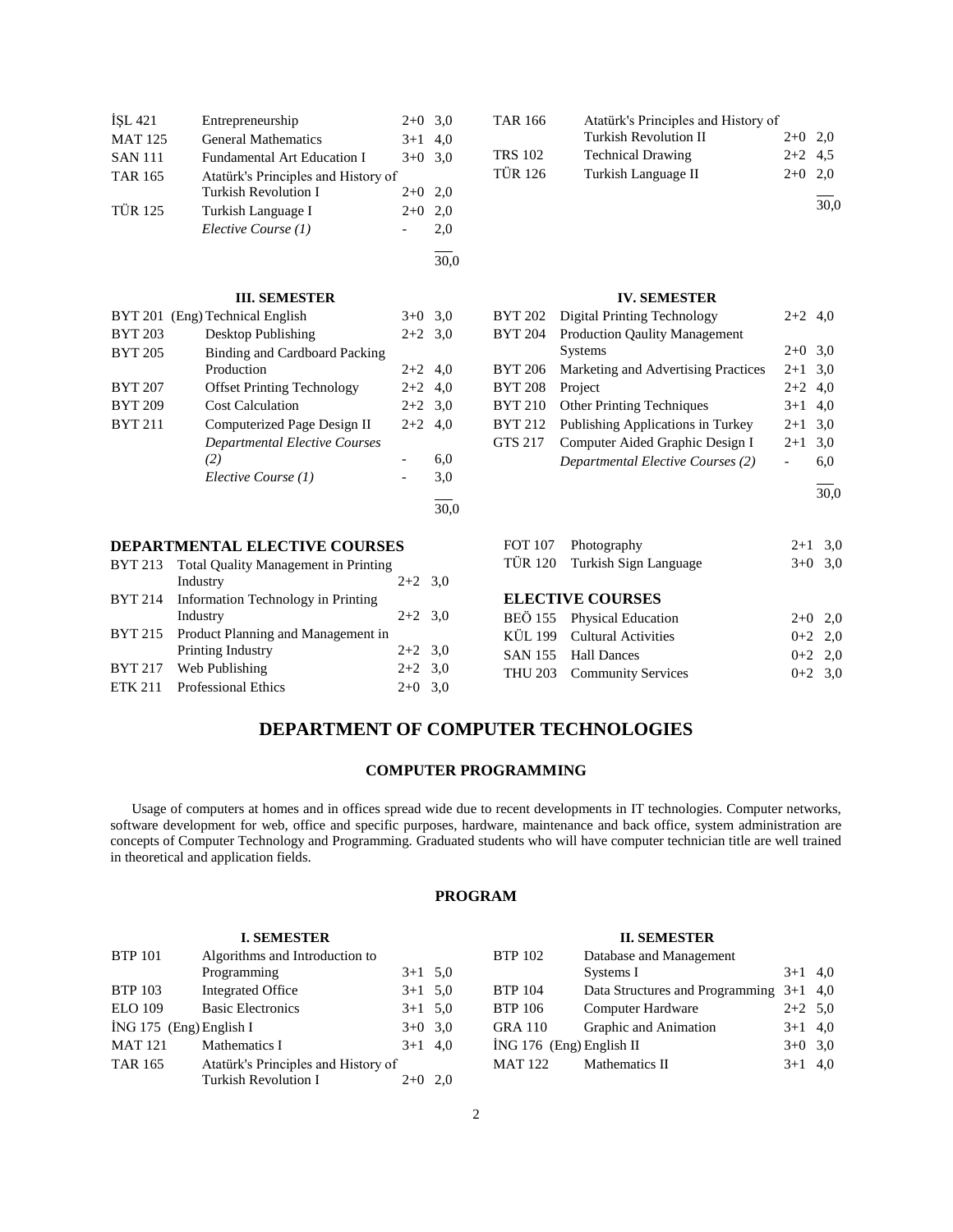| <b>TEK 107</b> | Scientific Principles of |           |      |
|----------------|--------------------------|-----------|------|
|                | Technology               | $3+1$ 4,0 |      |
| <b>TÜR 125</b> | Turkish Language I       | $2+0$ 2.0 |      |
|                |                          |           | 30.0 |

### **III. SEMESTER**

| <b>BTP 201</b> | <b>Operating Systems</b>                | $3+1$     | 4,0 |
|----------------|-----------------------------------------|-----------|-----|
| <b>BTP 203</b> | Database and Operation Systems II       | $3+1$     | 4.0 |
| <b>BTP 205</b> | Visual Programming I                    | $3+1$     | 4.0 |
| <b>BTP 207</b> | Internet Programming I                  | $3+1$ 4,0 |     |
| <b>BTP 209</b> | <b>Computer Network Systems</b>         | $1+1$ 2,0 |     |
| <b>BTP 211</b> | <b>Technical English I</b>              | $1+1$ 2.0 |     |
| ILT $105$      | General and Technical Communication 2+0 |           | 2.0 |
|                | Departmental Elective Courses (2)       |           | 8,0 |
|                |                                         |           |     |

30,0

# **DEPARTMENTAL ELECTIVE COURSES** BTP 210 Control by Computer 3+1 4,0 BTP 213 Delphi Programming I 3+1 4,0<br>BTP 214 Delphi Programming II 3+1 4,0<br>BTP 215 C Programming I 3+1 4,0 BTP 213 Delphi Programming I<br>BTP 214 Delphi Programming II BTP 215 C Programming I BTP 216 C Programming II  $3+1$  4,0 BTP 217 Visual Basic Programming I 3+1 4,0 BTP 218 Visual Basic Programming II 3+1 4,0 BTP 219 Computer Aided Design and Modeling  $3+1$  4,0 BTP 220 Research Techniques and Seminar 1+1 2,0 BTP 221 Project 0+4 2,0 BTP 242 Statistics Practices at Computer 3+1 4,0

| <b>TAR 166</b> | Atatürk's Principles and History of |           |     |
|----------------|-------------------------------------|-----------|-----|
|                | Turkish Revolution II               | $2+0$ 2,0 |     |
| <b>TÜR 126</b> | Turkish Language II                 | $2+0$ 2,0 |     |
|                | Elective Course (1)                 |           | 2.0 |
|                |                                     |           |     |

30,0

#### **IV. SEMESTER**

| <b>BTP 202</b> | System Analysis and Design             | $2+2$ 4,0 |     |
|----------------|----------------------------------------|-----------|-----|
| <b>BTP 204</b> | Microcomputer Systems and              |           |     |
|                | Assembler                              | $3+1$     | 4.0 |
| <b>BTP 206</b> | Visual Programming II                  | $3+1$ 4.0 |     |
| <b>BTP 208</b> | <b>Internet Programming II</b>         | $3+1$     | 4,0 |
| <b>BTP 212</b> | <b>Technical English II</b>            | $1+1$ 2,0 |     |
| ISL 209        | <b>Business Management</b>             | $2+0$     | 2.0 |
| <b>KGS 104</b> | <b>Quality Assurance and Standards</b> | $2+0$     | 2.0 |
|                | Departmental Elective Course (1)       |           | 4,0 |
|                | Elective Course (1)                    |           | 4.0 |
|                |                                        |           |     |

30,0

|         | BTP 244 Electronic Commerce and Marketing                 |           |     |
|---------|-----------------------------------------------------------|-----------|-----|
|         | Techniques on the Internet                                | $3+1$     | 4,0 |
| ISL 421 | Entrepreneurship                                          | $2+0$ 3.0 |     |
|         | MUH 233 Accounting Techniques and                         |           |     |
|         | Commercial Software I                                     | $1+1$ 2.0 |     |
|         | MUH 234 Accounting Techniques and                         |           |     |
|         | Commercial Software II                                    | $1+1$     | 2,0 |
|         | TÜR 120 Turkish Sign Language                             | $3+0$ 3,0 |     |
|         |                                                           |           |     |
|         | <b>ELECTIVE COURSES</b>                                   |           |     |
|         | $\overline{DEO}$ 155 $\overline{D}$ Dhysical $Edu$ cation | 20 P.A    |     |

| BEÖ 155 Physical Education  | $2+0$ 2,0 |  |
|-----------------------------|-----------|--|
| KÜL 199 Cultural Activities | $0+2$ 2.0 |  |
| SAN 155 Hall Dances         | $0+2$ 2.0 |  |
| THU 205 Community Services  | $0+2$ 4.0 |  |

# **DEPARTMENT OF CONSTRUCTION DIVISION**

# **PROGRAM IN BUILDING INSPECTION**

# **PROGRAM**

|                         | <b>I. SEMESTER</b>                   |           |      |                          | <b>II. SEMESTER</b>                 |           |  |
|-------------------------|--------------------------------------|-----------|------|--------------------------|-------------------------------------|-----------|--|
| İNG 175 (Eng) English I |                                      | $3+0$ 3.0 |      | <b>BIL 150</b>           | Fundamentals of Information         |           |  |
| <b>MAT 121</b>          | Mathematics I                        | $3+1$ 4,0 |      |                          | Technology                          | $4+0$ 5,0 |  |
| <b>MEK 104</b>          | <b>Statics Strength of Materials</b> | $3+0$ 4.5 |      | ING 176 (Eng) English II |                                     | $3+0$ 3.0 |  |
| <b>TAR 165</b>          | Atatürk's Principles and History of  |           |      | <b>MAT 122</b>           | Mathematics II                      | $3+1$ 4,0 |  |
|                         | <b>Turkish Revolution I</b>          | $2+0$ 2,0 |      | <b>TAR 166</b>           | Atatürk's Principles and History of |           |  |
| <b>TOP 102</b>          | Surveying                            | $2+2$ 4.5 |      |                          | <b>Turkish Revolution II</b>        | $2+0$ 2,0 |  |
| <b>TÜR 125</b>          | Turkish Language I                   | $2+0$ 2,0 |      | <b>TEK 107</b>           | Scientific Principles of            |           |  |
| <b>YPD 101</b>          | <b>Building Inspection</b>           | $2+1$ 3.0 |      |                          | Technology                          | $3+1$ 4,0 |  |
| <b>YPD 103</b>          | Structural Design I                  | $3+1$ 4,0 |      | <b>TRA 108</b>           | <b>Highways</b>                     | $2+0$ 2,0 |  |
| <b>YPD 105</b>          | Construction and Material            | $3+0$ 3.0 |      | <b>TÜR 126</b>           | Turkish Language II                 | $2+0$ 2,0 |  |
|                         |                                      |           |      | <b>YPD 102</b>           | Guidelines for Earthquake           |           |  |
|                         |                                      |           | 30,0 |                          | <b>Resistant Construction</b>       | $2+0$ 2,0 |  |
|                         |                                      |           |      | <b>YPD 104</b>           | <b>Structural Design II</b>         | $2+0$ 2.0 |  |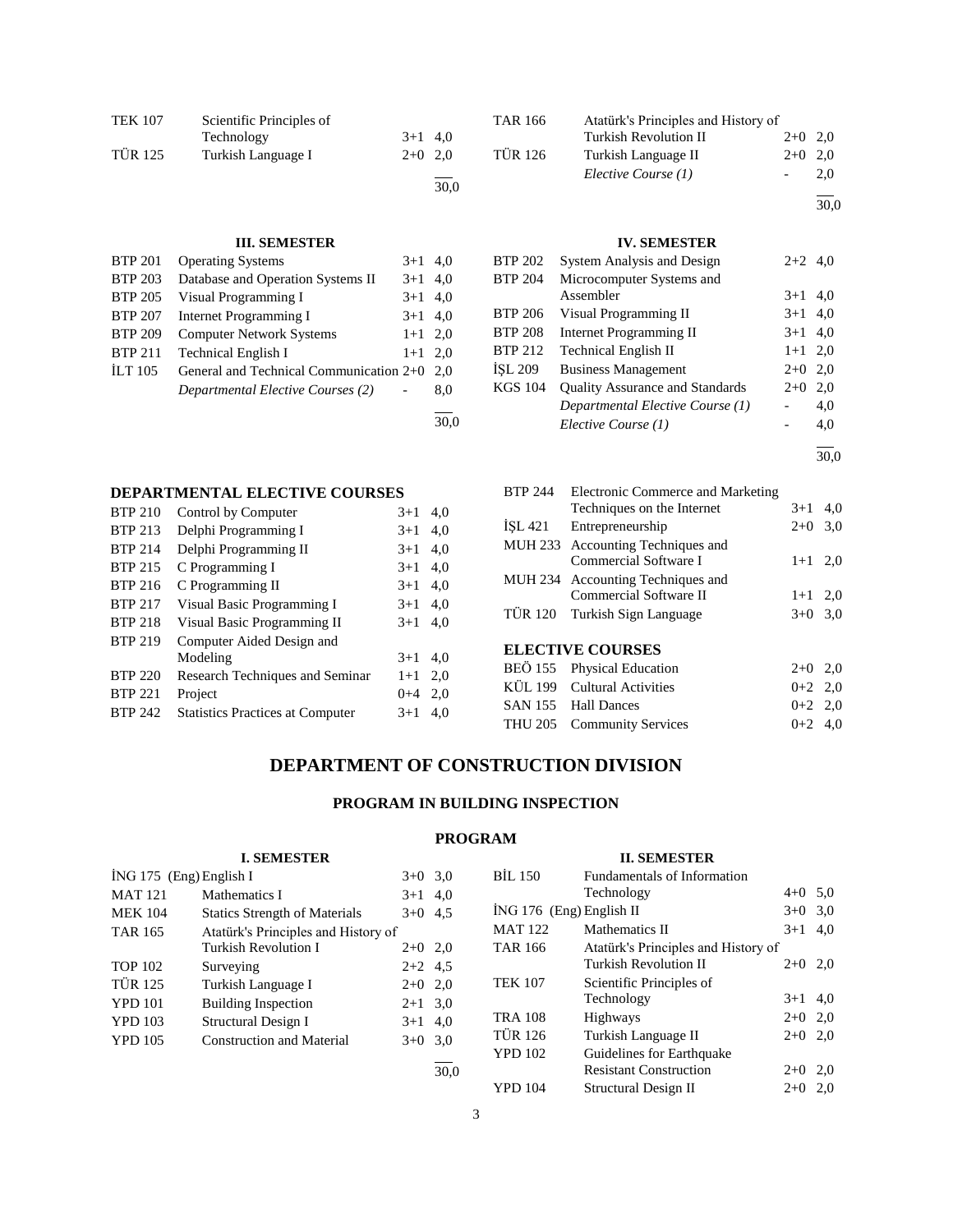| YPD 106 | Occupational Health and Safety | $2+0$ 2,0 |     |
|---------|--------------------------------|-----------|-----|
|         | Elective Course (1)            | -         | 2.0 |

l

30,0

# **III. SEMESTER**

| <b>ILT</b> 105 | General and Technical Communication 2+0 2,0 |           |     |
|----------------|---------------------------------------------|-----------|-----|
| <b>INS 229</b> | Reinforced Concrete Design                  | $2+2$ 4,0 |     |
| <b>KGS 104</b> | <b>Quality Assurance and Standards</b>      | $2+0$ 2,0 |     |
| <b>MEK 211</b> | Soil Mechanics                              | $3+0$ 4,0 |     |
| MIM 217        | <b>Architectural Drawing Project</b>        | $2+3$ 4.0 |     |
| <b>YPD 201</b> | Repairs and Strengthening of                |           |     |
|                | <b>Structures</b>                           | $2+0$ 2,0 |     |
| <b>YPD 203</b> | <b>Technical English</b>                    | $2+0$ 2.0 |     |
| <b>YPD 205</b> | Application of Building Inspection          | $2+2$ 4.0 |     |
|                | Departmental Elective Courses (2)           |           | 6,0 |
|                |                                             |           |     |

30,0

### **DEPARTMENTAL ELECTIVE COURSES**

| INS 231        | <b>Static of Structure</b>       | $3+0$     | 3,0 |
|----------------|----------------------------------|-----------|-----|
| <b>INS 232</b> | Analyses of Concrete             | $3+0$     | 3,0 |
| <b>INS 235</b> | Methods of Concrete Technology   | $2+2$ 3.0 |     |
| <b>INS 236</b> | <b>Steel Structure Design</b>    | $3+0$     | 3,0 |
| <b>INS 237</b> | Application of Geotechnics       | $2+1$ 3.0 |     |
| <b>SPL 201</b> | City Admiration and Environment  | $3+0$     | 3,0 |
| <b>SPL 202</b> | Plans of Map and Expropriation   | $2+0$     | 3,0 |
| <b>TÜR 120</b> | Turkish Sign Language            | $3+0$     | 3,0 |
| <b>YPD 206</b> | <b>Structures and Earthquake</b> | $2+0$     | 3,0 |
|                |                                  |           |     |

# **IV. SEMESTER**

| <b>INS 230</b> | Soil Improvement Methods              | $3+0$     | 4.0 |
|----------------|---------------------------------------|-----------|-----|
| <b>İSL 209</b> | <b>Business Management</b>            | $2+0$ 2,0 |     |
| MIM 216        | <b>Architectural Project Analysis</b> | $2 + 1$   | 3,0 |
| <b>TRA 218</b> | Transportation                        | $2 + 1$   | 3,0 |
| <b>YPD 202</b> | Damage in Buildings                   | $3+0$ 3,0 |     |
| <b>YPD 204</b> | <b>Building Site Organization</b>     | $2+0$ 2,0 |     |
| <b>YPD 208</b> | Building Inspection and Legal Aspects |           |     |
|                | of Reconstruction                     | $2 + 1$   | 3,0 |
| <b>YPD 210</b> | Water Supply and Sewerage             | $2+2$     | 4,0 |
|                | Departmental Elective Course (1)      |           | 3,0 |
|                | Elective Course (1)                   |           | 3,0 |
|                |                                       |           |     |

30,0

| YPD 207 Introduction to Computer Aided      |           |  |
|---------------------------------------------|-----------|--|
| Design                                      | $2+1$ 3.0 |  |
| YPD 212 Geographical Information Systems in |           |  |
| <b>Building Inspection</b>                  | $2+1$ 3.0 |  |
|                                             |           |  |
| <b>ELECTIVE COURSES</b>                     |           |  |
| BEÖ 155 Physical Education                  | $2+0$ 2.0 |  |

| BEO 155 Physical Education  | $2+0$ 2,0 |  |
|-----------------------------|-----------|--|
| KÜL 199 Cultural Activities | $0+2$ 2,0 |  |
| SAN 155 Hall Dances         | $0+2$ 2,0 |  |
| THU 203 Community Services  | $0+2$ 3.0 |  |
|                             |           |  |

# **DEPARTMENT OF DESING**

# **GRAPHIC DESING PROGRAM**

# **PROGRAM**

# **I. SEMESTER**

| <b>BIL 129</b>            | <b>Information and Communication</b> |           |      |
|---------------------------|--------------------------------------|-----------|------|
|                           | Technologies                         | $2 + 1$   | 3,0  |
| <b>BIL 150</b>            | <b>Fundamentals of Information</b>   |           |      |
|                           | Technology                           | $4+0$ 5,0 |      |
| <b>GTS 107</b>            | Drawing I                            | $2+1$ 3.5 |      |
| $ING 175$ (Eng) English I |                                      | $3+0$ 3.0 |      |
| <b>MAT 125</b>            | <b>General Mathematics</b>           | $3+1$ 4,0 |      |
| <b>SAN 111</b>            | <b>Fundamental Art Education I</b>   | $3+0$ 3.0 |      |
| <b>SNT 111</b>            | History of Arts I                    | $2+0$ 2,0 |      |
| <b>TIP 111</b>            | Typography I                         | $2 + 1$   | 2.5  |
| <b>TÜR 125</b>            | Turkish Language I                   | $2+0$     | 2,0  |
|                           | Elective Course (1)                  |           | 2,0  |
|                           |                                      |           | 30.0 |

# **II. SEMESTER**

| <b>FOT 107</b>           | Photography                         | $2+1$     | 3,0 |
|--------------------------|-------------------------------------|-----------|-----|
| <b>GTS 108</b>           | Drawing II                          | $2+1$ 3.5 |     |
| <b>GTS 110</b>           | <b>Introduction Graphic Design</b>  | $2 + 1$   | 3,0 |
| <b>GTS 112</b>           | Illustration                        | $2+1$ 3,0 |     |
| ING 176 (Eng) English II |                                     | $3+0$     | 3,0 |
| <b>SAN 112</b>           | <b>Fundamental Art Education II</b> | $3+0$ 3.0 |     |
| <b>SNT 114</b>           | History of Art II                   | $2+0$     | 3,0 |
| <b>TIP 112</b>           | Typography II                       | $2+0$     | 2,0 |
| <b>TRS 102</b>           | <b>Technical Drawing</b>            | $2+2$ 4.5 |     |
| <b>TÜR 126</b>           | Turkish Language II                 | $2+0$     | 2,0 |
|                          |                                     |           |     |

30,0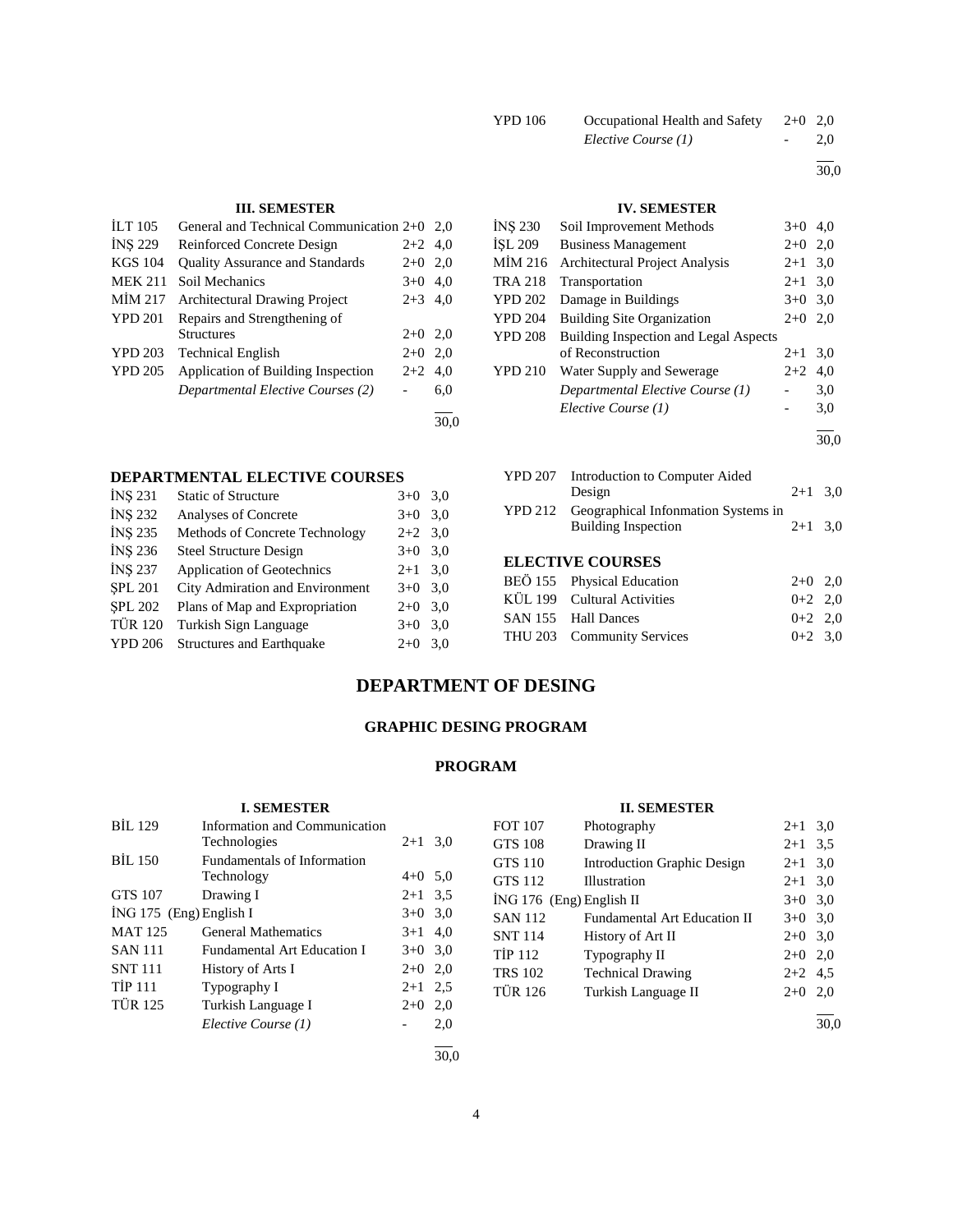# **III. SEMESTER**

| ANI 225        | Animation                           | $2+1$     | 3,0  |
|----------------|-------------------------------------|-----------|------|
| <b>GRA 211</b> | Web Design                          | $1+1$     | 2,0  |
| <b>GTS 201</b> | <b>Visual Communication Design</b>  | $2+2$ 5.0 |      |
| GTS 205        | <b>Printing Techniques</b>          | $3+0$     | 3.5  |
| GTS 217        | Computer Aided Graphic Design I     | $2+1$     | 3,0  |
| GTS 219        | Original Printmaking I              | $2+1$     | 2.5  |
| <b>GTS 221</b> | Packing Design I                    | $2+1$     | 3,0  |
| <b>TAR 165</b> | Atatürk's Principles and History of |           |      |
|                | <b>Turkish Revolution I</b>         | $2+0$     | 2,0  |
|                | Departmental Elective Course (1)    |           | 3,0  |
|                | Elective Course (1)                 |           | 3,0  |
|                |                                     |           | 30.0 |

#### **DEPARTMENTAL ELECTIVE COURSES**

| <b>ETK 211</b> | <b>Professional Ethics</b>            | $2+0$     | 3,0 |
|----------------|---------------------------------------|-----------|-----|
| <b>GTS 202</b> | <b>International Advertising</b>      | $2+0$     | 3,0 |
| <b>GTS 207</b> | <b>Internet Advertising</b>           | $3+1$     | 3,0 |
| <b>GTS 208</b> | <b>Technical English</b>              | $3+0$     | 3,0 |
| <b>GTS 209</b> | Positioning Strategies in Advertising | $3+1$ 3.0 |     |
| <b>GTS 214</b> | Organization and Management in        |           |     |
|                | <b>Advertising Agencies</b>           | $3+1$     | 3,0 |
| GTS 216        | Semiotics                             | $3+1$     | 3,0 |
| GTS 229        | Illustrator Graphic Applications I    | $3+1$     | 3,0 |
|                |                                       |           |     |

# **IV. SEMESTER**

| GTS 212        | Desktop Publishing                   | $2+2$ 3.0 |      |
|----------------|--------------------------------------|-----------|------|
| GTS 218        | Computer Aided Graphic Design II     | $2+1$ 3,0 |      |
| GTS 220        | Original Printmaking II              | $2+2$ 4,0 |      |
| GTS 222        | Packing Design II                    | $2+1$ 3,0 |      |
| GTS 224        | Project                              | $0+2$ 3.0 |      |
| GTS 226        | Visual Communication and             |           |      |
|                | Advertising                          | $2+1$ 3,0 |      |
| <b>GTS 228</b> | <b>Graphic Production Techniques</b> | $2+1$ 3,0 |      |
| <b>TAR 166</b> | Atatürk's Principles and History of  |           |      |
|                | Turkish Revolution II                | $2+0$     | 2,0  |
|                | Departmental Elective Courses (2)    |           | 6,0  |
|                |                                      |           | 30,0 |
| GTS 230        | Illustrator Graphic Applications II  | $3+1$     | 3,0  |

|         | OTS 250 THUSHAOI ORADHIC Applications II | $3+1$ $3.0$ |  |
|---------|------------------------------------------|-------------|--|
| ÍSN 102 | <b>Public Relations</b>                  | $3+0$ 3.0   |  |
|         | TÜR 120 Turkish Sign Language            | $3+0$ 3.0   |  |

# **ELECTIVE COURSES**

| BEÖ 155 Physical Education  | $2+0$ 2,0 |  |
|-----------------------------|-----------|--|
| KÜL 199 Cultural Activities | $0+2$ 2.0 |  |
| SAN 155 Hall Dances         | $0+2$ 2.0 |  |
| THU 203 Community Services  | $0+2$ 3.0 |  |

# **PROGRAM IN GENERATION. TRANSMISSION AND DISTRIBUTION OF ELECTRICITY**

# **PROGRAM**

#### **I. SEMESTER** BİL 137 Computer I 2+0 2,5 ELE 103 Electrical and Electronical Measurements 3+1 5,0 ELE 105 Direct Current Circuit Analysis 3+1 5,5 ELO 104 Analog Electronics 3+1 4,0  $i$ NG 175 (Eng) English I  $3+0$  3,0 MAT 121 Mathematics I  $3+1$  4,0 TAR 165 Atatürk's Principles and History of Turkish Revolution I 2+0 2,0 TÜR 125 Turkish Language I 2+0 2,0 *Elective Course (1)* - 2,0 l 30,0 **II. SEMESTER** BİL 140 Computer Aided Design I  $2+0$  2,0 EEÜ 104 High Voltage Technics 1+1 2,0 EEÜ 106 Traditional Sources of Energy 2+1 2,0 ELE 104 Alternative Current Circuit Analysis  $3+1$  5,0 ELO 103 Digital Electronics 3+1 4,0 İNG 176 (Eng) English II 3+0 3,0 MAT 122 Mathematics II  $3+1$  4,0 TAR 166 Atatürk's Principles and History of Turkish Revolution II 2+0 2,0 TEK 107 Scientific Principles of Technology 3+1 4,0 TÜR 126 Turkish Language II 2+0 2,0

 $\overline{a}$ 30,0

# **IV. SEMESTER**

| EEÜ 203 Electrical Energy Transmission and              | $2+2$ 4,0 |
|---------------------------------------------------------|-----------|
|                                                         |           |
| Distribution<br>$2+1$ 2,0                               |           |
| EEÜ 204 Energy Analysis and Savings<br>$2+0$ 2.0        |           |
| EEÜ 206 Renewable Sources of Energy<br>$2+0$ 2.0        |           |
| EEÜ 210 Contract, Exploration and Planning<br>$2+1$ 3.0 |           |

|  | III. SEMESTER |  |
|--|---------------|--|
|--|---------------|--|

| EEÜ 201 Electrical Energy Generation    | $2+1$ 3,0 |  |
|-----------------------------------------|-----------|--|
| EEÜ 205 Energy and Environment          | $2+0$ 2,0 |  |
| EEÜ 208 Energy Management and Policies  | $2+0$ 2.0 |  |
| ELE 106 Electric Systems (Networks) and |           |  |
| Foundations                             | $1+1$ 2.0 |  |
| ELE 212 Electricity Installation Plans  | $3+1$ 5,0 |  |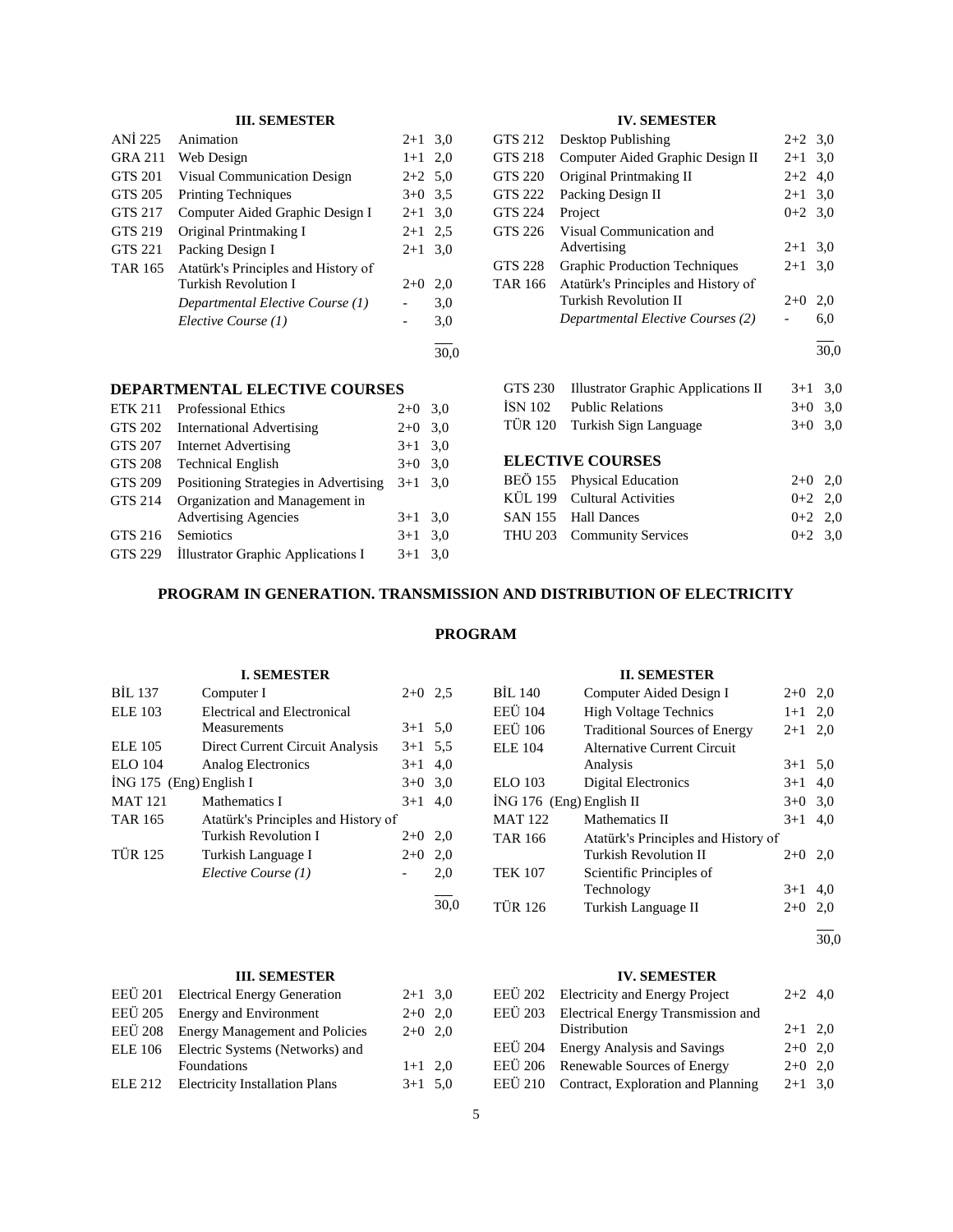| ELE 227 Electrical Machines                | $3+1$ 3.0       |     |
|--------------------------------------------|-----------------|-----|
| ELO 205 Power Electronics                  | $3+1$ 5.0       |     |
| ELO 211 Microprocessors / Microcontrollers | $3+1$ 5.0       |     |
| Departmental Elective Course (1)           | $\sim$ 10 $\pm$ | 3.0 |
|                                            |                 |     |

| EEÜ 212        | <b>Occupational Safety</b>                     | $2+0$ 2,0 |     |
|----------------|------------------------------------------------|-----------|-----|
| <b>ELE 207</b> | Electrical Maintenance and                     |           |     |
|                | Troubleshooting                                | $1+1$ 3,0 |     |
| ELE 215        | Electromechanical Control Systems              | $3+1$ 4.0 |     |
| ELE 222        | Related Electrical Service and Systems 1+1 2,0 |           |     |
|                | Departmental Elective Course (1)               |           | 3,0 |
|                | Elective Course (1)                            |           | 3,0 |
|                |                                                |           |     |

|                | DEPARTMENTAL ELECTIVE COURSES   |           |     |
|----------------|---------------------------------|-----------|-----|
| <b>EEÜ 232</b> | Hydrojen Energy and Usage       | $3+1$     | 3,0 |
| <b>EEÜ 234</b> | Solar Energy Systems            | $3+1$ 3,0 |     |
| <b>EEÜ 236</b> | Production of Electricity with  |           |     |
|                | Wind                            | $3+1$ 3,0 |     |
| <b>EEÜ 238</b> | Hydroenergy                     | $3+1$ 3,0 |     |
| <b>EEÜ 240</b> | <b>Thermal Power Plant</b>      | $3+1$ 3,0 |     |
| <b>EEÜ</b> 242 | Geothermal Energy               | $3+1$ 3,0 |     |
| <b>EEÜ 244</b> | <b>Energy Plant Management</b>  | $3+1$ 3,0 |     |
|                | EEÜ 246 (Eng) Technical English | $3+1$ 3,0 |     |
|                |                                 |           |     |

| <b>EEÜ 248</b>          | <b>Fuels and Combustion</b>                   |                                         |               |
|-------------------------|-----------------------------------------------|-----------------------------------------|---------------|
|                         | Technology                                    | $3+1$ 3.0                               |               |
| ELO 212                 | <b>Advanced Digital Applications</b>          | $3+1$ 4,0                               |               |
| <b>TÜR 120</b>          | Turkish Sign Language                         | $3+0$ 3,0                               |               |
| <b>ELECTIVE COURSES</b> | $D P \ddot{O} 155 \quad D1 \quad D1 \quad D2$ | $\mathbf{\Omega} \cdot \mathbf{\Omega}$ | $\sim$ $\sim$ |

| BEÖ 155 Physical Education  | $2+0$ 2.0 |  |
|-----------------------------|-----------|--|
| KUL 199 Cultural Activities | $0+2$ 2,0 |  |
| SAN 155 Hall Dances         | $0+2$ 2.0 |  |
| THU 203 Community Services  | $0+2$ 3.0 |  |

# **DEPARTMENT OF ELECTRONICS AND AUTOMATION**

30,0

# **PROGRAM IN MECHATRONICH**

# **PROGRAM**

|                | <b>I. SEMESTER</b>                      |                          |      |                | <b>II. SEMESTER</b>                    |           |      |
|----------------|-----------------------------------------|--------------------------|------|----------------|----------------------------------------|-----------|------|
| BIL 137        | Computer I                              | $2+0$ 2.5                |      | BIL 140        | Computer Aided Design I                | $2+0$ 2,0 |      |
|                | İNG 175 (Eng) English I                 | $3+0$                    | 3,0  | <b>ELO 110</b> | <b>Digital Electronics</b>             | $3+0$ 3,0 |      |
| <b>MAK 117</b> | Manufacturing Process I                 | $3 + 1$                  | 4,0  | <b>ELO</b> 112 | Analog Electronics                     | $3+0$     | 3,0  |
| <b>MAT 121</b> | Mathematics I                           | $3+1$                    | 4.0  |                | $ING 176$ (Eng) English II             | $3+0$     | 3,0  |
| <b>MTR 101</b> | Circuit Analysis                        | $3+0$ 3.5                |      | <b>MAK 128</b> | Materials Technology I                 | $3+0$     | 3,0  |
| <b>MTR 103</b> | Introduction to Mechatronics            | $3+0$                    | 3,0  | <b>MAT 122</b> | Mathematics II                         | $3+1$     | 4,0  |
| <b>TAR 165</b> | Atatürk's Principles and History of     |                          |      | <b>MEK 108</b> | Mechanics                              | $2+0$ 2,0 |      |
|                | <b>Turkish Revolution I</b>             | $2+0$ 2,0                |      | <b>MTR 102</b> | <b>Measurement Techniques</b>          | $1+1$ 2,0 |      |
| <b>TEK 107</b> | Scientific Principles of                |                          |      | <b>TAR 166</b> | Atatürk's Principles and History of    |           |      |
|                | Technology                              | $3+1$                    | 4.0  |                | <b>Turkish Revolution II</b>           | $2+0$ 2,0 |      |
| <b>TÜR 125</b> | Turkish Language I                      | $2+0$                    | 2,0  | <b>TRS 104</b> | <b>Technical Drawing</b>               | $2+2$     | 4,0  |
|                | Elective Course (1)                     | $\overline{\phantom{a}}$ | 2,0  | <b>TÜR 126</b> | Turkish Language II                    | $2+0$     | 2,0  |
|                |                                         |                          |      |                |                                        |           |      |
|                |                                         |                          | 30,0 |                |                                        |           | 30,0 |
|                | <b>III. SEMESTER</b>                    |                          |      |                | <b>IV. SEMESTER</b>                    |           |      |
| <b>BIL 287</b> | Computer Aided Design II                | $2+0$ 2,0                |      | ELE 228        | <b>Electrical Machines and Drivers</b> | $3+1$ 4,0 |      |
| <b>MAK 227</b> | Materials Technology II                 | $3+1$                    | 4,0  | <b>ENO 204</b> | Data Addition and Control with         |           |      |
| <b>MAK 229</b> | Mechanical Science and Elements         | $3 + 1$                  | 5,0  |                | Computers                              | $3+1$ 5.0 |      |
|                | MAK 240 Hydraulic and Pneumatic Systems | $3+1$                    | 4,0  | ISL 209        | <b>Business Management</b>             | $2+0$ 2,0 |      |
| <b>MIK 201</b> | Microprocessors/Microcontrollers        | $1+1$ 2,0                |      | <b>KGS 104</b> | <b>Quality Assurance and Standards</b> | $2+0$ 2,0 |      |
| <b>MTR 201</b> | Programmable Logic Controllers          |                          |      | <b>MTR 202</b> | Process Instrumentation and Control    | $1+1$ 2,0 |      |
|                | (PLC)                                   | $1+1$ 2,0                |      | <b>MTR 204</b> | Electro hydraulics/Electro pneumatics  | $2+1$ 3,0 |      |
| <b>MTR 203</b> | Mechatronic System Components           | $2+0$                    | 2,0  | <b>MTR 206</b> | Process Control II                     | $1+1$ 2,0 |      |
| <b>MTR 205</b> | Process Control I                       | $1 + 1$                  | 2,0  | <b>MTR 208</b> | Mechatronic System Design              | $1+1$ 2,0 |      |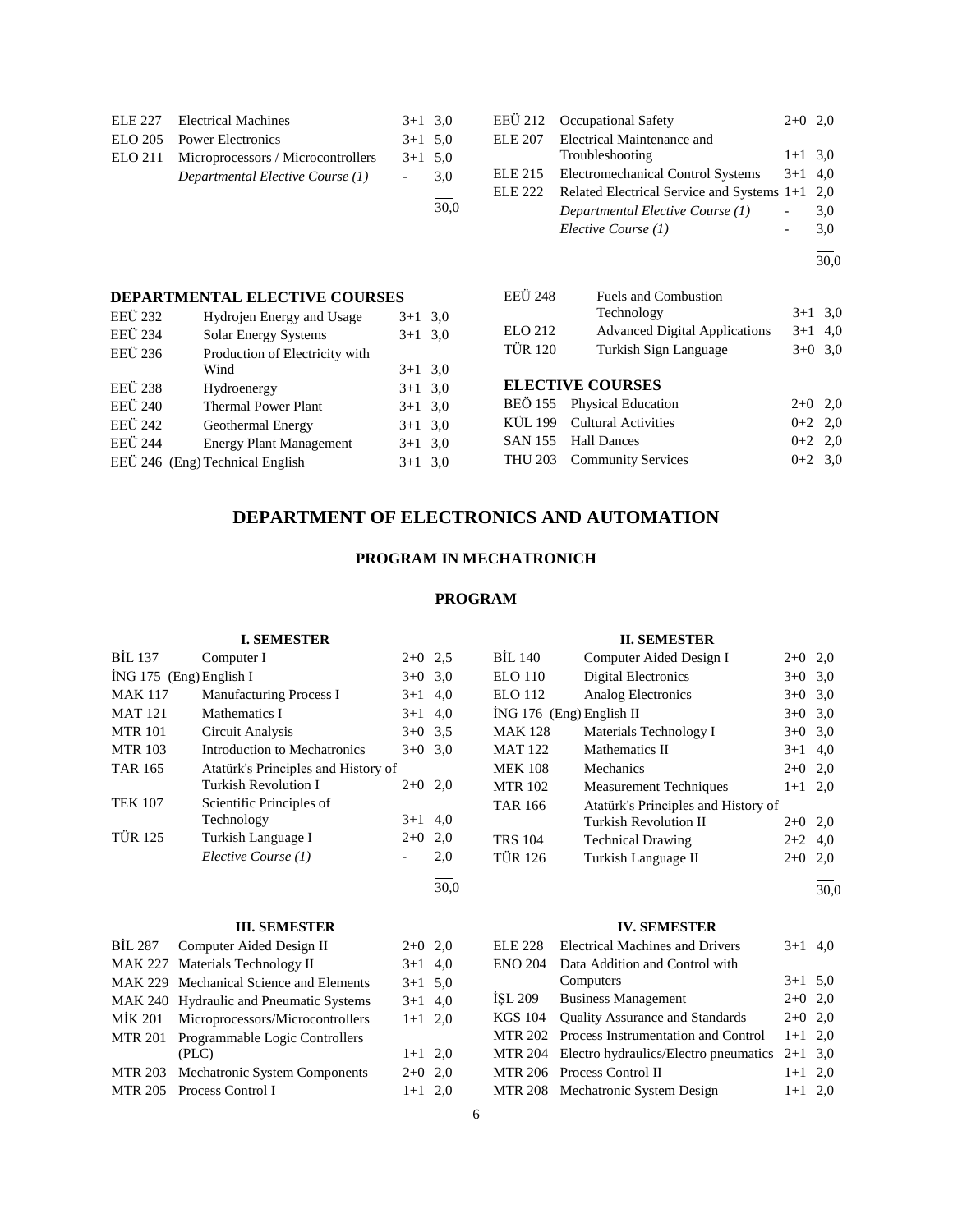| MTR 207 Sensors and Transducers | $1+1$ 2.0 |      |
|---------------------------------|-----------|------|
| TER 201 Thermodynamics          | $2+0$ 2,0 |      |
| Elective Course (1)             |           | 3.0  |
|                                 |           | 30.0 |

#### **DEPARTMENTAL ELECTIVE COURSES**

|                | ELO 214 Automatic Control                    | $3+1$ 4,0 |  |
|----------------|----------------------------------------------|-----------|--|
|                | ENO 208 Robot Technology                     | $3+1$ 4,0 |  |
| <b>ENO 209</b> | Control with Computer                        | $3+1$ 4,0 |  |
|                | <b>ENO 210</b> Microcontroller Based Control | $3+1$ 4,0 |  |
|                | ISL 421 Entrepreneurship                     | $2+0$ 3,0 |  |
|                | MAK 252 Energy Management                    | $1+1$ 2,0 |  |
|                | MTR 212 Process Measurements                 | $3+1$ 3.0 |  |
|                | MTR 214 Applications of Mechatronic in       |           |  |
|                | Industry                                     | $1+1$ 2,0 |  |
|                |                                              |           |  |

| MTR 210 Technical English<br>Departmental Elective Courses (2) | $2+0$ 2.0<br>$\sim$ $-$ | 6.0  |
|----------------------------------------------------------------|-------------------------|------|
|                                                                |                         | 30.0 |

| MTR 218 Fuzzy Logic           | $3+1$ 4,0 |  |
|-------------------------------|-----------|--|
| TÜR 120 Turkish Sign Language | $3+0$ 3,0 |  |
|                               |           |  |
| <b>ELECTIVE COURSES</b>       |           |  |
| BEÖ 155 Physical Education    | $2+0$ 2.0 |  |
| KÜL 199 Cultural Activities   | $0+2$ 2,0 |  |
| SAN 155 Hall Dances           | $0+2$ 2.0 |  |
| THU 203 Community Services    | $0+2$ 3.0 |  |
|                               |           |  |

# **PROGRAM IN RADIO AND TELEVISION TECHNOLOGY**

 The maintenance and application of all the electronic equipments of audio and video production and editing in radio and television studios and broadcast centres, are thought. The workshops are provided by the Open Educational Faculty Radio and TV Production Center Studios located in campus. The latest technology is applied in studios for educational purposes. Our students have an opportunity to practise their theoric knowledge and to be integrated to business life by getting training in important enterprises about Radio and Television industry (TRT and Private Televisions). Students have to get training total 30 working days. The graduates get Radio & TV Technician title. Evening Education is also available.

### **PROGRAM**

|                | <b>I. SEMESTER</b>                   |           |      |                | <b>II. SEMESTER</b>                    |           |      |
|----------------|--------------------------------------|-----------|------|----------------|----------------------------------------|-----------|------|
| ELO 111        | <b>Basic Electronic</b>              | $2+1$ 3,0 |      | <b>BIL 150</b> | Fundamentals of Information            |           |      |
| <b>FOT 107</b> | Photography                          | $2 + 1$   | 3,0  |                | Technology                             | $4+0$ 5.0 |      |
|                | İNG 175 (Eng) English I              | $3+0$ 3.0 |      |                | İNG 176 (Eng) English II               | $3+0$ 3,0 |      |
| <b>MAT 125</b> | <b>General Mathematics</b>           | $3+1$     | 4.0  | <b>RTV 102</b> | Video Technique II                     | $2+0$ 3,0 |      |
| <b>RTV 119</b> | Audio Technics I                     | $3+0$     | 4,0  | <b>RTV 112</b> | Studio Equipment and Usage             | $2+1$ 3,0 |      |
| <b>RTV</b> 121 | Measurement and Maintenance at       |           |      | <b>RTV 114</b> | <b>General Communication</b>           | $3+0$ 3.0 |      |
|                | <b>RTV</b>                           | $2 + 1$   | 3,0  | <b>RTV 116</b> | Radyo Programming                      | $2+2$ 4,0 |      |
| <b>RTV 123</b> | Video Technics I                     | $1+1$     | 2,0  | <b>RTV 118</b> | <b>Television Broadcasting Systems</b> | $3+0$ 3.0 |      |
| <b>RTV 125</b> | <b>Radio Broadcasting Systems</b>    | $2+2$     | 4,0  | <b>RTV 120</b> | <b>Audio Technics II</b>               | $3+0$ 4,0 |      |
| <b>TÜR 125</b> | Turkish Language I                   | $2+0$     | 2,0  | <b>TÜR 126</b> | Turkish Language II                    | $2+0$     | 2,0  |
|                | Elective Course (1)                  |           | 2,0  |                |                                        |           |      |
|                |                                      |           |      |                |                                        |           | 30,0 |
|                |                                      |           | 30,0 |                |                                        |           |      |
|                | <b>III. SEMESTER</b>                 |           |      |                | <b>IV. SEMESTER</b>                    |           |      |
| <b>RTV</b> 110 | New Communication Technologies       | $2+0$ 2.5 |      |                | RTV 222 (Eng) Technical English        | $3+0$ 3,0 |      |
| <b>RTV 229</b> | <b>Television Program Production</b> |           |      | <b>RTV 236</b> | Digital Video Effect Systems           | $2+1$ 3,0 |      |
|                | Techniques                           | $2+1$ 3.0 |      | <b>RTV 238</b> | IP Based Broadcasting                  | $2 + 1$   | 3,0  |
| <b>RTV 231</b> | <b>Digital Recording Systems</b>     | $2+1$ 3,0 |      | <b>RTV 240</b> | <b>Lighting Technics</b>               | $1+1$ 2,0 |      |
| <b>RTV 233</b> | Digital Audio Video Archiving        | $2+1$ 3,0 |      | <b>RTV 242</b> | Video Editing Applications             | $1+2$ 3,0 |      |
| <b>RTV 235</b> | <b>Television Business</b>           | $2+1$ 2,5 |      | <b>RTV 244</b> | <b>Interactive Television</b>          | $2+1$ 3,0 |      |
| <b>RTV 237</b> | Camera Technics                      | $1+1$ 2,0 |      | <b>RTV 246</b> | <b>TV Program Production</b>           |           |      |
| <b>RTV 239</b> | Video Editing Technics               | $2+1$ 3,0 |      |                | Applications                           | $1+1$ 2,0 |      |
| <b>TAR 165</b> | Atatürk's Principles and History of  |           |      | <b>TAR 166</b> | Atatürk's Principles and History       |           |      |
|                | <b>Turkish Revolution I</b>          | $2+0$ 2.0 |      |                | of Turkish Revolution II               | $2+0$ 2.0 |      |

7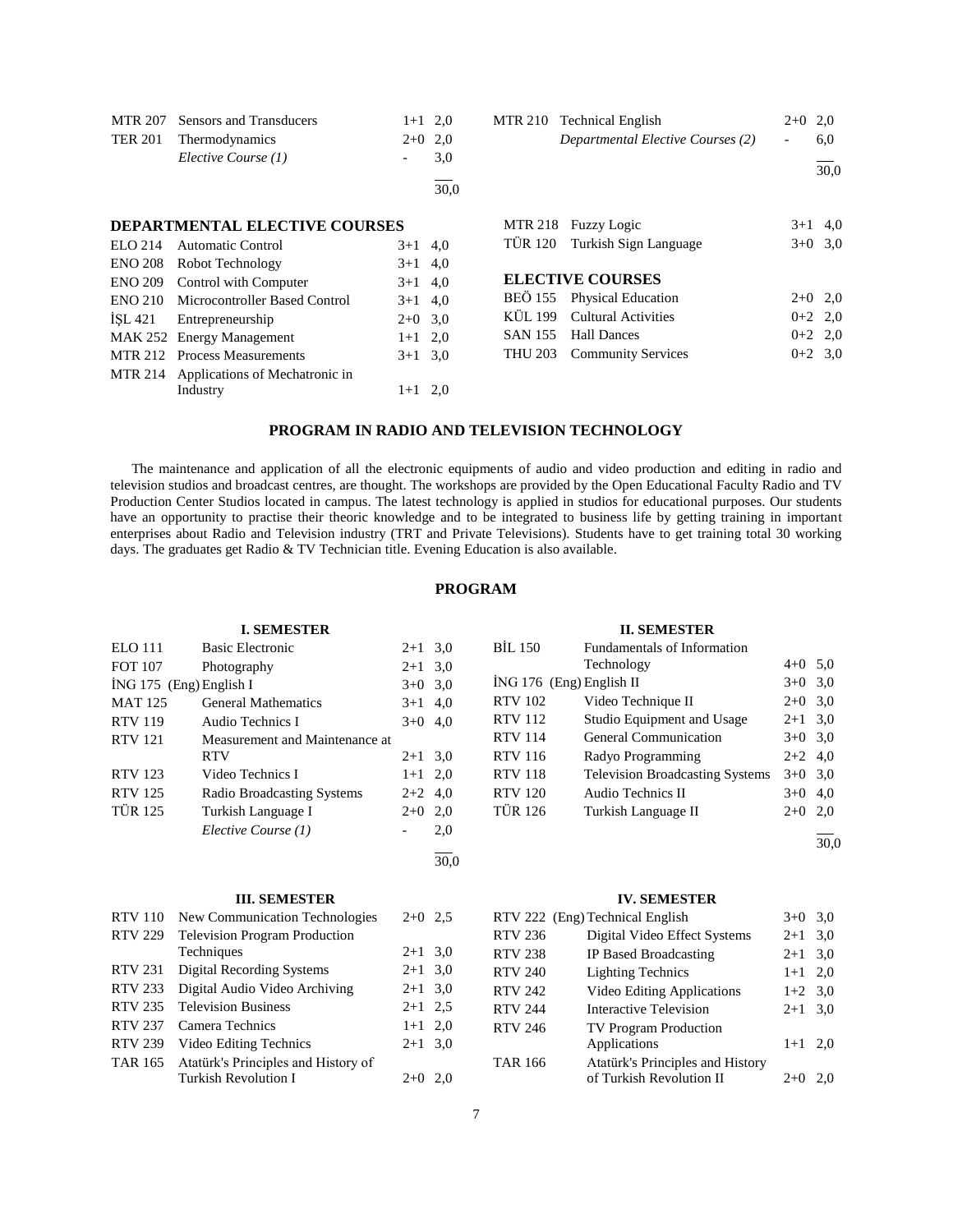|         | Departmental Elective Courses (3)    | $\overline{\phantom{0}}$ | 9.0<br>30.0 |         | <b>Departmental Elective Courses</b><br>(2.<br>Elective Course (1) | 6,0<br>3,0 |
|---------|--------------------------------------|--------------------------|-------------|---------|--------------------------------------------------------------------|------------|
|         |                                      |                          |             |         |                                                                    | 30,0       |
|         | <b>DEPARTMENTAL ELECTIVE COURSES</b> |                          |             | RTV 258 | Vision Mixer                                                       | $2+1$ 3.0  |
| ANI 216 | Graphic Animation at TV              | $2+1$ 3.0                |             | RTV 260 | Media Literacy                                                     | $2+0$ 3,0  |
| ISL 421 | Entrepreneurship                     | $2+0$ 3.0                |             | TUR 120 | Turkish Sign Language                                              | $3+0$ 3.0  |

| ISL <sub>421</sub> | Entrepreneurship                         | $2+0$ 3.0 |  |
|--------------------|------------------------------------------|-----------|--|
| RTV 217            | Creation, Production and Broadcast       |           |  |
|                    | Process of TV Program                    | $2+0$ 3.0 |  |
|                    | RTV 232 The Basic Techniques of Diction, |           |  |
|                    | Announcing and Sound Recording           | $2+1$ 3.0 |  |
| <b>RTV 234</b>     | Working Life in Media                    | $2+1$ 3.0 |  |
| <b>RTV 241</b>     | <b>Television Reporting</b>              | $2+1$ 3.0 |  |
|                    | RTV 248 Television Advertising           | $2+1$ 3.0 |  |
|                    |                                          |           |  |

|  |  | <b>ELECTIVE COURSES</b> |
|--|--|-------------------------|
|  |  |                         |

| BEÖ 155 Physical Education  | $2+0$ 2,0 |  |
|-----------------------------|-----------|--|
| KÜL 199 Cultural Activities | $0+2$ 2.0 |  |
| SAN 155 Hall Dances         | $0+2$ 2.0 |  |
| THU 203 Community Services  | $0+2$ 3.0 |  |

# **DEPARTMENT OF MACHINES AND METAL TECHNOLOGIES**

# **PROGRAM IN MECHANICAL DRAWING AND CONSTRUCTION**

# **PROGRAM**

30,0

30,0

### **I. SEMESTER**

| <b>BIL 137</b>          | Computer I                          | $2+0$   | 2.5 |
|-------------------------|-------------------------------------|---------|-----|
| İNG 175 (Eng) English I |                                     | $3+0$   | 3,0 |
| <b>MAK 115</b>          | Mechanical Drawing I                | $3+1$   | 4,0 |
| <b>MAK 117</b>          | <b>Manufacturing Process I</b>      | $3+1$   | 4,0 |
| <b>MAK 119</b>          | Mechanical Technology I             | $1 + 1$ | 2.5 |
| <b>MAT 121</b>          | Mathematics I                       | $3+1$   | 4.0 |
| <b>TAR 165</b>          | Atatürk's Principles and History of |         |     |
|                         | Turkish Revolution I                | $2+0$   | 2,0 |
| <b>TEK 107</b>          | Scientific Principles of            |         |     |
|                         | Technology                          | $3+1$   | 4.0 |
| <b>TÜR 125</b>          | Turkish Language I                  | $2+0$   | 2,0 |
|                         | Elective Course (1)                 |         | 2,0 |
|                         |                                     |         |     |

#### **III. SEMESTER**

| ILT 105 General and Technical Communication $2+0$ 2.0 |           |     |
|-------------------------------------------------------|-----------|-----|
| MAK 221 Computer Aided Design I                       | $3+1$ 5.0 |     |
| MAK 225 Engineering Science II                        | $3+1$ 4,0 |     |
| MAK 227 Materials Technology II                       | $3+1$ 4,0 |     |
| MAK 229 Mechanical Science and Elements               | $3+1$ 5.0 |     |
| MEK 209 Mechanics of Materials (Dynamics)             | $3+0$ 3.0 |     |
| MRK 203 Construction I                                | $2+2$ 4.0 |     |
| Departmental Elective Course (1)                      |           | 3,0 |
|                                                       |           |     |

# **II. SEMESTER**

| BİL 138                    | Computer II                         | $2+0$     | 2,5 |
|----------------------------|-------------------------------------|-----------|-----|
| $ING 176$ (Eng) English II |                                     | $3+0$     | 3,0 |
| <b>MAK 104</b>             | <b>Engineering Science I</b>        | $3+1$     | 4,0 |
| <b>MAK 116</b>             | Mechanical Drawing II               | $1+1$ 3,0 |     |
| <b>MAK 118</b>             | Manufacturing Process II            | $3+1$     | 4,0 |
| <b>MAK 120</b>             | Mechanical Technology II            | $1 + 1$   | 2.5 |
| <b>MAK 128</b>             | Materials Technology I              | $3+0$     | 3,0 |
| <b>MAT 122</b>             | Mathematics II                      | $3+1$     | 4.0 |
| <b>TAR 166</b>             | Atatürk's Principles and History of |           |     |
|                            | Turkish Revolution II               | $2+0$     | 2.0 |
| <b>TÜR 126</b>             | Turkish Language II                 | $2+0$     | 2,0 |
|                            |                                     |           |     |

30,0

#### **IV. SEMESTER**

| KGS 104 | <b>Ouality Assurance and Standards</b>  | $2+0$ 2,0 |      |
|---------|-----------------------------------------|-----------|------|
| KLP 201 | Mould Design                            | $2+2$ 3.0 |      |
|         | MAK 222 Computer Aided Design II        | $1 + 1$   | 3,0  |
|         | MAK 236 Computer Aided Manufacturing    | $3+1$ 4.0 |      |
|         | MAK 240 Hydraulic and Pneumatic Systems | $3+1$     | 4.0  |
|         | MAK 242 Administrating Management and   |           |      |
|         | <b>Manufacturing Control</b>            | $1+1$ 3,0 |      |
|         | MRK 204 Construction II                 | $2+2$ 3.0 |      |
|         | MRK 216 Measurements Techniques         | $2+0$ 2,0 |      |
|         | MRK 218 Basic Principles of the Machine |           |      |
|         | Construction                            | $3+0$     | 3,0  |
|         | Elective Course (1)                     |           | 3,0  |
|         |                                         |           | 30.0 |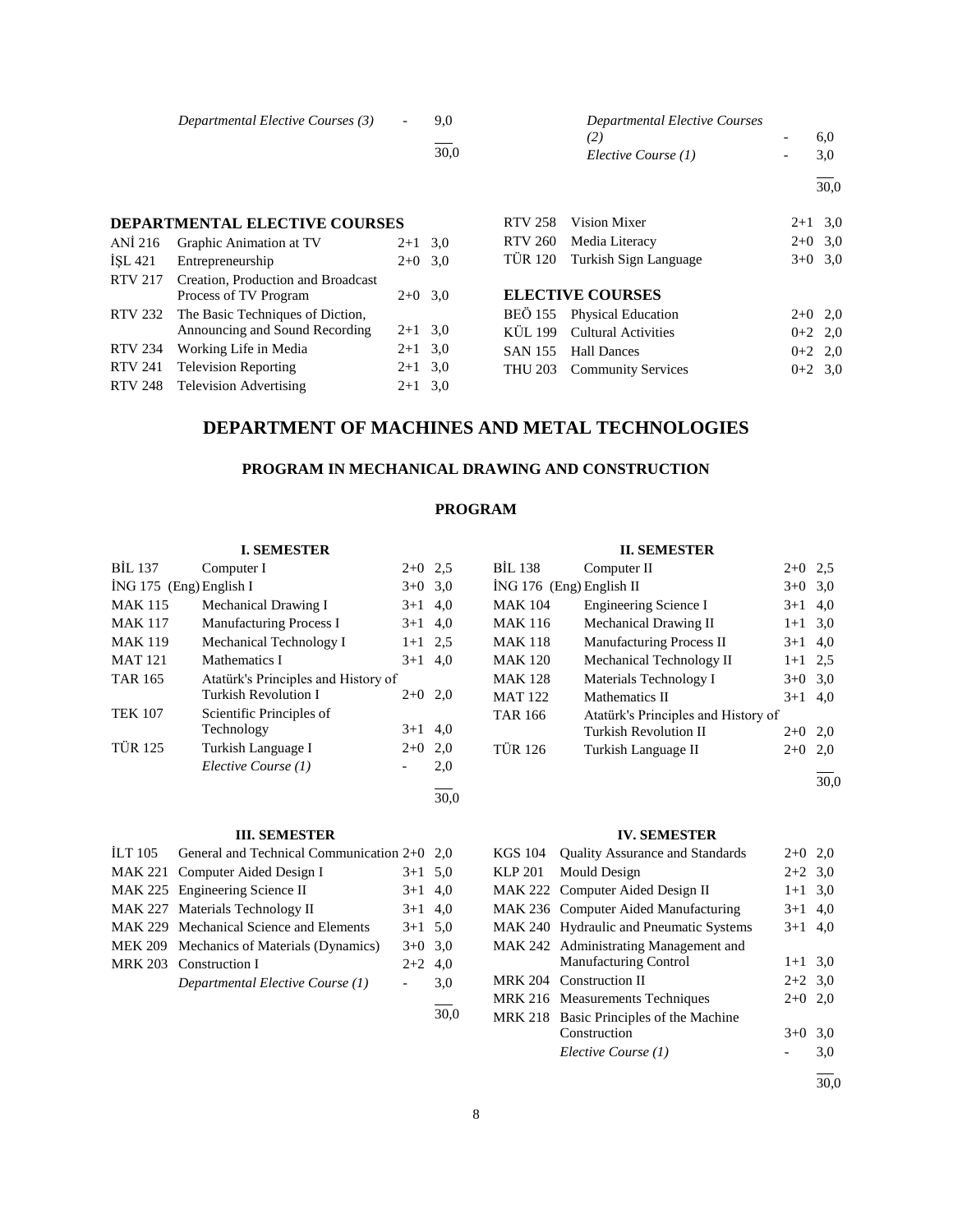# **DEPARTMENTAL ELECTIVE COURSES**

| ELE 102 Basics of Electricity          | $2+2$ 3.0 |  |
|----------------------------------------|-----------|--|
| MAK 238 System Analysis and Design     | $2+2$ 3.0 |  |
| MRK 201 Advanced Computer Applications | $2+2$ 3.0 |  |
| MRK 213 Technical English              | $3+0$ 3.0 |  |
| TÜR 120 Turkish Sign Language          | $3+0$ 3.0 |  |
|                                        |           |  |

# **ELECTIVE COURSES**

| BEÖ 155 Physical Education  | $2+0$ 2,0 |  |
|-----------------------------|-----------|--|
| KÜL 199 Cultural Activities | $0+2$ 2,0 |  |
| SAN 155 Hall Dances         | $0+2$ 2.0 |  |
| THU 203 Community Services  | $0+2$ 3.0 |  |

#### **COURSE CONTENTS**

**ANİ 216 Graphic Animation at TV 2+1 3,0**

Graphic Design: Definition, Uses, Functions; Principles of Graphic Design: Line, Color, Texture, Form, Scale, Direction; Basic Design: Motion graphic design; Language and Technologies of Graphic Narratives; Electronic Graphic Animation: Systems and Functions; Graphic Production: Pixel based, Vector based; 2D and 3D Graphic Animation; Production.

#### **ANİ 225 Animation 2+1 3,0**

Moving Image Design: Definition, Content, Properties, Areas of use; Basic Concepts: Resolution, Pixel, Antialiasing, Bitmap, etc.; Image Formats; Application Programs; Flash, 3D Max, and Other animation programs; Points to Consider in Practice; Exercises.

#### **BEÖ 155 Physical Education 2+0 2,0**

Definition of Physical Education and Sports; Aims, Disadvantages of Inactive Life; Various Activities for Physical Education; Recreation; Human Physiology; First Aid; Sports Branches: Definition, Rules and Application; Keep Fit Programs.

#### **BİL 129 Information and Communication Technologies 2+1 3,0**

Basic Concepts of Information Technologies: Hardware, Software, Storage, Computer network; Information Technologies and the Society; Word Processing Programs; Image Processing Programs; Presentation Software; Use of Information Networks (the Internet, e-mail); Internet and Communication.

# **BİL 137 Computer I 2+0 2,5**

Windows Operating System: Introduction and using of desktop and objects, Options of Start Menu; Microsoft Office Suite: Opening file, preparation, arranging, preparation of top and bottom information with MS Word, Cell, line, column, page layout, cell forming and formula editing with MS Excel, Slide editing and slide shows operations with MS PowerPoint, Using of dairy and calendar options, Mail importing and exporting with MS Outlook, Explorer objects and searching the web with Internet Explorer.

**BİL 138 Computer II 2+0 2,5** Basic Concepts of Internet: Servers, Clients, TCP-IP Protocol, Web based Services, (HTTP; SMTP, DNS, FTP, TELNET, POP3, PROXY); Introduction to Web Design:

Installing server side software for development; Developing WEB files, FTP Clients; Presentation Software: Applying Templates for Presentation, Generating Presentations, Presentation Editing; Database Application: Generating Tables, Table design, Form generation and data input, Reports and report generating, Shortcut to tables, Queries.

**BİL 140 Computer Aided Design I 2+0 2,0** Introduction to Software Suites: Properties, Menus, Sub menus, Design environment and menus; Circuit Diagram Design and Drawing; Forming Components of a Circuit Diagram, Connections, Blocking and Regulation of Properties; Circuit Analysis and Test Operations: Test equipments, Test operations with simulations; Printing from Plotters and Printers: Printer adjustment, Drawing area; Determining printing properties.

#### **BİL 150 Fundamentals of Information Technology 4+0 5,0**

Introduction to Computer: History of Computer; Operating Systems: Introduction to operating systems; Office Software-Word Processors and Document Systems: General Characteristics of the Office Software; Office-Software-Spreadsheets Programs: Spreadsheets Programs; Office Software-Presentation Programs: Presentation Programs; E Mail-Personal Communication Management: General Characteristics of the E Mailing System; Effective use of the Internet and Internet Security; Network Technologies. Computer Hardware and Error Detection: Types of Computers; Social Networks and Social Media: Social Media and Introduction to Social Media; Special Application Software: Multimedia; Law and Ethics of Informatics: Intellectual Property and Informatics Law; E-Learning: Developments in E-Learning; E-Government Applications; Computer and Network Security; Latest Strategic Technologies of Informatics: Factors Affecting Technological Developments.

**BİL 287 Computer Aided Design II 2+0 2,0**

Using and Beginning Arrangements; Minimum requirement concept of hardware for software, Installation of software, Operating; Basic Drawing Elements: Basic drawing commands (Circle, Arc, Line?) functions, Forming object and object groups; Correction and Interrogation Operations: Correction and interrogation command functions, Correction and arrangement on object; Spectre Control Operations: Basic spectre command function; Blocking Operations and layers; Measuring and Scanning Process; Operations of Printer and Plotter.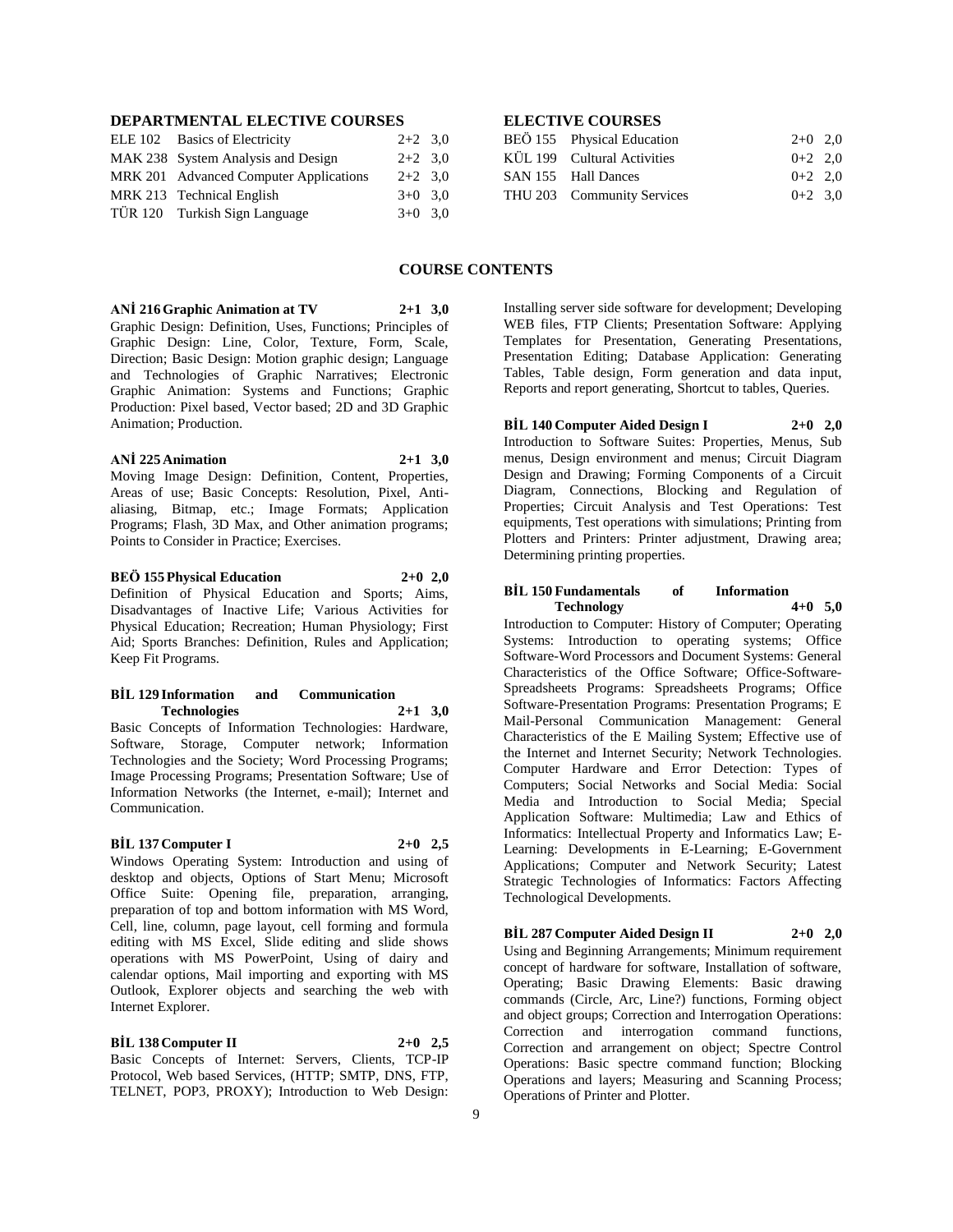#### **BTP 101 Algorithms and Introduction to Programming 3+1 5,0**

Principles of Problem Solving; Phases of Problem Solving; Algorithm and Flow Charts: Description of a problem, Recognizing critical points, Pieces into parts to problem, Converting algorithm into flow charts, Testing, Finding mistakes; Using Of Programming Media and Principles of Code Writing; Using Programming Language Media: Variables, Controlling terms and circles, Describing necessary variables, Writing program code, Running of program and testing, Producing alternative solving for program.

#### **BTP 102 Database and Management Systems I 3+1 4,0**

Database, Data Base Management Systems; Basic Concepts and Definitions; Database Architecture: External, Conceptual and Internal levels; Schemas; Data Independence; Data Models: Entity-relationship model, Hierarchical model, Network model and relational model; Dependencies Between Attributes; Normal Forms.

#### **BTP 103 Integrated Office 3+1 5,0**

Using for Various Aims in the Office Environment of Computer Technology; Using of Word Processing Programme; Presenting and Preparing Presentation by Computer Technology; Using of a Presentation Programme; To be able to Create of Working Sheet; Understanding Facilities Provided by Working Environment, Preparing Graphic in Working Sheet; Understanding Importance of Advantages of Using Database Programme.

#### **BTP 104 Data Structures and Programming 3+1 4,0** Definition of Data; Main Data Types and Data Structures; Connected Lists, Stocks; Conjunctions Nets; Algorithm Difficulty; Basic Algorithms; Memory Usage Registration Concept; Physical and Logical Organization of Registrations; File Usage and Management: Randomised and Directly connected files; Registering and Database; Programming; Controlling of Computer Ports by Programming.

#### **BTP 106 Computer Hardware 2+2 5,0**

Physical Structure of a Computer: Hard disc, Processor, Memory, Disc driver, Floppy disc drive; Removable Memory Units; Backup Units, CDs, Input and Output Units, Connection Points, Keyboard, Mouse, Joystick, Scanner, Digitizer, Sound Card, Graphic card, Expanding cards, Monitor, Printer, Plotter; Modem; Network cards; Categorization and Comparison of Big-Medium-Small Computer Equipment.

# **BTP 201 Operating Systems 3+1 4,0**

File and Directory Processes: File access, Definition of files and groups; Administration Systems: Administrator information, Comprehension of system principles, Creating user account, Inserting and terminating user group; Internet Tools: Mail, FTP, Telnet etc. software usage; Installation and Settings: System installation and application, Implemention of required system settings.

#### **BTP 202 System Analysis and Design 2+2 4,0** System Function and Components; Definition of the Problem and Solution Principles;System Creation Life Cycle; Analysis Tools and Techniques; Data Flow Charts or Modelling of New Information System; Data definition and Information Requirement at Data Dictionary; System Design and Application; Computer Inputs, Outputs, Controlls; Design of Files; Information System Development Steps and System Analysis; Administration Function; Data and Information Concepts; System Analysis Tools; Classification of Information Tools; Computer Aided Software Engineering Tools.

**BTP 203 Database and Operation Systems II 3+1 4,0** Design Criteria: Hierarchical, Network and Relational Database Systems; Data Definition, Data Manipulation and Query Languages; Relational Algebra Operators; Relational Calculus; Examples of Relational Query Languages: Sql, Quel, Qbe; Operational Requirements: Security, Integrity, Accuracy, Concurrency and Performance.

#### **BTP 204 Microcomputer Systems and Assembler 3+1 4,0**

Understanding Basic Hardware Units and Structures of a Microcomputer; Processing of Microcomputer Hardware Units; Programming by Low Level Programming Languages of Microcomputer Systems; Assembler Programming Languages and Applications: Structure of assembler programming, Languages and basic concepts of assembler programming language, Statements of assembler programming language, Advantages of assembler programming language.

**BTP 205 Visual Programming I 3+1 4,0** Definition of Variables and Functions as Objects, Characteristics of Objects and to Change These Characteristics; Programming Techniques; Using Objects in Programming; Changing the Characteristics of Objects by Using Functions in Programming; Preparing more Useful Interfaces to Users by Using Objects in Programming; Differences between Classical Programming and Object Oriented Programming.

# **BTP 206 Visual Programming II 3+1 4,0**

Principles of Object Oriented Programming: Fundamentals of language; Language Environment; Visual Programming; Structure of Program; Elements of Language; Simple Types; Sliding Point Data Structures; Indicators, Input/Output Registering; Visual Database Tools; Charts; Data Units; SQL; Objected Oriented Programming: Components, Objects, Developed programming commands.

**BTP 207 Internet Programming I 3+1 4,0** Fundamental Internet Concept: Server client logic, TCP-IP protocol, HTTP, SMTP, DNS, FTP, TELNET, POP3, PROXY concepts; Introduction to WEB Design: Creating Web Files, Usage of FTP software; HTML: HTML commands; Script Usage: Script usage; Design Project; HTML Editors.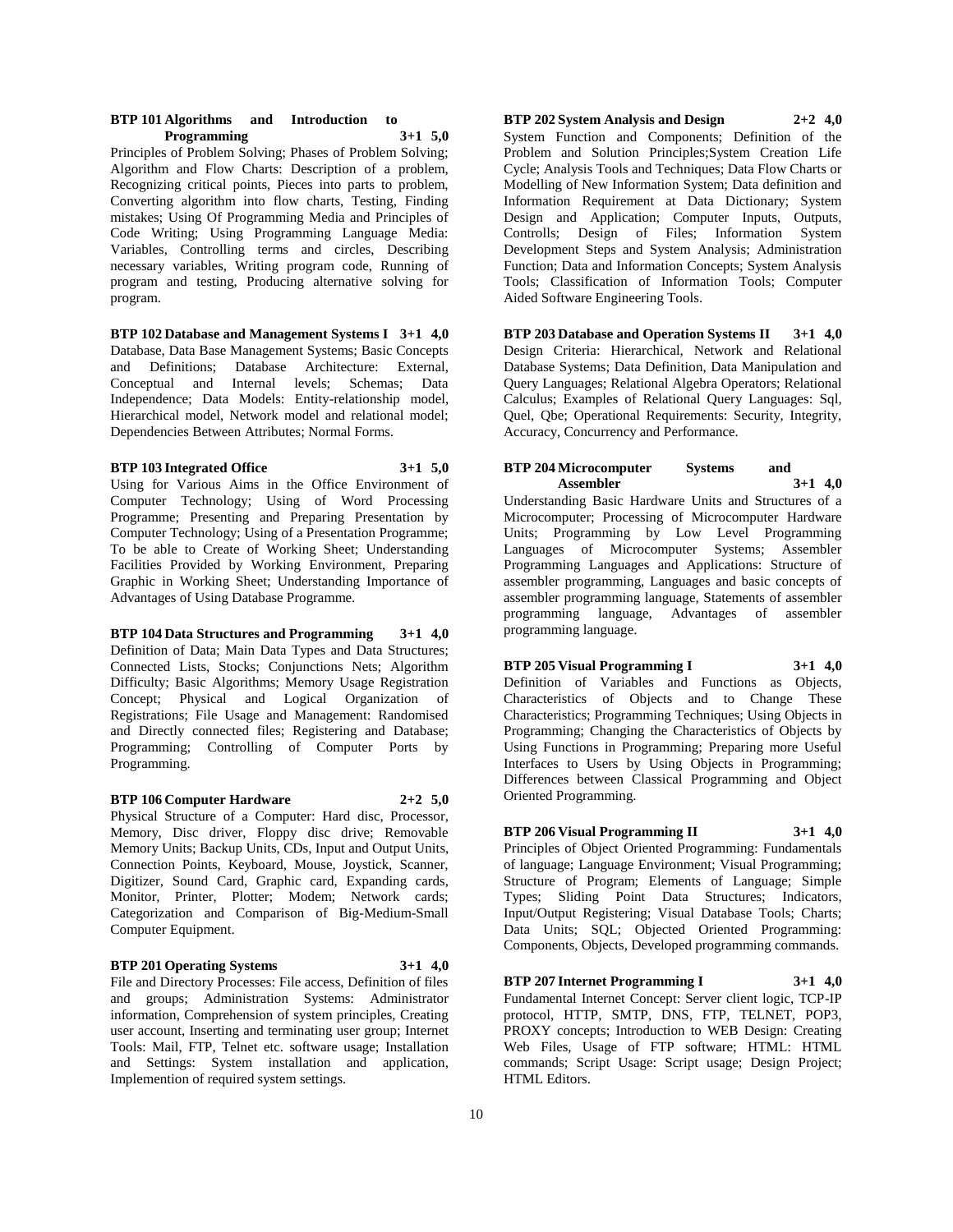**BTP 208 Internet Programming II 3+1 4,0** Designing Dynamic Page to Prepare Web Site; Installing and Adjusting the Programmes Necessary for the Source Computer; Using HTML Form Tags and HTML Scripts for the Dynamic Pages; Using CGI Language; To be able to Connect to a Database Using CGI Language: Definitions of variable; The usage of the variables; Data Types and Operators; Controlling Terms, Loop Statements, Functions; File Operations.

**BTP 209 Computer Network Systems 1+1 2,0** Introduction to Computer Networks: LAN, MAN, WAN concepts; Computer Network Cables: Cable types, Proper cable selection; Network Hardware Units: Repeater, Bridge types, Ethernet keys, Routers, Router Connection; Network Protocols: History, FTP protocols, TELNET, SMTP, DNS knowledge and usage, Electronic mail usage and knowledge.

**BTP 210 Control by Computer 3+1 4,0**

Basic Properties and Structure of Industrial Computers; Knowing and Inserting and Running the Cards Used in Industrial Computers; Measuring and Controlling Operations by Using Industrial Computers; Network and its Basic Properties Used in Automation Systems; The Network Organization for Measuring and Controlling Systems; Industrial Communication; Communication Controlling Based PC; Controlling Modules and Remote Data Measurement; Dispersed Data Measurement and Controlling System.

#### **BTP 211 Technical English I 1+1 2,0**

Speaking: Using To Be and Simple Present Tense (Main verb) and Adjectives and Post Modifiers; Using Have Got and Has Got and There Is and There Are; Using Would You Mind...? /Would You Mind If I...? /Would You Like Me To...? / Shall I...?; Using Sorry/ I Am Afraid.../ It's All right; Using Must/ Have To/ Have Got To /Need /Necessary; Using A Little/ Only A Little/ A Few/ Only A Few/ Much/ Many/ Two-Third/ Ten Percent; Using Imperatives/ Ordinal Numbers; Using Possible/ Impossible/ Probable/ Improbable/ Can /Can't/ Might/ Must, Listening and Understanding; Writing, Regarding and Understanding.

#### **BTP 212 Technical English II 1+1 2,0**

Speaking: Using Simple Present (Main verb)/Have Got/Has Got/Passive; Using Passive/There Is/There Are/Like/Alike/ Unlike/Differ From/While/As Compared With; Using Simple Present/Present Progressive; Using Simple Future/Be Going To/Future Time Expressions/Passive; Using Adverbial Clauses of Reason and Result; Using Was/Were/Simple Past/Passive/ Past Time Expressions, Listening and Understanding, Writing, Reading and Understanding.

#### **BTP 213 Delphi Programming I 3+1 4,0**

Installing Programming Language (Delphi); Compounds of the Programming Language Properties and the Parts of Screen such as Tool Bars; to be able Use the Basic Components; to be able to Arrange the Components

Visually; Using the Properties of the Components; Variables on Programme Writing Controlling Terms and Using Loops; Comprehending and Using the Terms and Definitions Related to Class and Object Concept.

#### **BTP 214 Delphi Programming II 3+1 4,0**

Creating and Developing New Components; Forming the Components as Dynamic; The Usage of the Components as Dynamic; Applications; Graphic Operations; Toolbars; Various Data Base Applications: Input data, Questioning and reporting, Planning and writing a practical data base; Making the Software Movable, Installing the Software on the Other Computers; Using SQL; Accessing to Various Data Base; Internet Software: Using Active X, Creating HTML files, Message on internet, E-mail, File operations.

**BTP 215 C Programming I 3+1 4,0** Analysis of C Program: Keywords; Variables, Constants and Declaring a Function or an Array; Data Types Used in C; Operators and Precedence; Declaration of Data; Basic I/O Statements: Getchar(), Getch(), Getche(), Putchar(), Gets(), Puts(), Printf(), Scanf(); Loop Statements: For, While, Do-While; Decision Statements: If-Else-Switch-Case; Strings and Arrays: One dimensional arrays, Multidimensional arrays, Pointers, Character strings; Functions.

**BTP 216 C Programming II 3+1 4,0** The Importance of Using Indicator Type Variable; Definition and Usage of Indicator Type Variable; Indicator Arithmetic; the Usage of Indicators Type Functions; To be able to go into the Unmistaken Graphic Environment; Adding Necessary Library Functions to the Software; Understanding and Using the Graphic Statements File Types; Common Statements and Terms About Files; Common Statements and Terms About Files; Common Statements and Terms About Text and Binary Files; File Saving Operations on Text Files; The Control of Computer Ports by Using Programming Language.

**BTP 217 Visual Basic Programming I 3+1 4,0** Comprehending the Structure of Visual Basic Programming; To be able to Understand Operators and Data Types on Visual Basic; To be able to Know Controlling Objects; To be able to Comprehend the Properties and the Methods of Controlling Objects; To be able to Understand Controlling and Loop Statements and Providing Programme Flow by the Desired Way; Comprehending the Logic of the Arrays and Applying Into the Programme; Using the Sub-Programme; Using the File.

**BTP 218 Visual Basic Programming II 3+1 4,0** Object Oriented Programming Logic: Class structure, Encapsulation concept, Inheritance concept, Polymorphism concept; Active X Concept: The components and the controls of Active X, Forming and using Active X DLL and Active X EXE; Database Concept: Database models, Active X data object (ADO) technology, SQL statements; Creating and Controlling Database Using Visual Basic; The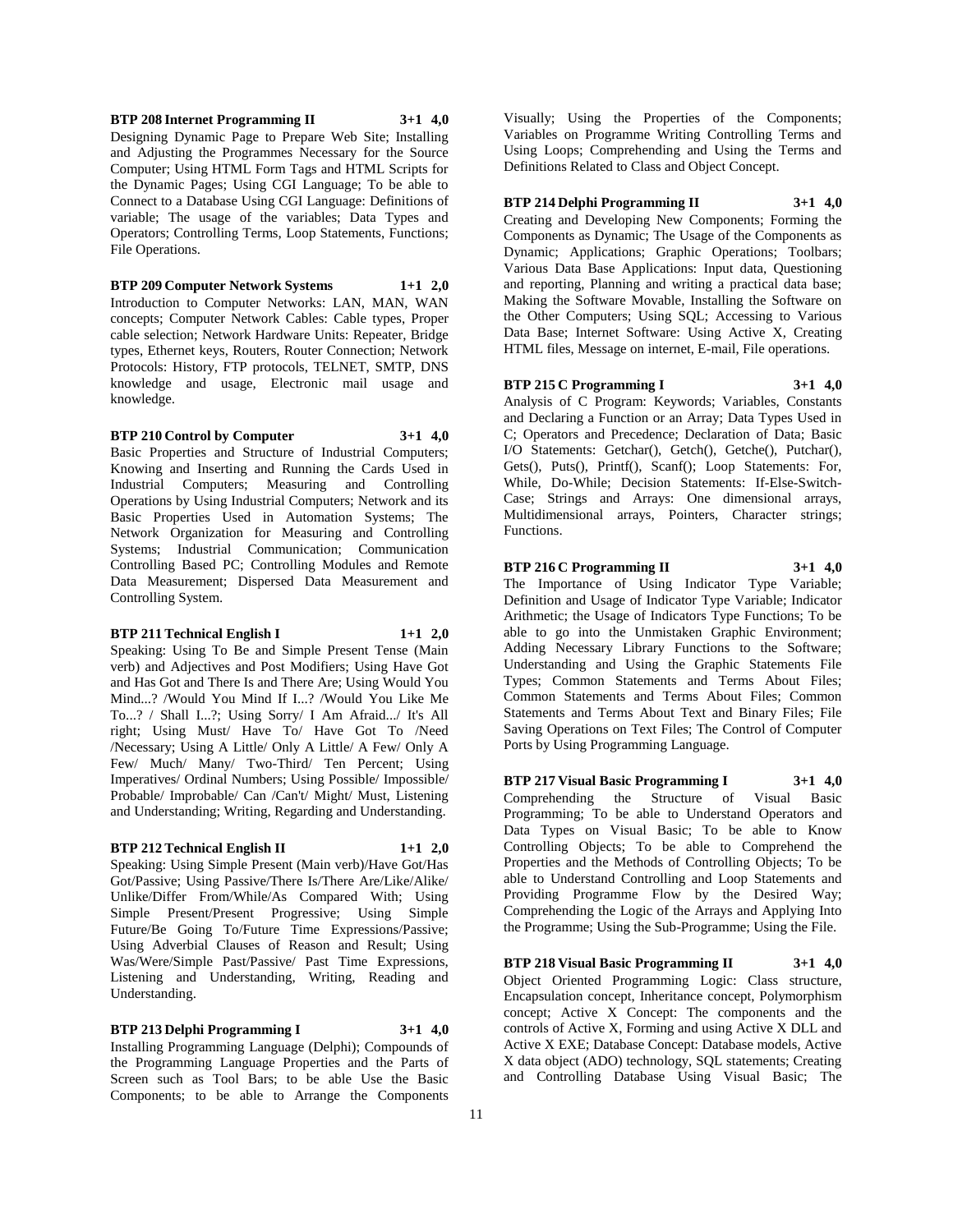Properties and the Controls of Web Browser; Concepts about Data Structure.

**BTP 219 Computer Aided Design and Modeling 3+1 4,0** Installing Designing Software and Modelling Software; Tool Bars and Drawing Elements; Drawing 2D and 3D Elements; Forming Compound and More Complex Figures from 2D and 3D Elements; Making Correction on the Existing Figures; Getting More Affective Images By the Drawings Which Was Done Into the Motion and Turn The Drawings Into the Animation; Using AUTOCAD Programme and Applications.

**BTP 220 Research Techniques and Seminar 1+1 2,0** Collecting and Analysing Data in Terms of Scientific Research; Research; Reporting the Results of the Research according to the Principles of Report Writing; Presentation of Research Subjects; The Usage of the Equipment such as Data show and Slide Machine and Internet (WEB pages) etc.; Introducing to Business Life; To be able Follow The Developments by Searching the Innovations in Computer Field; Developing Self-Confidence by Expressing himself/herself in a Society.

#### **BTP 221 Project 0+4 2,0**

Project: Description and context, Procedures, Development tools and OS, Prototype and deadlines, Analysis, System architecture, Project planning and deadlines, Context, Architecture, Data design, Interface design, Process design, Planning and scheduling, Debugging, User guides, Testing, Test processes, Project presentation.

#### **BTP 242 Statistics Practices at Computer 3+1 4,0**

Basic Concepts; Statistical Series, Central Tendency and Measures of Variables; Continuous Random Variables and The Normal Distribution; Sampling; Statistics Estimation, Hypothesis Testing, Chi-Square Tests, Simple Linear Regression; Correlation; Method of Data Collection: Sample survey method, Experimental method, Method of Observation, İnterview, Lining; Statistics Practices of SPSS; Flotation, Preparation Analysis of Data, Analysis of Data and Exposition with SPSS, Draw a table and graph with SPSS; Preparation of Research Report.

#### **BTP 244 Electronic Commerce and Marketing Techniques on the Internet 3+1 4,0**

New Economy and Development of e-Commerce: The Emergence of Internet, Businesses and Business Approaches in the New Economy, Development of Marketing in the Electronic Mediums; Virtual Communities and Consumer Needs; Markets on the Internet; Marketing Process on the Internet: Preparation of Marketing Medium, Characteristics of Internet Users, Development of the Marketing Strategy, Development of the Marketing Mix, Virtual Shopping Models, Payment Systems on the Internet, Consumer Protection on the Internet; Internet Advertising: Attributes and Ground Rules of Advertising, Techniques of Advertising.

# **BYT 101 Printing Equipment 2+1 3,0**

Fibre and Main Raw Materials Used in Making Paper: Production of cellulose, Additives, Production of glossy paper, Production of cardboard, Calendaring and super calendaring, Production of corrugated cardboard; General Testing Methods for Printing Paper: Paper and climate, Grain direction in paper, Paper problems; Press Inks: Raw materials of inks and their features; General Testing Methods for Printing Inks: Senility of light, Tackiness, Thixotropy, Printability, Drying, Viscosity; Problems of Printing and Solutions to Problems; Printing Plates; Offset Printing Plates: Definition, Characteristics, Preparation of the plate, Image transfer; Other Materials Used in Offset Printing System.

**BYT 102 Print Business and Publishing 1+1 2,0** General Information: Basic concepts, Objectives, Types, and Legal forms; Business Enterprise; Functions of Businesses; Production Systems: Characteristics, Classification, Evaluation, Evaluation of enterprises in view of on production systems; Production, Organizational Structure and Layout in Printing Companies; Publishing: Definition, Scope and Characteristics; Sample Analysis.

**BYT 103 Fonts and Typography 2+1 3,0** Developments before the Invention of Writing and Alphabets: Pictographic writing, Ideographic writing, Phonetic writing; Font in History; Typography: Definition, Origin and Scope; Printing Fonts and Their Characteristics: Definition, Characteristics, Development, Points to consider in design processes; Structural Characteristics of Printing Fonts; Composition: Definition and concept of space, Letter strings, Image height, Legibility; Text String Types; Quality Control in Typesetting: Image quality, Technical quality; Cost Calculations; Typesetting Applications.

**BYT 104 Reproduction and Color Theory 3+0 3,5** Definition of Reproduction; Introduction of Machines, Tools and Equipment Used in Reproduction Technology; Originals and Classification of Originals; Method of Reproduction: Line reproduction, Halftone reproduction; Tram Points: Sections of tram points, Types of tram points; Sensitometer; Colour Separation: Colour separation filters, Relations of exposing system of plates and colour separation; Colour: Definition, Specifications, Colour vision effect, Psychological effects of colour; Light and Paint Colours; Colour in Reproduction.

#### **BYT 105 Introduction to Printing and Publication 2+1 3,0**

General Information: Basic concepts, What is printing, What is publishing; Printing Industry: Definition, Development, Importance; Printing Industry in the World and in Our Country: The present and the future, Printingrelated jobs; Business Processes in the Printing Industry: Pre-printing, printing, post-printing procedures; Professional Terminology Related to Printing Industry; Relationship between Publishing and Printing.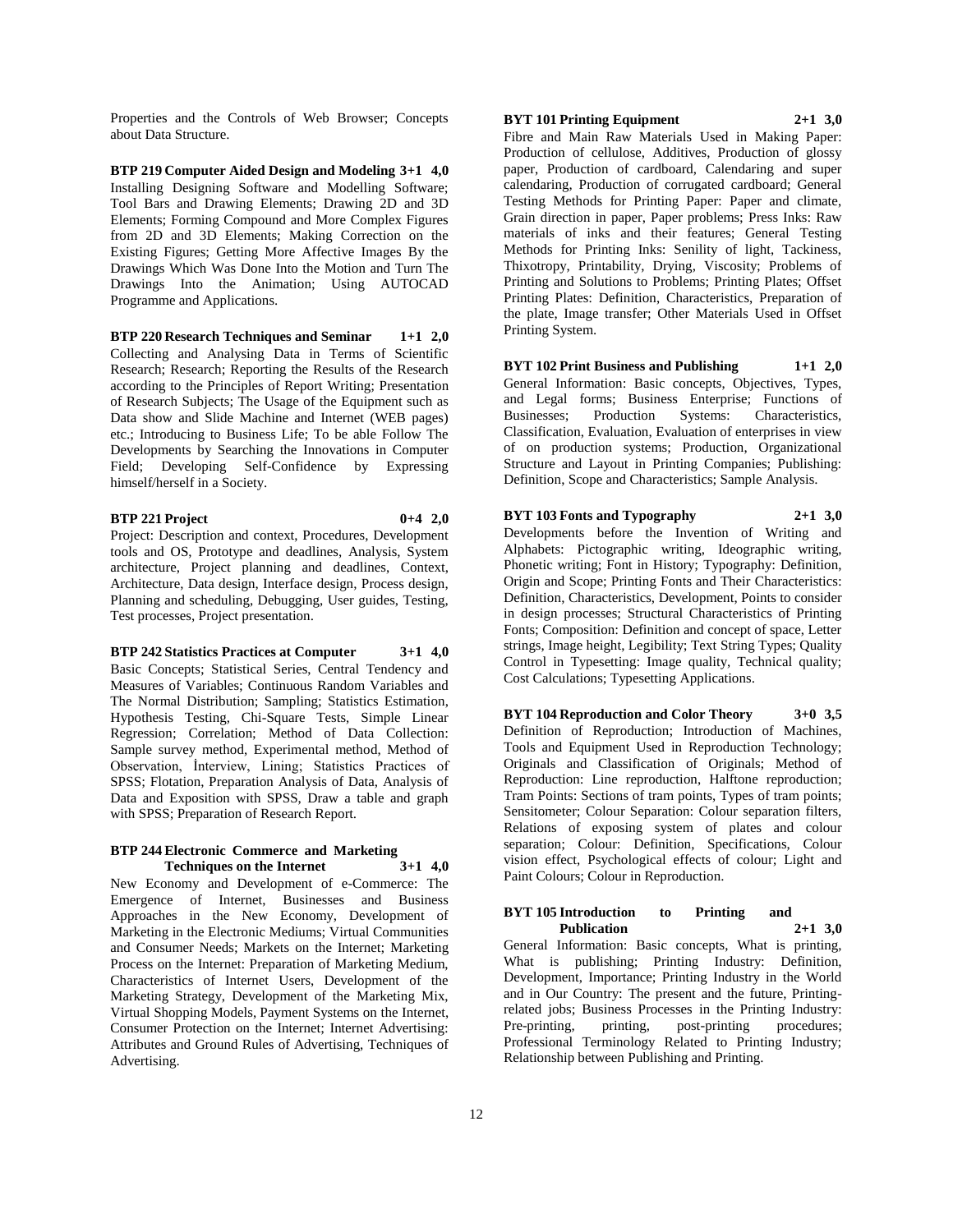**BYT 106 Computerized Page Design I 2+1 3,0** Design and Typesetting: Definition and Scope; Application Programs: Adobe Illustrator, InDesign, Photoshop, Macromedia Freehand, Corel-Draw; Digital Media Pictures Formats: EPS, TIFF, JPEG; Computer Color Formats: RGB, CMYK, Determining the appropriate color format; Exercises: Press release, Packaging, Posters, Magazine design.

#### **BYT 201 Technical English 3+0 3,0**

Printing Industry Terminology: Basic operations, Printing systems, Printing, Pre-and post-printing processes; Publishing Terminology; Translation of Selected Parts from the Literature on Printing and Publishing; Use of Related Instructional Computer Software and Films in the Classroom; Technical Report Writing.

**BYT 202 Digital Printing Technology 2+2 4,0**

Digital Printing: Definition, Principles, Applications and Advantages; Methods of Digital Printing System; Interior & Exterior Printing: Uses, Points to consider in printing, Raw materials used, Inks and their properties, Post-printing procedures; Digital Printing Quality: Printing problems and their solutions; Relationship between Digital Printing and Offset Printing; Digital Printing System; Workflow and Business Models; Industrial Applications in Digital Printing System: Backing layer, Reel to reel, Short-run, Personalization, Variable data.

#### **BYT 203 Desktop Publishing 2+2 3,0**

Definition of Desktop Publishing; Importance, Development, Introduction to graphic image processing programs and printing layout of page; Data Transfer Methods and Image Formats in Desktop Publishing Programs; Relationship between Desktop Publishing and Printing Processes: Tracing-film output settings appropriate for the printing system, Points to consider in film output; Preparation of Logos, Emblems, etc. on Computer with the Help of Graphic Programs; Projects Including Brochure and Poster Design.

#### **BYT 204 Production Qaulity Management Systems 2+0 3,0**

Standardization: Definition, Objectives and principles, Turkish Standards Institution and its duties of, Regional and international standardization institutions; Quality and Quality Management: Definition of quality and related concepts, Quality approach, Quality costs and risks, Concept of quality control, Total quality management; Professional Standards: Professional standards, Quality problems faced by enterprises, Quality circles in printing industry; Implementation of Quality Control Methods in Press Companies: Quality assurance system in the printing industry, Pre-printing, printing and post-printing stages of quality control processes.

#### **BYT 205 Binding and Cardboard Packing Production 2+2 4,0**

Binding Technology: Definition and basic concepts, Tools, equipment and machines used in bindery; Processes of

Binding: Wire seam, Sting seam, Mechanical seam, Mechanical binding, Glue binding; Cardboard and Cartonnage: Definition, Production, Uses; Types of Packaging Production: Preparations, Design, Construction design and manufacturing; Blades Used in Cardboard Box Making; Cardboard box-cutting machines; Cardboard Box Gluing Techniques; Cost Calculations.

**BYT 206 Marketing and Advertising Practices 2+1 3,0** General Information and Basic Concepts: Definition, Scope, Types, Historical development of marketing; Marketing and Communication: Scope of marketing communication; Process of Communication and Functions of Marketing Communication; Consumer Behavior: Definition, Factors affecting consumer behavior and Effects of advertising; Advertising and Advertising Communication; Advertising Production Processes: Preliminary studies, Preparation of ad texts, Advertising and graphic design; Relationship between Advertising and Consumer Culture; Applications: Print advertising design exercises.

**BYT 207 Offset Printing Technology 2+2 4,0** Offset Printing System: Definition of offset, Printing rules, Areas of application; Workflow in Offset Printing System: Pre-printing, printing and post-printing processes; Offset Printing Materials and Their Properties; Plates and their properties, Toray waterless printing plates and their properties, Water and damp system, PH, Paper of offset printing, Ink for offset printing, Other materials, Printing solutions; Machines of Offset Printing; Machine Settings: Plate, Blanket and other settings; Quality Criteria for Offset Printing: Slur-Doubling, Dot gain, Trapping, Densitometric measuring; Problems of Offset Printing and Solutions to Problems.

#### **BYT 208 Project 2+2 4,0**

Project Description and Project Processes; Determining the Topic and Planning: Selecting subject of the project, Time planning, Work schedule; Project Implementation: Review of national and international literature, Points to consider in literature review, Feasibility study, identifying the materials and location of application, Application; Reporting on the Project: Points to consider in report writing, Report writing, Presentation of the report.

#### **BYT 209 Cost Calculation 2+2 3,0**

Cost Calculations in Printing: Expenses, Items causing expense, Establishing cost centres, Selection of cost calculation system, Estimated costs and real costs; Cost Control: Identifying deviations and corrections; Establishing and Operating Standard Cost System in Printing; Establishment and Operation of the Standard Cost System in Printing Companies: Determination of standards; Building a Cost System According to the Type of Printing Companies: Definition, Types and Characteristics, Points to consider in the selection of an appropriate cost system; Calculating Total Cost and Cost Per Unit of Products Printed: Calculation rules for typesetting, paper, printing, ink, binding, plate and film costs; Calculation Exercises.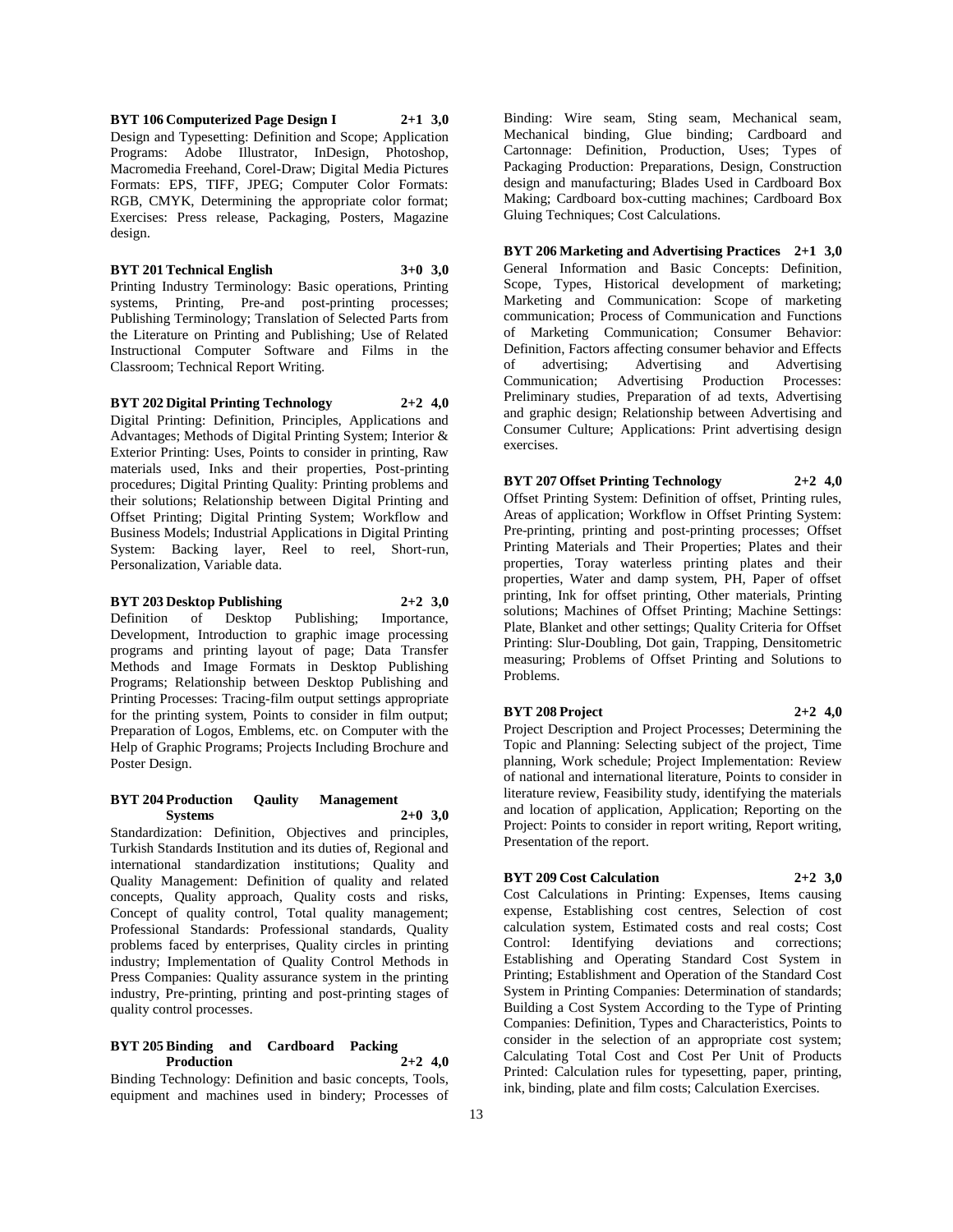**BYT 210 Other Printing Techniques 3+1 4,0** Production Techniques: Definition, Scope, Historical development, Artistic production systems and industrial production systems; Industrial Propagating Systems: Relationship between printing and printing systems; Basic Printing Systems: Definition and principles of letterpress, offset, screen printing and rotogravure printing, Printing materials, Plate preparation methods; Other Printing Techniques: Flexo, Tampon, Digital, Hologram, Barcode; Printing Systems: Definition and principles of letterpress, offset, screen printing and rotogravure printing, Printing materials, Plate preparation methods.

**BYT 211 Computerized Page Design II 2+2 4,0** Layout Software: Control toolbar and tasks, Tolls, Paragraph, Color palettes; Standard Page and Book Sizes: Structure and properties of the columns in layout, Arrangements to be made according to the characteristics of book binding; Standard Magazine Sizes and Arrangements Required by the Characteristics of Magazine Binding;

Exercises: Exercises of book, magazine, newspaper layout.

**BYT 212 Publishing Applications in Turkey 2+1 3,0** Publishing: Definition, Scope and Historical development; Publication Types: Newspaper publishing, Magazine publishing, Book publishing; Legal Dimension of Publishing; Electronic Publishing: Definition, Scope and Advantages; Types of Electronic Publication: Electronic newspapers, Electronic journals, Electronic books; Comparison of Traditional Publishing and Electronic Publishing; Publishing Applications in Turkey and in the World; The Future of Publishing.

#### **BYT 213 Total Quality Management in Printing Industry 2+2 3,0**

Total Quality Management (TQM): Definition and Scope, Basic principles, Process tools and techniques; Elements of Total Quality Management; Data Collection and Data Analysis: Histograms, Group works, Development process, Brainstorming, Fishbone diagram, Comparison; Quality Assurance System: Quality system documentation; Total Quality Management in Printing Industry.

#### **BYT 214 Information Technology in Printing Industry 2+2 3,0**

Stages of Printing: Pre-printing, printing, post-printing processes; New Developments in Printing World: Desktop publishing, Design, Machines of film output and development, Printing machines, System of binding, System of packaging, Materials and accessories of printing; Information Technology in Printing Industry; Selection, Correct use, Efficiency; Change Management in Printing Industry: Definition and scope; Public Relations in Printing Industry; Exercises.

### **BYT 215 Product Planning and Management in Printing Industry 2+2 3,0**

Product Management: Definition and scope, Production systems, Objectives, Functions; Selection of Technology: Aspects of technology, New production technologies; Layout and Material Transfer in Printing Companies: Effect of layout on production systems, Types of workflow, Material transfer factors; Capacity Planning and Business Analysis in Printing Industry: Capacitor measurement criteria, Method development and Work measurement; Production Planning and Quality Control in Printing Industry: Importance of planning, strategy and quality control; Exercises.

### **BYT 217 Web Publishing 2+2 3,0**

Internet and Intranet: Definition, Properties, and History; Organization of Web Content: General settings, Web access control, Content advisor; Web Publishing: Concept of HTML, Commands, Arrangement of HTML documents, FrontPage Dreamweaver, Development of website content; Customizations of Content; Maintenance of Website; Personal Webpage: Development of content, Web domain, Methods for making a website popular, Adding the website into search engines; Digital Publishing; Preparation of Digital Education Material; Transfer and Control of Products Ready for Printing on the Internet.

**EEÜ 104 High Voltage Technics 1+1 2,0** Production of Impact; Measurement and Statistical Evaluation of Potential Impact; Partial Vacancies; Paschen's Law; Characteristics of Electrode Systems Based on Alternative Voltage; Characteristics of Electrode Systems;<br>
Corona Losses Measurement: Dimensioning of Measurement; Dimensioning of Transmission Lines and High-Voltage Direct Current; Direct Current Surge Arresters and Cutters; Insulation Coordination in Transmission Lines in Direct Voltage.

**EEÜ 106 Traditional Sources of Energy 2+1 2,0** Energy, Renewable Energy and the ImportanWorld and in Turkey, and Potential; The Formation of Properties and Preparation of the Coals; Usage of Coal and Coal Technologies; Oil Production; Petroleum Refinery Processes; Natural Gas Production; Natural Gas Usage.

**EEÜ 201 Electrical Energy Generation 2+1 3,0** Electrical Power and Generators; Thermal and Geothermal Power Plants; Nuclear Power Plants; Hydroelectric Power Plants; Wind Energy for Electrical Energy Production; Electrical Energy Production from Solar Energy Systems; Application of Composite Heat and Power Production, Autoproducer; Hybrid Electric Power Generation Systems.

**EEÜ 202 Electricity and Energy Project 2+2 4,0** Selection of the Project; Needs Analysis; Project Design, Planning, Coding, Testing, Implementation; Debugging and Error Detection; Error Correction; Maintenance, Cost, Time and Labour Management; Problem Statement and Resolution.

#### **EEÜ 203 Electrical Energy Transmission and Distribution 2+1 2,0**

Current, Voltage and Power in Electrical Energy Systems; Electrical Energy Transmission and Distribution Networks; Substations and Equipment; Overhead Line Conductors and Insulators on Poles and Underground Cables; Electrical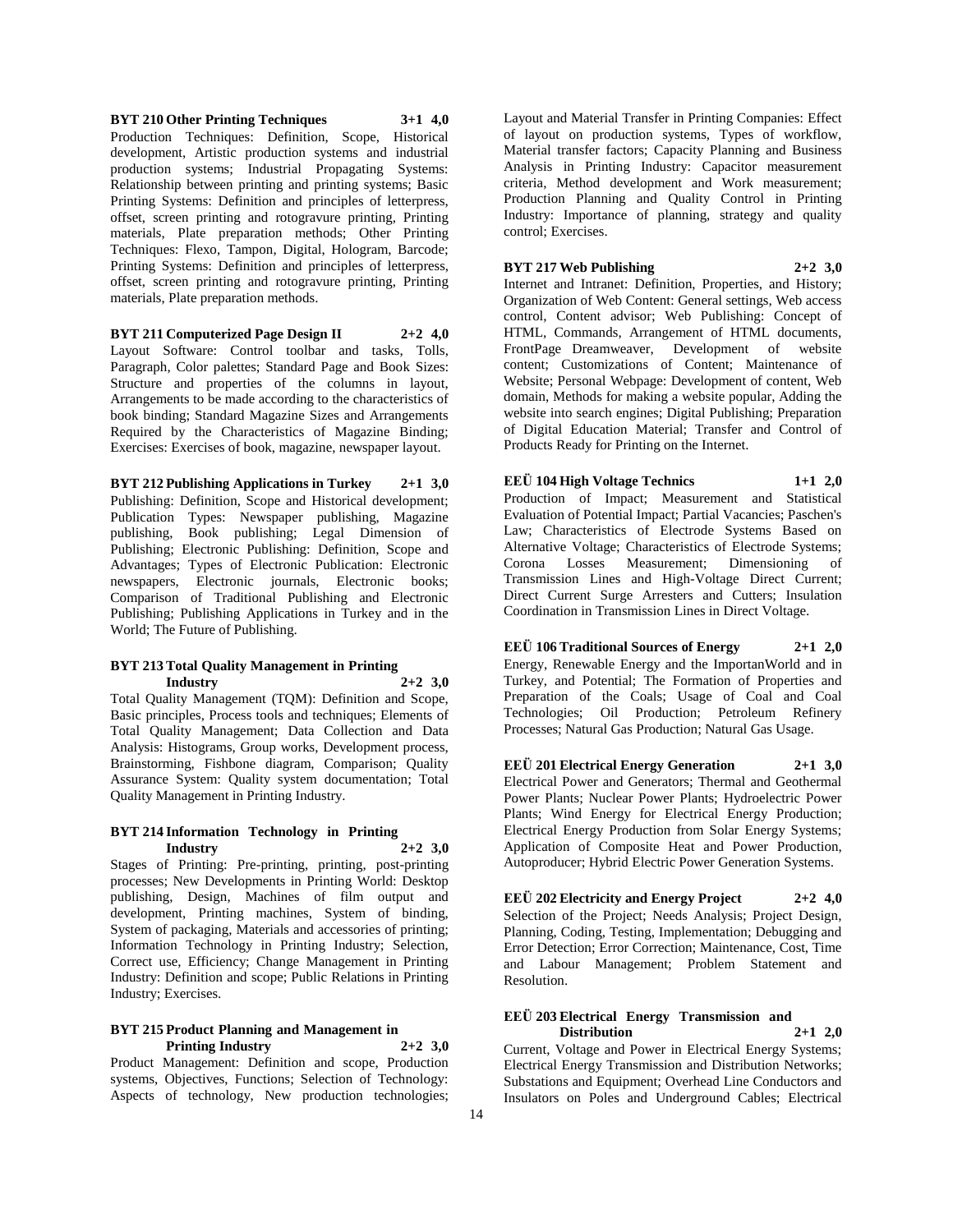Energy Distribution and Transformer Selection; Electrical Energy Transmission and Distribution Protection Systems.

**EEÜ 204 Energy Analysis and Savings 2+0 2,0** Energy Terminology; Energy Management, Measurement and Control; Basic Concepts of Thermodynamics; Thermodynamics and Energy; Industrial Energy Applications; Energy Audits in Industry; Thermal Comfort; Environmental Factors for Thermal Comfort; Human Factors for Thermal Comfort ; Energy Savings and Isolation; Heat Transfer Methods; Regulations Related to Isolation; Environmentally-Sensitive Energy-Efficient Building and Installation; Industrial Energy Saving and Environmental Impact; Energy Saving in Home Appliances and Lighting Systems; Energy Storage.

**EEÜ 205 Energy and Environment 2+0 2,0** Environment Pollution Caused By Energy Production; Environment Pollution Caused By Energy Consumption; Effect of Isolation Environment; Scientific Reasons of Global Climate Change; Effects of Global Warming on the World; Ecology and Its Importance; Basic Concepts for the Environmental Impact Assessment (EIA); Environmental Impact Assessment (EIA) Act and Its Applications.

**EEÜ 206 Renewable Sources of Energy 2+0 2,0** Solar Energy; Solar Energy Technologies; Wind Energy; Usable Wind Energy; Geothermal Energy; Geothermal Energy in Turkey and in the World; Bio-Energy; Definition of Biomass and Importance Biomass Energy; Environmental Energy; Environmental Energy Supply: Air, Soil, Water, Building's waste heat; Wave Energy; Wave Energy Converters; Hydrogen Energy; Hydroelectric Energy.

**EEÜ 208 Energy Management and Policies 2+0 2,0** Energy Efficiency Related Laws and Regulations; Energy Management Policy; Energy-Intensive Industrial Sectors; Economic Analysis Methods in Energy Efficiency Projects; Energy Investment Models; Energy Demand Forecasting Methods; Comparison of Energy Management Policies in Turkey and in the European Union Countries.

**EEÜ 210 Contract, Exploration and Planning 2+1 3,0** Organizational Structure of an Electrical Contracting Company; Stages of Project Design; Structure and Components of a Valid Agreement; Factors Affecting Acceptance of the Agreement; Framework of Exploration Procedures; Contract Form; Exploration Summary; Specifications; Authentic and Simulated Electrical Distribution Equipment for Exploration; Framework of Planning Procedures; Determination of Critical Orbit for Electrical Wiring; Explaining the Effect of Delays in Secondary Trajectories on Critical Orbit.

#### **EEÜ 212 Occupational Safety 2+0 2,0**

Basics of Safety; Elements Threatening Safety; Biological threats, Chemical threats, Physical threats; Concepts Related to Workplace Safety; Protective Safety Measures; Occupational Diseases; Analysis and Classification of

Accidents; Injury, Vital Hazards and First Aid; Accident Reports; Fire; Workplace Safety Legislation.

**EEÜ 232 Hydrojen Energy and Usage 3+1 3,0** Fossil Fuels and Adverse Effects; Seeking an Alternative to Fossil Fuels and Energy Variables; The Nature of Hydrogen and Features; Hydrogen Production, Storage and Transport Technologies; Hydrogen Conversion and Application Systems; Hydrogen in the Quest Of Energy Requirements and Energy Problems.

**EEÜ 234 Solar Energy Systems 3+1 3,0** Solar Energy and Formation; Some Basic Calculations Associated with Solar Energy; Solar Energy Technologies; Heat Treatment Technologies; Brooms With Colector Box Solar Hot Water Systems; Planar Solar Collectors; Collector Energy Balance; Medium and High Temperature Energy Producing Technologies; Turkey is Engaged in a few Words it is in Energy Studies in some Institutions.

**EEÜ 236 Production of Electricity with Wind 3+1 3,0** Basic Concepts Related To Wind Energy; Wind Formation and Classification; Wind Energy is Used to Evaluate the Data and Methods; Weibull Distribution; Rayleigh Distribution; WASP (wind Atlas Analysis and Application Program) Program; Power and Power Density Function; Classification of Wind Turbines; Available Wind Energy.

**EEÜ 238 Hydroenergy 3+1 3,0** Hydrodynamic and Hydro-electric Energy; Characteristics of Fluids; Continuity Equation; Bernoulli Equation; Viscosity; The Surface Tension In Liquids; The Energy Flowing Fluid; Hydroelectric Power Plants; Classification Of Hydroelectric Power Plants; Hydroelectric Turbines Used in Power Plants; The Importance of Hydroelectric Energy in Turkey; Hydroelectric Power in the World.

**EEÜ 240 Thermal Power Plant 3+1 3,0** Thermal Power Plants; Thermal Power Plants Produce Electricity Running Coal Thermal Power Plants; Working with Fuel Oil Thermal Power Plants; Working With Diesel Fuel Thermal Power Plants; Gas-Powered Thermal Power Plants; The Thermal Power Plants in our Country.

# **EEÜ 242 Geothermal Energy 3+1 3,0**

Geothermal Energy Concept; Geothermal Energy Sources; The use of Groundwater as a Source of Energy-saving and Hot. In the tradition of geothermal vapors and energy resource use. The use of Geothermal Energy Heating Energy Systems; Generation Of Electricity Using Geothermal Energy.

**EEÜ 244 Energy Plant Management 3+1 3,0** The Definition of Energy; Types of Energy; Classification of Energy Facilities; Fuel, oil-gas Production and Distribution Facilities; Hydro-electric Power Plants (HEPP); Gas-Cycle Power Plants, Wind Power Plants; Nuclear Power Plants and Thermal Power Plants; The Design of the Plants and the Equipment Used; EN-VER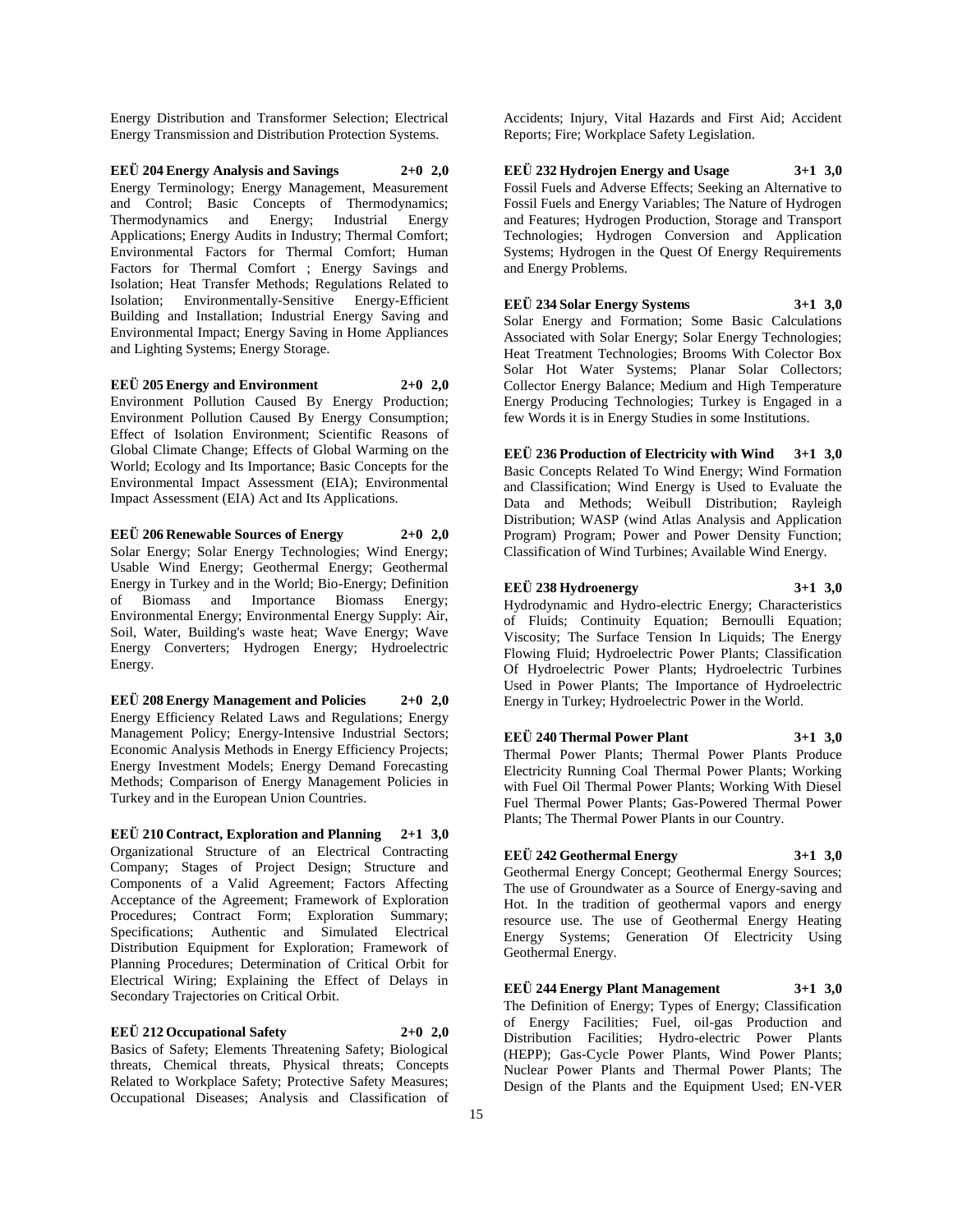(Energy Efficiency Act) In Order to Ensure Efficiency In Power Plants Required Procedures Within the Scope of The Law; The Necessary Measures Within the Scope of the Job Security in Power Plants.

# **EEÜ 246 Technical English 3+1 3,0**

Speaking: Introduction himself and others, Subjects interested with working place, Demands in formal place, Offering help, Excuse, Apology, Necessity, Obligation, Quantity, Ratio Percentages, Estimating, Instruction; Listening-Understanding: Understanding in professional subject; Writing: Taking note, Cirriculum vitae, Business letters, Passive structure usage; Reading-Understanding: Conjunctions indicate time, purpose, condition, Expressions in passive structure, Expressions indicate contrariness, Dictionary usage.

**EEÜ 248 Fuels and Combustion Technology 3+1 3,0** Introduction; Basic Concepts Related to Fuels and Combustion Technologies, Classification of Natural Fuels; Secondary Fuels; Pulverized Coal, Smokeless Fuel, Coke and Metallurgical Coke Production Process Chemistry and Technology; Liquid and Gas Fuels; Properties, Combustion Processes Chemistry and Technology; Effects of Solid and Liquid Fuels and the Reduction of Negative Environmental Impacts and Improvements. Analysis of Solid, Liquid and Gas Fuels; Combustion Processes Related to Quality Control and Digital Applications.

# **ELE 102 Basics of Electricity 2+2 3,0**

Formation and Properties of Electricity; Basic Electrical Laws; Direct Current and Alternative Current Sources; Electricity-Work and Electricity-Power Relations; Transformers and Electrical Installation Schemes; Operations and Connections of Electric Motors; Equipments Used in Electrical Installations; Stable Electrical Plants; Energy Sources.

#### **ELE 103 Electrical and Electronical Measurements 3+1 5,0**

Principles of Measurement and Instruments; Direct Current Measurements: Principles of ampermeter and voltmeter in direct current; Alternative Current Measurements: Principles of ampermeter and voltmeter in alternative current; Power and Work (energy) Measurements: Power measurement in three phases of alternative current circuits, Power measurement in direct current circuits, Power factor, Principles of wattmeter; Measurements of Circuit Components and Parameters; Measurements with Oscilloscope; Industrial Measurements and Transducer; Description and Classify of System; Uprightness, Sensitivity, Symbol.

**ELE 104 Alternative Current Circuit Analysis 3+1 5,0** Alternative Current and Voltage: Maximum value, Average value, Instantaneous value, Effective value, Phase angle; Circuit Equipments AC Behaviour: Ohmic Resisteance, Condencer, Current, voltage, power over inductance, R-L-C circuits; Power and Energy on AC: Power and energy on

ohmic resistance, Power and energy on condenser, Power types on R-L-C circuits; AC Systems with Three Phase.

**ELE 105 Direct Current Circuit Analysis 3+1 5,5** Resistance; Ohm's Law; Work, Power and Efficiency; Kirchhoff's Laws; Electrical Supplies: Current and voltage supplies; Circuit Solution Methods: Mesh currents, Nodal analysis, Circuit theories; Thevenin, Norton, Superposition Theorems, Condensers; Electro Magnetism and Electro Magnetic Induction; Transient Analysis in Direct Current: Resistance-inductance, Resistance-capacitance time constant.

#### **ELE 106 Electric Systems (Networks) and Foundations 1+1 2,0**

Basics Concepts About Electric System and Foundations: Phase, neutral, mean and conservation conductors, Insulation balks, Electric current and effects, Effects of electric current on human body, Avoid from electric current; Type and Safety of Low Voltages: TN network, TT network, IT network, Conservation insulation; Electric Installation Technology and Applications; Switchs and plugs, Light sources, Poor current units.

#### **ELE 207 Electrical Maintenance and Troubleshooting 1+1 3,0**

Maintenance: General maintenance, Proactive maintenance, Periodic maintenance; Fault Finding: To use avometer in fault finding; Repairing and Service: Checking of oil in power transformer: Fault finding cause of short circuit and over load on electric networks, To replace of electric machines parts, Checking of diodes, transistors, capacitance.

**ELE 212 Electricity Installation Plans 3+1 5,0** Pre-study of Installation Plan: Definition of plan, Selective of materials and applications, Preparing of sketch, Legal procedure, Statutes related project; Preparing Installation Plan: Functional efficiency, Lighting, Energy and distribution of plan, Cost analysis of project, Preparing of project for approval, Finishing of installation plans and presentation; Presentation of Installation Plan.

**ELE 215 Electromechanical Control Systems 3+1 4,0** Control Input Components: Switches, Buttons, Paco switches, Mechanic limiting switches, Micro switches, Sensors, Thermostats; Control Output Components: Solenoids valves, Contactors, Coils; Protection Coil of Electric Machines; Control of Electric Machines: Speed control and breaking in three phases asynchronous machines; Control of Lift; PLC in Control Systems.

**ELE 222 Related Electrical Service and Systems 1+1 2,0** Water Systems in Buildings: Hot and cold water systems; Heating Systems in Buildings: Schematic diagrams and specifications for various heating systems; Air Conditioning; Lighting Systems: Typical lighting applications characteristics; Fire Alarms Systems: Smoke detectors, Temperature rise detectors, Flame detectors; Conductor Systems; Stand-by-Supply Systems.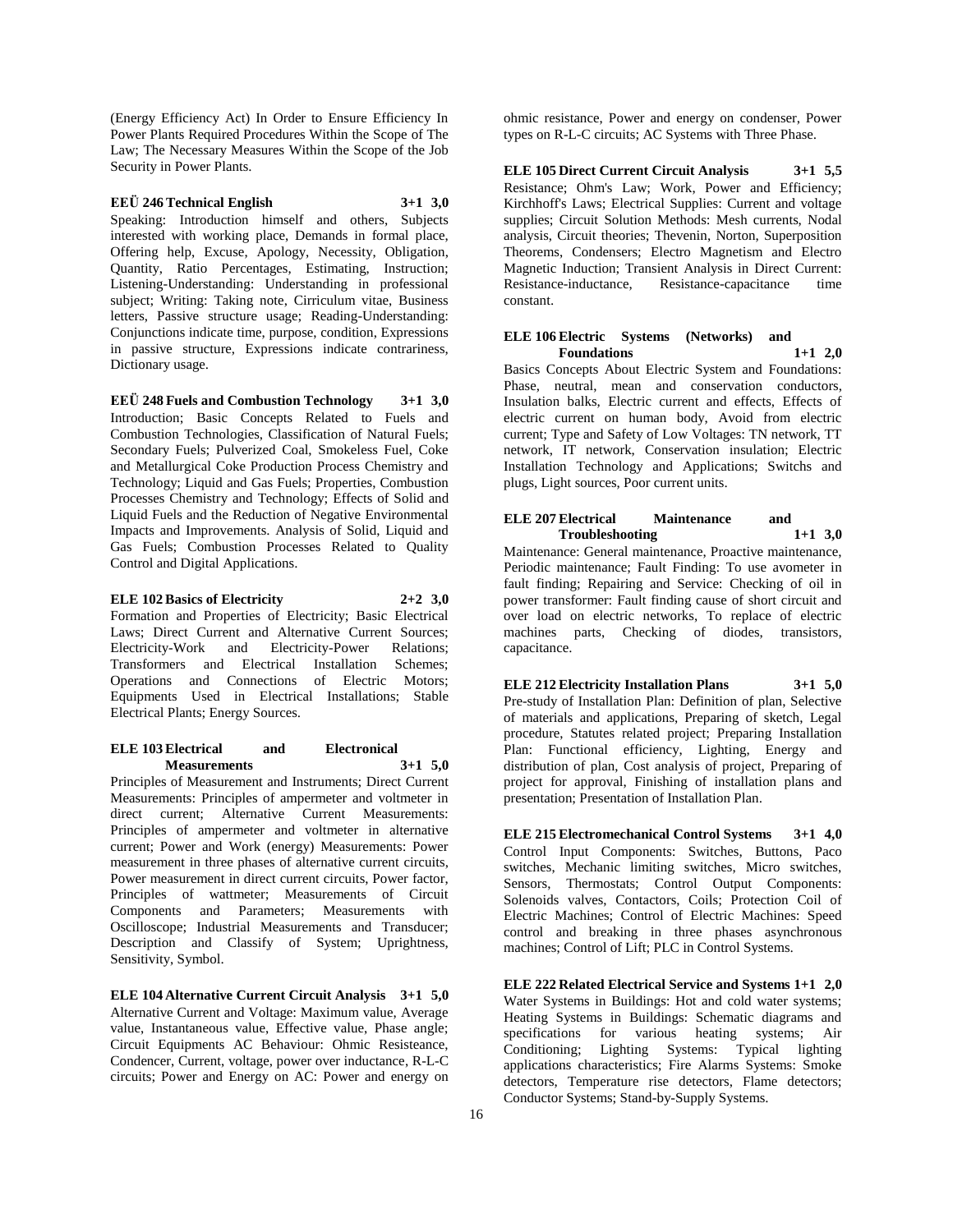**ELE 227 Electrical Machines 3+1 3,0** Magnetic Materials and Magnetic Circuits; Electromechanical Energy Conversion Principles; Transformers; Asynchronous Machines Synchronous Machines; Direct Current Machines; Introduction to Power Electronics and Motor Drives.

**ELE 228 Electrical Machines and Drivers 3+1 4,0** Structures of Electrical Machines and Operational Principles; Fundamental Equalities and Characteristic Curves: DC motor operation techniques, Types of DC motors, Asynchronous motors; Mono Phase AC Motor; Control Principles of Electrical Machines: Basic control principles used in electrical motors; DC Motor Driving: The structures and operational principles of various DC motors; AC Motor Driving Techniques and Circuits: The structures and operational principles of various AC motors; Step Motors and Driving Circuits: Types of step motors and

#### **ELO 103 Digital Electronics 3+1 4,0**

driving methods.

Digital Concept; Number System; Logic Circuit: Definition of And-Or-Nand etc. logic gates; Simplification of the Logical Expressions; Integrated Circuits : Encoder, Decoder, Seven segment decoder; Flip-Flops: Truth tables of R-S, D, T and J-K type flip flops; Counters: Synchronous, Asynchronous, Up-down counter; Registers and Handlers; Memory Units: Definition of RAM, ROM, PROM, EPROM; Algorithmic State Machines; Invertors.

#### **ELO 104 Analog Electronics 3+1 4,0**

Semi-conductors and Basic Structures of PN Junction Circuit Equipments; Characteristics of Diodes, Filters, Cutters, Rectifiers, Inverter Circuits; Zener Diodes and Types of Other Diodes; BJT Transistors: Pre-voltage, Operation point, Figures of common connection and Darlington arrangement; JFET-MOSFET Transistors: Their features, Operations, Pre-voltages, Current controlling and types; Operational Amplifiers: Their characteristics, Basic circuits: Addition, Subtraction, Integration and Derivation receiving circuits; Multivibrators and Wave Formers: Their features, Operations and types.

#### **ELO 109 Basic Electronics 3+1 5,0**

Unit Systems: Current, Voltage, Power; Circuit Types and Elements: Basic circuits, Ohm's law, Kirchhoff's laws; Some Techniques Used in Circuit Analysis: Nodal and mesh analysis, Source transformations, Superposition, Thevenin and Norton theorems; Inductance and Capacitance; RL and RC Circuits; RLC Circuits; Semi Conductors and Principles: Diodes, Rectifiers, Cutter circuits; Basic Logic Circuits: Number systems And-Or-Nand etc. logic gates, J-K Flip Flop, R-S Flip Flop, T and D Types Flip Flops, Counters, Registers, Decoder, Encoder.

#### **ELO 110 Digital Electronics 3+0 3,0**

Digital Concept; Number System; Logic Circuit: Definition of And-Or-Nand etc. logic gates; Simplification of The Logical Expressions; Integrated Circuits: Encoder, Decoder, Seven segment decoder; Flip-Flops: Truth tables of R-S, D,

T and J-K type flip flops; Counters: Synchronous, Asynchronous, Up-down counter; Registers and Handlers; Memory Units: Definition of RAM, ROM, PROM, EPROM; Algorithmic State Machines; Invertors; Digital Modulations.

**ELO 111 Basic Electronic 2+1 3,0** Electrical Current: Definition and comparison of direct and alternating current; Alternans, Period and Frequency; Elements of Electronic Circuit: Characteristics, Types and Uses; Passive Circuit Element: Resistance, Capacitor, Inductor; Active Circuit Elements: Diodes, Transistors; Integrated Circuit: Conductor, Insulator and Semiconductor; Power Sources.

**ELO 112 Analog Electronics 3+0 3,0** Semi-conductors and Basic Structures of PN Junction Circuit Equipments; Characteristics of Diodes, Filters, Cutters, Rectifiers, Inverter Circuits; Zener Diodes and Types of Other Diodes; BJT Transistors: Pre-voltage, Operation point, Figures of common connection and Darlington arrangement; JFET-MOSFET Transistors: Their features, Operations, Pre-voltages, Current controlling and types; Operational Amplifiers: Their characteristics, Basic circuits: Addition, Subtraction, Integration and Derivation receiving circuits; Multivibrators and Wave Formers: Their features, Operations and types.

**ELO 205 Power Electronics 3+1 5,0** P?N Juncted Power Elements: Types of power diodes, transistors and thyristors; Electrical Characteristics of Thyristos: V?I characteristic of SCR, Gate characteristic of SCR; Triggering Elements: Usage, types and operation of triggering elements; Thyristor Applications: Rectifiers, Invertors, Static keys, Solid state relays; Protection of P?N Juncted Power Elements.

**ELO 211 Microprocessors / Microcontrollers 3+1 5,0** General Structure of Micro Computer System: Central process unit, RAM and ROM memory characteristic, Input/Output interfaces and peripheral, Micro computer system tools; Comparison of Microprocessors and Microcontroller; Installation of Microprocessors and Microcontroller System; Introduction to Programming: Assembly language structure , Instructions, Flow diagrams; Programming: Data transfer, Loop consumption, Sub programme concepts.

**ELO 212 Advanced Digital Applications 3+1 4,0** Sequential Logic: RS flip flop, D flip flop, T flip flop, JK flip flop; BCD Counters: Asynchronous counters, Synchronous counters, counters; Registers: Serial and parallel registers; Memory Units: RAM, ROM, PROM, EPROM, EEPROM; Algorithms Machines: PLA, FPLA; Converters, Types and operation of numeric/analog converters, Types and operation of analog / numeric converters.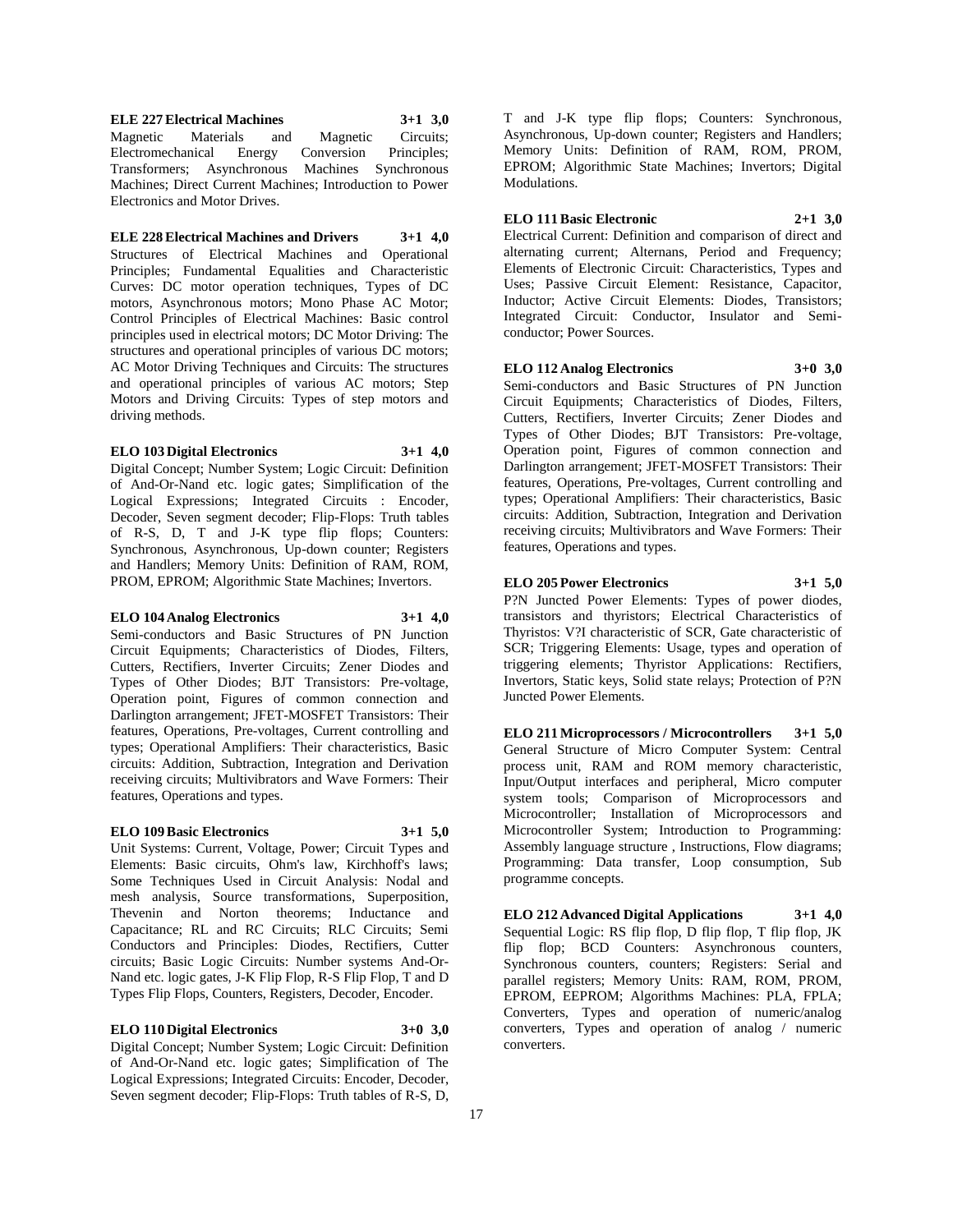#### **ELO 214 Automatic Control 3+1 4,0**

Principles of Control: Power supply in servo mechanism, Potentiometer and amplifiers, Open circuit and closed circuit controls of D.C machines, Open circuit and closed circuit controls of A.C machines; Torque; Basic Construction of Control Synchronous: Operation and characteristic of synchronous position control system, Operation principles of torque conductor and receiver, Operation principles of differential control transmitter and differential control receiver, Operational amplifiers.

#### **ENO 204 Data Addition and Control with Computers 3+1 5,0**

Basic Terms: Programmable logic control, Data summing with computer and basic concept related with control; "Data Summing With Computer and Control" SCADA Programmes Definitions; Similarities and Differences Among SCADA Software; Actual SCADA Programming: Stopping and operating motors with instructions; Programmable Logic Control and SCADA Communication.

#### **ENO 208 Robot Technology 3+1 4,0**

Structure and Operation of Robot: Purpose of robot usage, Block diagrams, Utilization areas of arm-type designed robots; Robot Sensor Units: Operation system of sensors, Robotic syncro-angular sensors, Robotic syncro-resolver sensors; Principles of Robot-Mechanic Systems; Robot Control System: Decision mechanisms, Position servo system, Concept of optimal control; Robot Applicators; Robot Programming: Flow diagram, Coordinate values.

#### **ENO 209 Control with Computer 3+1 4,0**

Industrial Computers: Technique properties of solid state memory, Transmitter modules, Receiver modules, VGA and TV signal converters, Flat panel / CRT screen modules; Speedy Data Measurement and Control Cards; Signal Processing and Measurement Modules; Industrial Communication; PC Based Communication Control; Distant Data Measurement and Control Modulations; Scattered Data Measurement and Control Systems.

**ENO 210 Microcontroller Based Control 3+1 4,0** Basic Terms related to Input-Output Processes: "Sink current", "Source current" concept, Parallel data transfer process; Programming to Input-Output Device; Interrupt: Definition of interrupt vector, Interrupt sub-programs; Counters-Timers: Counter-Timer units and principles of working, Step motor control with microcontroller, DC motor control with microcontroller; ADC-DAC Applications.

#### **ETK 211 Professional Ethics 2+0 3,0**

Concepts of Ethics and Morality: Definition, Characteristics, Distinction; Types of Ethics; Principles, Rules and Codes; Concept of Professional Values; Relationship Between Ethics and Professional Value; Need for Ethics; Principles and Rules of Professional Ethics; National and International Regulations of Ethics.

# **FOT 107 Photography 2+1 3,0**

Components of Cameras; Techniques of Photography: Exposure, Equivalence laws, Exposure adjustments; Adjustments of Technical Equipment: White balance, Virtual adjustments; Compositions: Subject, Movement, Rhythm, Texture, Perspective, Light; Assistant Equipment; Tripod, Filters, Light; Ranges of Photography; Portrait, Nature, Architectural; Technological Developments: Digital photography.

**GRA 110 Graphic and Animation 3+1 4,0**

Pictures Files; Comprehension of various kinds of picture files forms and properties, Commonly used picture files picture saving files, Properties of picture files; Selecting The Most Useful Picture Forms to Be Used in Web; Opening the Existing Picture and Making Necessary Arrangements on the Picture Files to be able to Make Picture Files; Animations for Web Pages; General Properties of the Animation Creating Programmes; Necessary Drawing Object for Animation; Animation Logic; Creating Animations Using Various Methods.

**GRA 211 Web Design 1+1 2,0** Basic Internet Terms: Server- client logic, TCP-IP Protocole, WEB based services; Introduction To Web Design: Softwares required for design and installation, FTP software; HTML: All HTML commands used in HTML; Script Using: The commands belong to script languages supporting design and flexibility while preparing web pages; Design and Planning: The design criteria needed to prepare visual and productive web pages.

### **GTS 107 Drawing I 2+1 3,5**

Pattern: Definition, Types, Tools and equipment used in drawing; Academic Understanding of Patterns; Human Anatomy; Line Values, Proportions, Balance, Movement, Composition; Model Drawing and Nature Drawing; Introduction to Different Materials and Techniques.

**GTS 108 Drawing II 2+1 3,5** Drawings of Figures and Objects and Use of Various Technical Materials; Exercises for the Use of the Language of Graphic Expression in Graphic Design.

#### **GTS 110 Introduction Graphic Design 2+1 3,0**

Basic Concepts and Theories of Visual Communication; Basic Principles of Graphic Design; Development of Problem Solving Techniques: Problem statement, Research, Organization of information; Using Various Materials and Techniques in Graphic Image; Visual Analysis.

#### **GTS 112 Illustration 2+1 3,0**

Illustration: Definition, Content, History and Areas of use; Illustration Types and Techniques; Main Materials Used in Illustration; Identification and Analysis of Works Produced by Illustrators; Production and Evaluation of Illustration Works.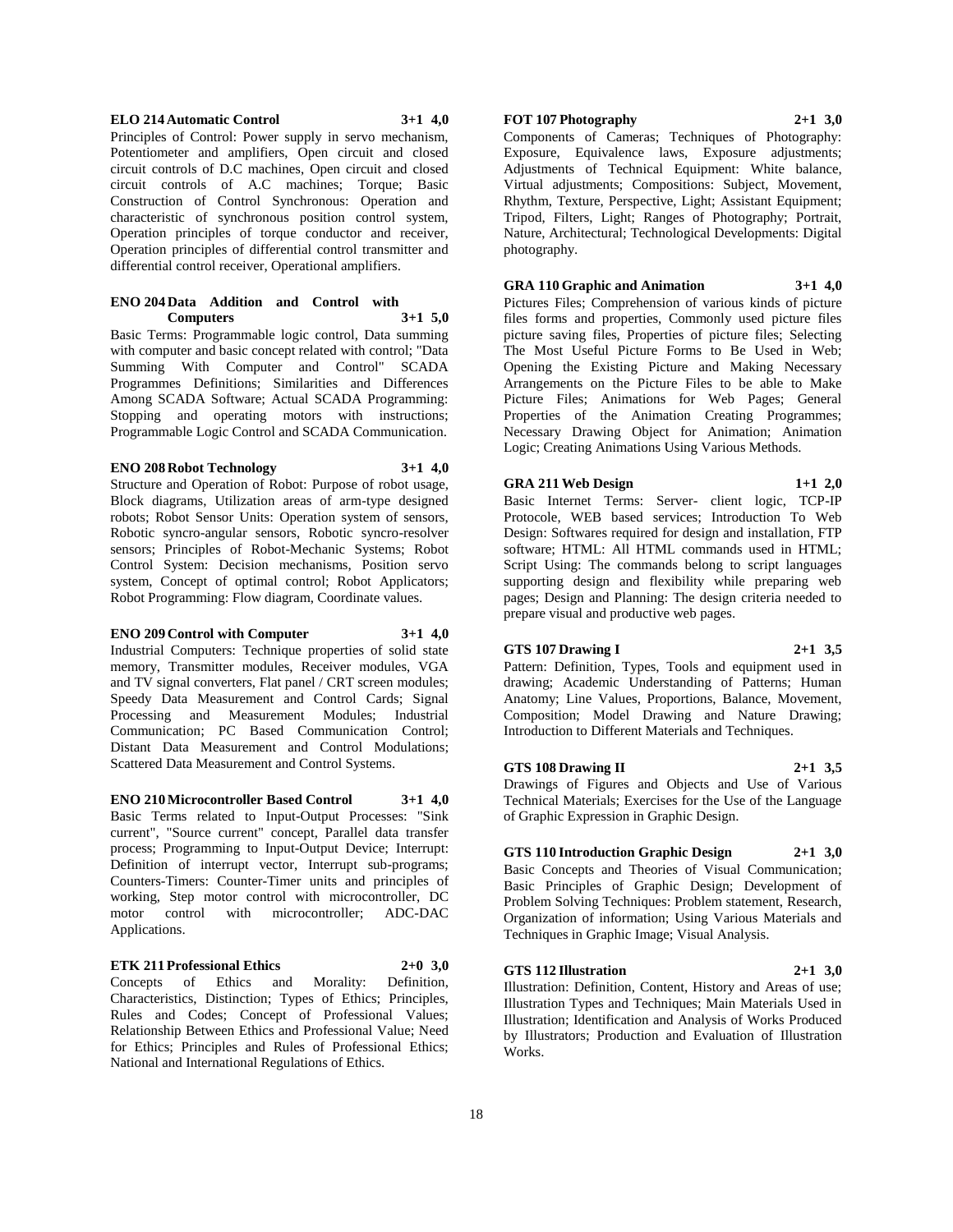**GTS 201 Visual Communication Design 2+2 5,0** Historical development of visual communication; Nonverbal communication; Perception and explanation in visual communication; Functions and necessity of visual communication; Marks and symbols in visual communication: analyses of symbols; Components of graphic design: Typography, Photo, Colour, Contrast relations; Visual analysis in advertisements: Creativity and correct and effective usage of visual elements.

### **GTS 202 International Advertising 2+0 3,0**

What is international advertising?; essential considerations of international advertising; Effective factors of consumer behaviours in international advertising: Culture, Traditions, Time, Policies; Legal accommodations in international advertising; Analysis of applied international advertising; Analysis of applied international advertisements.

#### **GTS 205 Printing Techniques 3+0 3,5**

Basic Printing Techniques, offset printing, Press Letters, Gravure Printing, Printing Process: Prepress, Post press; Printing Considerations, Advertising and Publication Relations, Printing Technique Selection, Paper selection, Ink selection, Encountered In print Problems and Solutions.

# **GTS 207 Internet Advertising 3+1 3,0**

Advertisement Types; Online Advertising Tools; What is Internet Advertising?; Internet Advertising Types: Banner, Pop-up; The Issues to Be Considered for Internet Advertisement Preparation; Internet Advertising Applications.

#### **GTS 208 Technical English 3+0 3,0**

Frequently used words and terms in the field of advertising; Recognition and Use, Turkish Provisions; Translation of Selected Texts from Advertising Field Literature; Technical Report Writing.

**GTS 209 Positioning Strategies in Advertising 3+1 3,0** Marketing Communications, Integrated Marketing, Positioning; Positioning Strategy Approaches: Product Properties and Consumer Price and Quality, Utilization and Application, Product and user interactions, Product classification, Global Icons, competitors, Advertising Studies, Consumer-Oriented Positioning Strategies , Competition, Competitors definition, Identification, Positioning, Consumer Solving, Control of selected location.

#### **GTS 212 Desktop Publishing 2+2 3,0**

Desktop Publishing; Definition, Importance, Development, Drawing Image Processing and Page Layout programs, Data Transfer Methods and Image Formats Among Desktop Publishing Programs, Graphic Design Fundamentals and Principles; Page Design Studies; Brochure and Poster Design as Research Projects in Practice.

#### **GTS 214 Organization and Management in Advertising Agencies 3+1 3,0**

Organization and Management Relationship; Necessary Advertising Agency Departments, Customer Relations, Creative, Strategic Planning, Accounting, Publishing, Media Planning, Task Description of the Departments, Personnel Eligibility Determination, Work Flow Process; Office Planning; Organizational Structure.

# **GTS 216 Semiotics 3+1 3,0**

Sign and Semiotics; Signs in Communication Process; Meaning and Ideology; Historical Development of Semiotics: Charles Sanders Pierce and semiotics, Ferdinand de Saussure and signifier/signified concepts, Louis Hjelmslev and logical formalization, Roland Barthes and signification; Phases of Semiotical Analysis; Signification: Denotative and connotative meaning; Signifier, Signified, Sign; Relation between Advertisement and Semiotics; Analysis of Advertorial Scripts using A Semiotical Approach.

**GTS 217 Computer Aided Graphic Design I 2+1 3,0** Design and Typesetting: Definition, Scope: Application Programs: Adobe Illustrator, Design, Photoshop, Macromedia Freehand, Corel-Draw; Image Formats in Digital Environment: EPS, TIFF, JPEG; Color Models: RGB, CMYK; Selection of Appropriate Color Modes; Exercises: Press release, Packaging, Posters, Magazine.

**GTS 218 Computer Aided Graphic Design II 2+1 3,0** Graphic Design Techniques; Design Elements; Vector-Based Drawing and Image Processing Computer Programs in Computer-Aided Design; Contemporary Graphic Designs; Studies in Visual Communication.

# **GTS 219 Original Printmaking I 2+1 2,5** Printmaking: Definition, Content, Techniques, History;

Terminology of Original Printmaking; Types of Printmaking; Materials and Methods Used in Printmaking; Pit and High-Print Practices: Determining an original in view of the printing method, Preparation of the original, Mold preparation, Production and evaluation of works.

# **GTS 220 Original Printmaking II 2+2 4,0**

Original Printmaking: Content and Types; Linoleum and Wood Printing Techniques: Materials used, Mold preparation methods, Properties of materials, Properties of inks, Image transfer; Varieties Template Printing Technique in Printmaking: Materials used, Mold preparation methods, Properties of materials under printing, Properties of inks, Image transfer; Exercises.

#### **GTS 221 Packing Design I 2+1 3,0**

Packaging Technology: Definition, Content, Properties, Areas of use; Packaging and Graphic Design; Points to Consider in Graphic Design by Type of Packaging; Producing Graphic Design of Product Packages Used for Different Purposes: Food, Clothing, Electronic goods, Retail consumer goods, etc.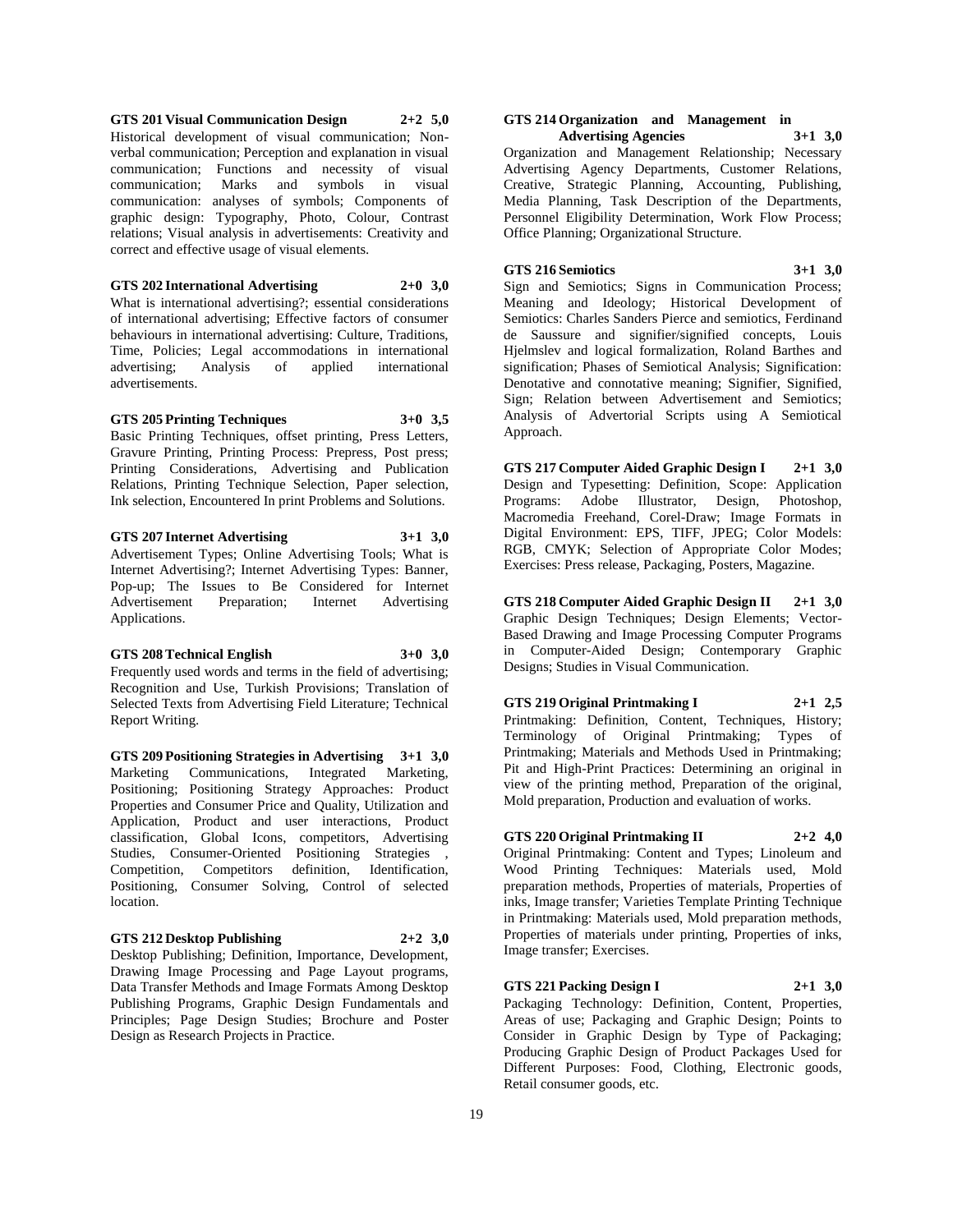**GTS 222 Packing Design II 2+1 3,0** Relationship of Forms, Materials and Visual Communication in Packaging Design Process; Project Design in View of Brand Identity of a Product and Product Range Criteria: Analysis of successful examples on the market.

#### **GTS 224 Project 0+2 3,0**

Project Description and Project Processes: Principles of project selection and planning, Review of the literature, Feasibility study, Basic information, e.g. originality of the project, Development of a project plan; Selection of a Specialization Area; Presenting a Report of All Project Stages.

#### **GTS 226 Visual Communication and Advertising 2+1 3,0**

Use of Principles of Visual Aesthetics and Perception to Improve Advertising Strategies; Graphic Works in Advertising Campaigns; Advertising Campaign: Definition, Surreptitious advertising, Newspaper, Radio and television, Difference of outdoor campaigns; Analysis of Advertising Campaigns.

**GTS 228 Graphic Production Techniques 2+1 3,0** Graphics Product Design Process: Operation steps, Relationship between graphics and printing; Desktop Publishing and Graphic Production: Programs used in desktop publishing, Drawing and image processing and Page layout programs, Basic principles of graphic design; Production Techniques: Preparation of materials produced in graphic design for printing, Pre-printing, printing and post-printing procedures; Exercises.

**GTS 229 İllustrator Graphic Applications I 3+1 3,0** What Is Vectorial Graphic: Introduction to Illustrator, Interface; Using Menu: Control panel, Tools panel; Using Panels: Using workspace; Working with Documents: Creating a new document, Working with template documents: Artboard Tool: Tool-1, Tool-2, Artboard panel, Navigation; Guides and Grids: Smart guides, Guides, Grids; Selection Tools: Direct selection tool, Group selection tool, Magic wand tool, Lasso tool.

**GTS 230 Illustrator Graphic Applications II 3+1 3,0** Understanding Objects: Layers; Transform Operations: Align tool, Rotate tool, Scale tool, Reflect tool; Tools for Composing Objects: Pen tool; Basic Drawing Tools: Line, Arc, Spiral, Rectangular/Polar Grid tool; Text Composing and Arrangement: Character panels, Paragraph panels; Composing Object Tools: Stroke panel, Appearance panel, Clipping mask; Working with Colors: Swatches panel, Color panel, Gradient panel, Transparency panel; Options for Saving Documents: Saving as an Illustrator document; Term Project.

#### **İLT 105 General and Technical Communication 2+0 2,0**

Definition and Type of Communication: Communication and it's basic concepts, Types of communication; Oral Communication: Techniques, Principles and necessity of oral communication, It's effects on daily life; Written Communication; examples of written language, The kinds of written text used for institutional communication at business Life; Applying Communication Techniques at Business Life; Graphics Communication; Purpose of using Graphic and Schemes Communication; Communication via Technological Devices; Convenience provided by Technologic Equipments.

#### **İNG 175 English I 3+0 3,0**

Using the Verb 'to be'; Saying Name, Phone Number and email Address; Describing Things and Places in a Classroom; Asking for Help While Studying; Using the Verb 'to be' in Questions, Describing Favourite Celebrities, Friends and Family; Using Simple Present Statements, Yes-No Questions and Short Answers; Talking about Daily and Weekly Routines; Saying How Often You Do Things; Talking about Free-time Activities and TV shows; Using 'there is, there are'; Using 'some, no, a lot of, and a couple of'; Describing Neighbourhood and Local Events; Asking for and Telling the Time.

#### **İNG 176 English II 3+0 3,0**

Using the Present Continuous; Talking About the Weather and Sports; Using 'like to', 'want to', 'need to' and 'have to' with Other Verbs; Using 'this', 'that', 'these', 'those'; Asking Questions with 'How much'; Talking about Clothes, Colours, Shopping and Prices; Using can; Talking about Countries, Languages, and Nationalities; Talking about International Foods; Using the Simple Past of Regular and Irregular Verbs; Using the Past of be; Asking Simple Past Information Questions; Describing Past Experiences; Using Many and Much; Using Some and Any; Using Would Like; Describing Favourite Foods and Eating Habits; Using 'or something' and 'or anything'.

**İNŞ 229 Reinforced Concrete Design 2+2 4,0** Preloading; Vertical Drains; Deep Compaction of Cohesion less Soils: Vibro floatation, Vibratory probes, Compaction piles, and Dynamic compaction, Blasting; Grouting: Permeating grouting, Compaction grouting; Chemical grouting. Jet grouting; Soil Reinforcement: Soil nailing, Micro piles, Reinforced earth, Stone columns, Lime columns, Geotextiles, Freezing, Electro-osmosis.

**İNŞ 230 Soil Improvement Methods 3+0 4,0** Preloading; Vertical Drains; Deep Compaction of Cohesion less Soils: Vibro floatation, Vibratory probes, Compaction piles, and Dynamic compaction, Blasting; Grouting: Permeating grouting, Compaction grouting; Chemical grouting. Jet grouting; Soil Reinforcement: Soil nailing, Micro piles, Reinforced earth, Stone columns, Lime columns, Geotextiles, Freezing, Electro-osmosis.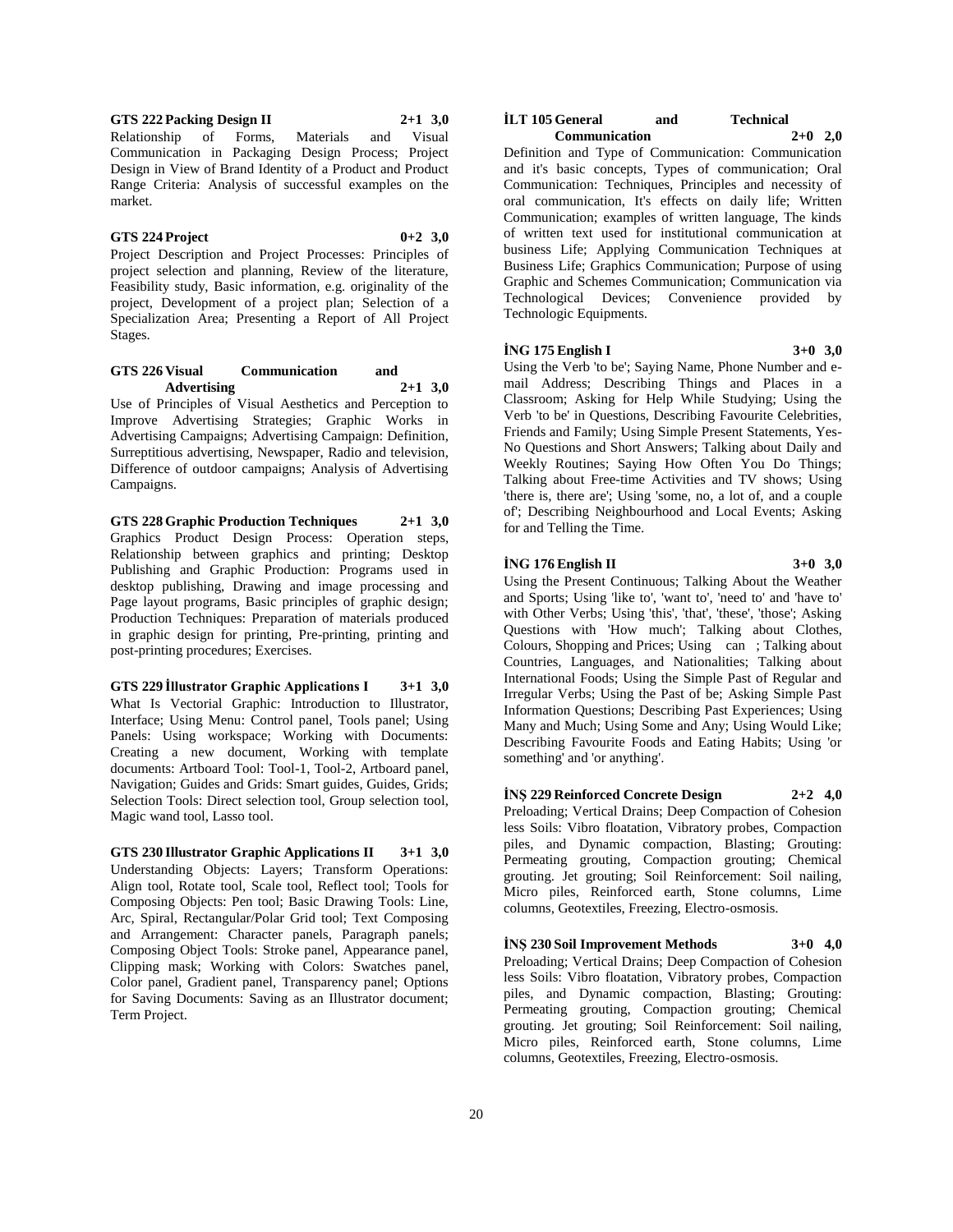### **İNŞ 231 Static of Structure 3+0 3,0**

Fundamentals of Structural Analysis; Assumptions in Structural Analysis; Loads and Supports; Classification of Structure Systems; Internal Forces in Structure Members; Determining Degree of Indeterminacy in Structural Systems; Determining Internal Forces in Statically Determinacy Systems: Simple beams, Cantilever beams, Hinged girders, Frames, Arches and frames of three hinges; Solving Live Loads Systems Using Influence Lines; Determining Internal Forces in Statically Indeterminacy Systems.

**İNŞ 232 Analyses of Concrete 3+0 3,0**

Introduction; Quality Control of Concrete Structures: Types of tests applied on concrete; Strength of concrete, Standard testing, Preparation of test samples; Semi-destructive tests; Pull-out tests, Pull-off tests; Non-destructive tests; Rebound hammer test; Ultrasonic pulse velocity test; Radar imaging of concrete, X-ray diffraction on concrete materials; Porosity by mercury intrusion porosimetry; Differential scanning calorimeter tests on concrete; Maturity of concrete; Estimation of concrete strength by combined methods; Project presentations.

**İNŞ 235 Methods of Concrete Technology 2+2 3,0** Ordinary Concrete Technology: New developing concrete materials; Additive materials; Quality assurance and quality control; Special production technologies; Concrete pouring in extreme weather conditions (Hot and Cold Weather); Ready mixed concrete; Pump concrete; Shot create; Injection mortar; Vacuum concrete; Concrete under water; Heat treatment application in prefabrication; Massive concrete and Roller compacted concrete; Light weight concrete; Highway and airport concrete.

#### **İNŞ 236 Steel Structure Design 3+0 3,0**

Introduction to Steel Structures; Structural Material: Steel; Steel Connection Tools; Bolt and Bolted Connections; Tension Members; Load and Resistance Factor Design; Connection of Tension Members; Compression Members; Effect of Combined Flexural and Axial Load on Constant Cross-Sectional Members; Truss Systems; Plate Girders: Profile Beams, Welded Beams; Beam Joints; Supports and Connections; Roof Truss.

### **İNŞ 237 Application of Geotechnics 2+1 3,0**

Basic Principles of Geology: Rocks and minerals; Classification of rocks in terms of engineering; Deformations of rocks; Drilling and sampling; Soil Investigation; Earthquakes and earthquake regions of Turkey; Analysis of issues according to civil engineering in terms of Geology.

#### **İSN 102 Public Relations 3+0 3,0**

Fundamentals of Public Relations; Historical Development of Public Relations in Turkey and in the World; Development of Public Relations in Private and Public Sector; Career Development in Public Relations; Place of Public Relations Department in an Organization; Interdepartmental Public Relations; Research in Public

Relations; Planning a Public Relations Campaign: Identifying problems, Determining objectives, Application and evaluation; Materials Used in Public Relations: Written, Audio-visual and other materials.

#### **İŞL 209 Business Management 2+0 2,0**

Business and Basic Concepts, Aims and Relationship with Environment of Management: Basic concepts, Business' aims, Importance in economical structure, Difference between manager and entrepreneur; Classification of Businesses: Dimension, Property, Legal structure etc.; Establishment Studies, Dimension and Capacity: Foundation stages, Location, Dimension definion, Capacity; Functions of Business: Management, Organization, Control, Planning; Organization Operation Process: Leathership and management, Strategical management, Change, Groups, Motivation.

### **İŞL 421 Entrepreneurship 2+0 3,0**

Importance and Evolution of Entrepreneurship: Entrepreneurship within the framework of Manager, Concepts of Entrepreneur, Employer, Boss and Investor; Leadership in Entrepreneurship and Importance of Management Characteristics; Characteristics of Entrepreneurship; Changing Views of Entrepreneurship; General Evaluation of Entrepreneurship in Turkey: Change and Entrepreneurship; Entrepreneurship before and after the Republic; Female Entrepreneurs.

**KGS 104 Quality Assurance and Standards 2+0 2,0** Standardization: Definition, Aims and principles, TSE (Turkish Standards Institute) and its mission, Regional and internal standardization associations; Quality and Quality Concept: Quality definition and concept, Quality approach, Quality costs and risks, Concept of quality control; Quality Assurance: Quality management principles, TS-EN-ISO 9000, TS-EN- ISO 9001; TS-EN, ISO 9004, ISO 9004, ISO 19011 standards and explanations; Vocational Standards: Understanding vocational standards.

#### **KLP 201 Mould Design 2+2 3,0**

The Importance, Properties and Choice of Mould Process in Machine Construction; The Study of Basic Mould Elements: Mould sets, Bushes, Guide pillars, Female mould and emeries, Skinning plates, Pilots; Fundamental Operations: Filing, Marking, Drilling, Pivoting and guiding, Centring, Removable joinings; Worktables Used in Mould Manufacturing; Manufacturing of Simple Cutting Moulds; Construction Basics in Blow and Injection Moulds; Manufacturing and Mounting of Blow and Injection Mould.

### **KÜL 199 Cultural Activities 0+2 2,0**

Participating Actively or as a Spectator in Sports Activities; Participating in Activities Arranged by the Counseling Center; Participating in Workshops in Art; Education on Museums; Participating in Art Trips; Participating in Cultural Trips; Participating in and Taking Duty in activities such as Cinema, theatre, scientific Meeting etc.; Taking duty in Clubs; Being a Student Representative and Participating in Environmental Activities.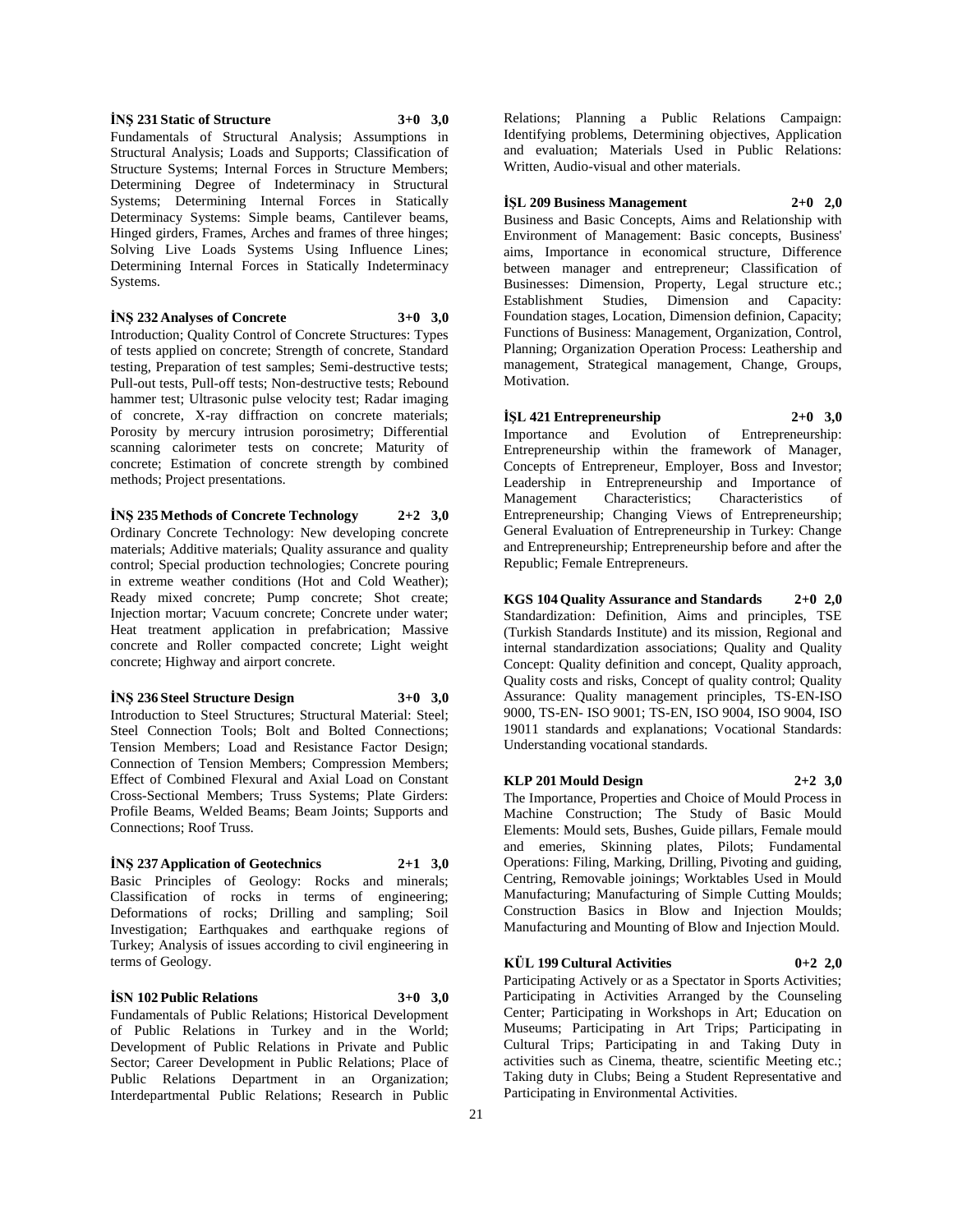**MAK 104 Engineering Science I 3+1 4,0** Circular Movement: Angular velocity, Angular acceleration, Torque, Moment of a couple; Potential/Kinetic Energy and Momentum; Principle of Conservation of Momentum: Impulse, Involving torque, Constant torque, Potential energies, Kinetic energies; Simple Machines: Flow, power and loss in fluid; Temperature and Temperature Measurement Equipments: Internal energies, Enthalpy, Specific enthalpy, Water depends, Freezing point, Steam; Foundation of Gas Laws: Constant volume, Constant temperature, Constant pressure, Cycle of Carnot.

**MAK 115 Mechanical Drawing I 3+1 4,0** Geometrical Drawings: Angle, Spring, Curved, Straight line, Constructs the common tangents to two circles; Projection, Drawing View: 1st angle projection, 3rd angle projection including the use of hidden detail lines; Dimensions; Identifying The Standard Symbols for Machined Surfaces; Section Views; Perspective Drawing: Spring, Curved; Standard Machine Components: Bolt, Loaf, Pin, Peg, Rivet, Welding.

**MAK 116 Mechanical Drawing II 1+1 3,0** Tolerances and Surface Roughness: Surface finish symbols, Lay of surface, Design a pair of mattinggears for specified gear centres; Production Drawings: Basic forms of standards screw thread, Single start square screw, Mulstart square screw, Acme square screw, Buttress threads screw, Screw threads, Bearings; Gears; Installation Drawing; Drawing Studies: Engineering drawings to Turkish standard, Working drawings, Turkish standard including tolerancing.

**MAK 117 Manufacturing Process I 3+1 4,0** General Information About Manufacturing in Mechanical

Technology; Knowledge and Skills Process of Variable Equipment of Measurement and Control; Giving Information About the Equipment Related to the Handwork; Basic Drilling on Drilling Machine; Basic Turning on Universal Lathe; Basic Milling on Universal Milling Machine; Grinding Cutting Tools on Grinding Machine, Knowledge and Skills; Undetectable Elements; Basic Welding with Electrical Welding Machine.

**MAK 118 Manufacturing Process II 3+1 4,0** Basic Knowledge and Skills Process in Universal Turning Lathe; Basic Knowledge and Skills Process in Universal Milling Machine; Knowledge and Skills Process of Variable Equipment of Measurement and Control; Grinding Tool to Free Hand in Carborundum Disc Machines; Basic Knowledge and Skills Process of Abrasion Machine: Stones, Tarpered work internal and extarnal using; Basic Knowledge and Skills Process of Welder's Bench.

**MAK 119 Mechanical Technology I 1+1 2,5** Manufacturing Process; Cutting Tools for Scale Removing; Principles of Scale Removing in Turning Lathe; Principles of Scale Removing in Drill Bench: Describes the functions and uses of the centre lathe, Describes the machining of holes to a given tolerance; Undetectable Elements

Principles of Scale Removing in Milling Machine: Describes the three main types of milling machine, Typical milling machine operations; Principles of Scale Removing in Guide and Screwplate.

**MAK 120 Mechanical Technology II 1+1 2,5** Principles of Scale Removing in Turning Lathe; Principles of Scale Removing in Drill Bench: Milling cutters, Up cut and down cut milling, Mill flats at different angles, Drill holes at different angles; Principles of Scale Removing in Mule and Shape Machine; Principles of Scale Removing in Abrasion Machine: Following on the speed, Feed of the work; Grinding Wheel: Wheel dressing; Principles of Scale Removing in Brooch.

**MAK 128 Materials Technology I 3+0 3,0** Classification of The Materials: Crystalline state, Simple cubic, Body centred cubic, Face centred cubic; Atomic Structure and Relative Force, A compound, An alloy; Latent Heat of Fusion: Solid solution, Equilibrium, Phase, Liquids, Solids, Eutectic composition, Eutectic temperature; Equilibrium Diagram: The iron carbon phase diagram; Iron Alloys; Steel; Non İron Metals: Aluminium, Copper, Brass, Magnesium, Steel standards.

**MAK 221 Computer Aided Design I 3+1 5,0** Basic CAD Applications: Commands of limits, Units, Grid, Snap, Ortho, Menu, Save, End, Quit, Screen; CAD Station Drawing Spring: Drawing sector, Drawing straight line; Coordinate Systems: Commands of zoom, Pan, Redraw, Regen Fillet, Chamfer, Break, Trim, Move, Copy, Array, Offset Mırrormirrtext, Rotate, Ellipse, Polygon, Rectangle, Trace, Fill, Solid, Donut, Polyline, Divide, Measure, Change Color, Linetype, Ltscale, Scale, Explode Extend, Stretch, Block, Wblock, Insert, Minsert, Layer, Hatch, Help, List, Area, Dblist, Dist, Id, Status.

**MAK 222 Computer Aided Design II 1+1 3,0** Dimensions: Measuring line, Measuring arrow, Dimension line, Extension lines, Arrows, Text location, Text format, Style of drawing, Perspective drawing; Screenwritter; Three Dimensional Drawing: Characteristics, Colours; Linear Measuring: Horizontal measuring, Vertical measuring, Baseline measuring, Rotate measuring, Continue measuring, Angular measuring, Radial measuring, Diameter measuring, Radius measuring, Ordinate measuring; Three Dimensional Drawing.

**MAK 225 Engineering Science II 3+1 4,0** Fluids in Motion: Flow power, Regional lose, Pressure change for parallel circuits, Pressure change for output circuits; Measure and Control: Measurement of speed, Measurement of dynamic, Measurement of pressure, Measurement of temperature, Manuel control, Automatic control; Heat Energy: Change of internal energy, Enthalpy, Specific enthalpy; Gases: Constant volume, Constant pressure, Constant temperature, Adiabatic, Polytrophic.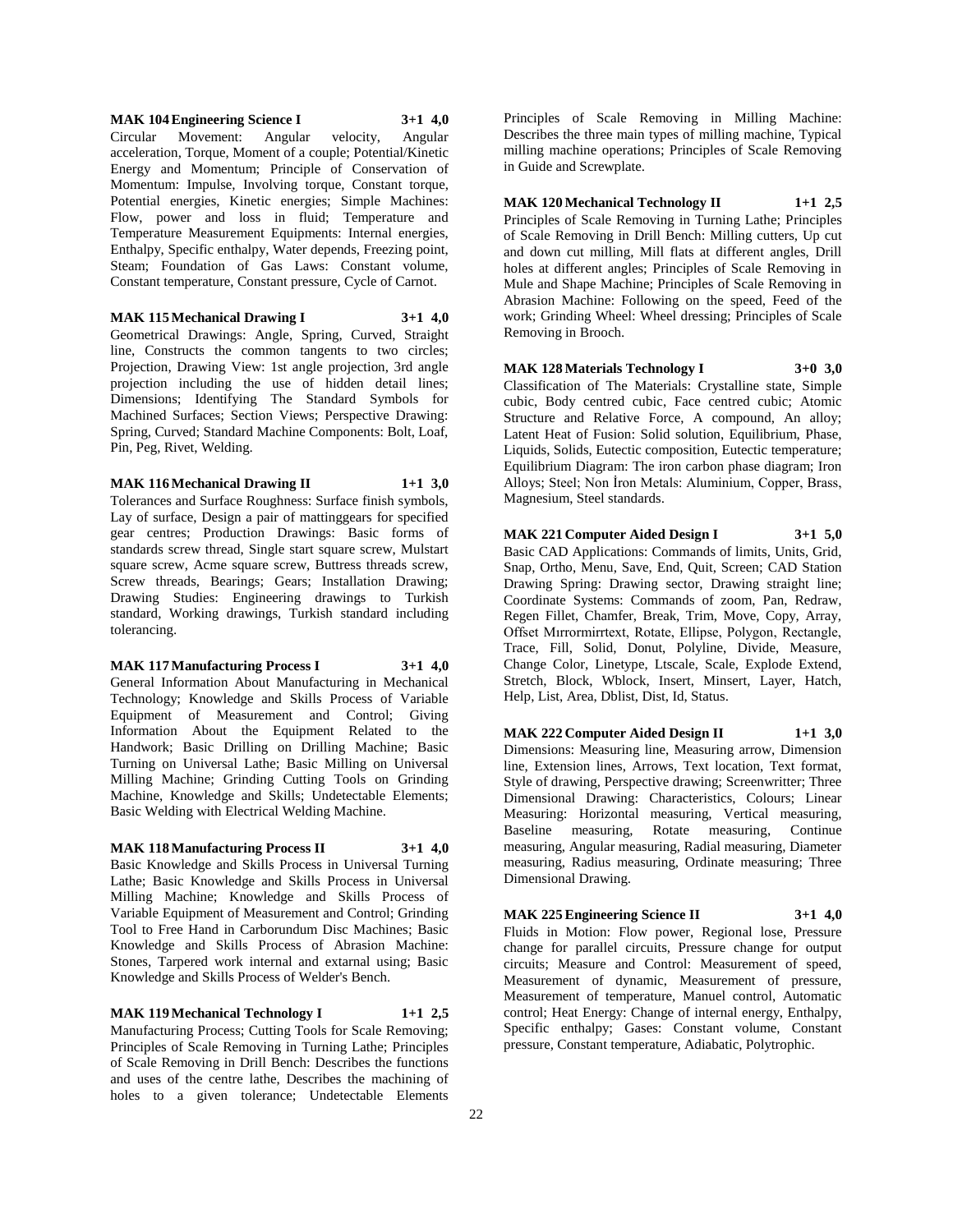**MAK 227 Materials Technology II 3+1 4,0** Destructive Tests: Tensile testing, Impact testing, Brinell diamond testing, Vickers diamond testing, Rockwell diamond testing; Experiment; Forming Process, Metallography; Polymers; Plastic, Thermosetting plastic, Thermoplastic, Amorphous and crystalline polymer structures, Plasticers, Fillers, Glass, Flexible PVC, Rigid PVC, Polyethylene, Nylon, Internal Plasticization, External plasticization, composites; Corrosion.

**MAK 229 Mechanical Science and Elements 3+1 5,0** Basic Terms: Diagram of force extension, Stress, Modulus of rigidity, Safety coefficients, Poisson's ratio; Stress: Gliding stress, Shear stress, Hardness, Bending stress, Flow tension, Extension, Elasticity, Beam, Grade, Moment of inertia, Torsional stress, Machine Components: Rivet, Welding, Solder, Bolt, Archer, Shafts, Bearing, Journal bearing, Roller bearing, Lubrication.

**MAK 236 Computer Aided Manufacturing 3+1 4,0** General Structure and Coding Systems of Machine Tools; Preliminary Studies Required to Program The Milling Machines; General Preperations of CNC Turning Machines Before Programming, and Programming in Common Codes; CYCLE and Subroutine Turning Functions of Turning Machines and Programming and Usage of The BOXFORD 280 TLC CNC Turning Machines; Programming of The EMCO Compact 5 Milling Machine, Coding Sysytems and General Structure of CNC Milling Machines; Preliminary Studies Required to Program the CNC Milling Machines.

# **MAK 238 System Analysis and Design 2+2 3,0**

Feasibility Working: Project, Selection of material, Bearing, Piston, Wedge, Screw, Working condition, Aided condition, Use for energy, Actuating components, Technology of control, Automatic control, Semi automatic control, Manual control, Maintain, Cost price, Scheme of organization, In line operation, Cards of operation, System of manufactured, Scheme of flow, Time of production, Instruction book, Maintain Working; Periodic Maintain: Daily, Monthly, Cards of maintain.

**MAK 240 Hydraulic and Pneumatic Systems 3+1 4,0** Basic Terms of Hydraulic: Bernoulli's equation, Continuation, Flow variety, Reynold's number; Elements in Hydraulic Pneumatic: Gear pumps, Sliding pumps, Piston pumps, Screw pumps, Directional control valves, Flow control valves, Pressure control valves, Cylinders; Basic Terms in Pneumatic: Absolute temperature, Absolute pressure, Isothermal, Adiabatic, Compression; Elements in Pneumatic: Air lubrication, Compressor, Directional control valves, Flow control valves.

#### **MAK 242 Administrating Management and Manufacturing Control 1+1 3,0**

Management and Manufacturing: Preplanning, Forecasting, Planning, Organisation, Job, Batch, Flow and automatic types of production, Industrial wage, Waste of energy, Material consumption, Statistical of quality control,

Production, Planning; Control Rules of Management: Quality control, Stock control, Buck keeping; Marketing; Planning, Orient and Check; Education; Turkish Work Laws; Auditing: Strike, Lockout, Syndicate.

# **MAK 252 Energy Management 1+1 2,0**

General Energy Situation of Turkey; Structure of Turkish Industry; Consumption of Energy; Energy Management; Measurement Instruments and Measurement Techniques; Rising Productivity of Energy in Cauldron; Electricity Systems: Economy of Energy in Lighting; Methods of Economic Analysis; Environment; Alternative Energy Sources; Compound Heat Power Production Systems; Environment Laws; Heat Production Systems; Power Production Systems; Source of Energy: Coal, Petroleum, Natural gas, Hydraulic energy, Electric energy.

#### **MAT 121 Mathematics I 3+1 4,0**

Numbers: Aritmetical Operations, Power and root calculation, Binary, Octal and Hexadecimal systems; Algebra: Algebric operations, Formulas, Transformation of formulas, Factorization, Simplificaion of rational expressions, Equation and Unequalities: Equation systems and their solution; Functions: Derivation of values, Graphic plotting; Logarithm: Exponentional functions, Operation with powers; Trigonometry: Transformation of angles, Trigonometric ratios, Function skipping; Geometry: Area and volume calculations, Pythagoras and Ochlides Equations.

#### **MAT 122 Mathematics II 3+1 4,0**

Linear Equation Systems and Matrix: Solution of linear equation systems, Calculation of Determinant, Reverse matrix finding; Limits: Continuity, Diagnosis of limit, Rules of limit, Continuity of functions; Derivative: Definition of derivative; Integration and Applications: Integration, Gravity center calculation with area and volume; Differential Equations: Basic differential equations, Boundary conditions, Solutions of differential equations; Statistic: Fundamental terms, Frequency dissipation, Graphic representation of data.

#### **MAT 125 General Mathematics 3+1 4,0**

Basic Concepts: Sets, Number systems, Expressions with whole and rational powers, Identities, First and second degree equations; Ratio and Proportion: Definitions, Types, Problem Solving Using Proportions; Percentage and Interest Ratios: Percentage and Interest Calculations; Functions: Relation and Function Concepts, Function Operations, Linear and Second Order Functions and Their Graphical Representations, Exponential and Logarithmic Functions and Their Graphical Representations.

**MEK 104 Statics Strength of Materials 3+0 4,5**

Introduction to Mechanics; Static of Rigid Materials; Truss Systems; Distributed Forces; Center of Gravity; Analysis of Structures; Forces in Beams and Cables; Method of Virtual Work; Friction; Mechanical Properties of Materials; Linear Elasticity; Hooke's law; Moments of Inertia; Bending Moment.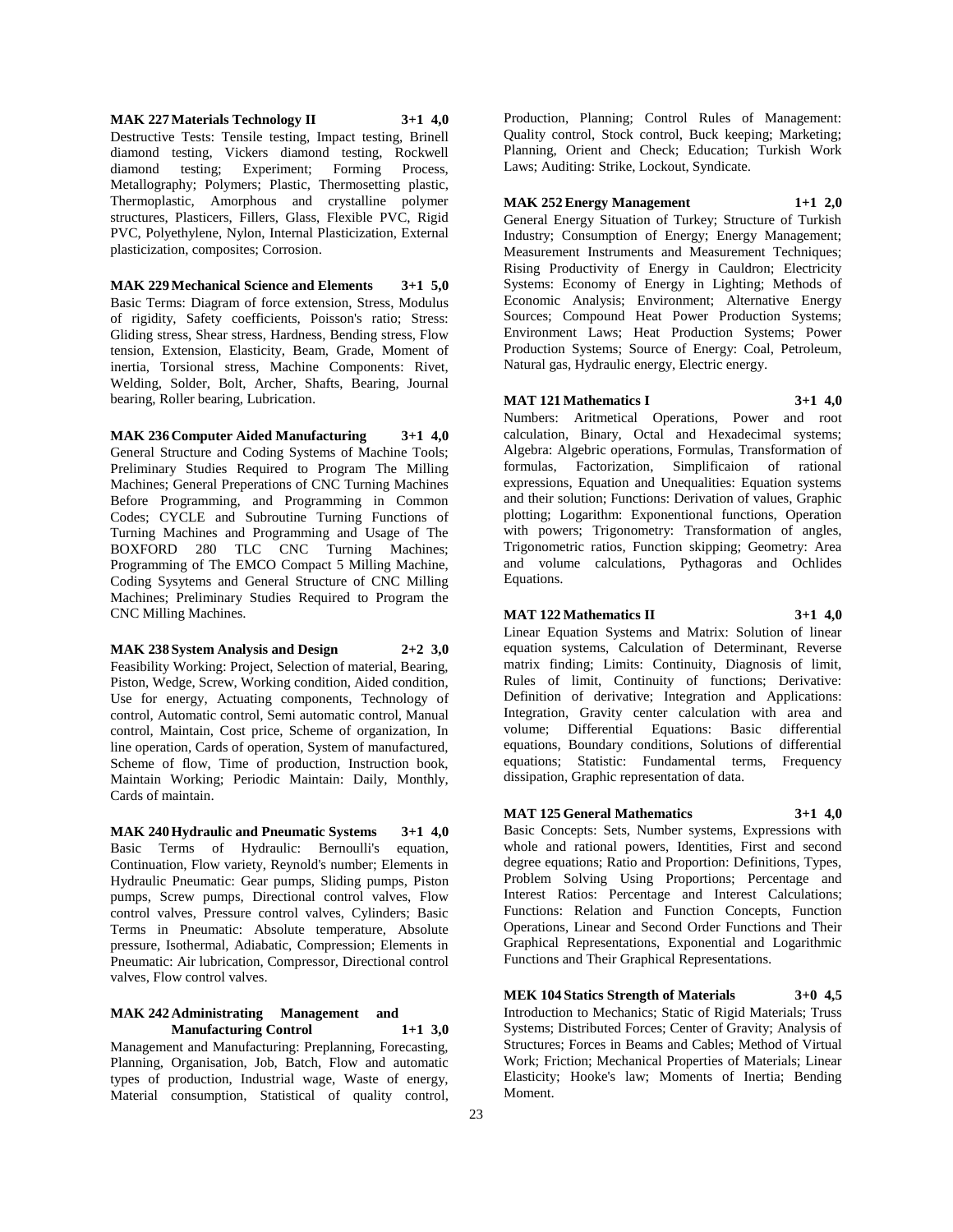#### **MEK 108 Mechanics 2+0 2,0**

Vector Algebra and Vector Systems; Force Systems; Centre of Mass. Statics of Particles; Equilibrium; Moment; Friction and Laws of Friction; Velocity and Acceleration; Linear Motion; Curvilinear Motion; Newton?s Second Law; Dynamics of Particles; Work and Energy; Hydrostatics (fluid statics);Hydraulics.

# **MEK 209 Mechanics of Materials (Dynamics) 3+0 3,0**

Inner and Outer Force: Static loads, Dynamic loads, Tension and stress, Strength, Factor of safety; Pulling and Pressing Strength: Hooke's law, Trimming strength, Pins and Designing; Moment of Inertia; Torsion Strength Composite Stress Strength; Tender Columns; Wearing: Repeating loads, Examining broken weary cross sections.

**MEK 211 Soil Mechanics 3+0 4,0**

Physical and Index Properties of Soil: Gravity-volume relations, Viscosity limits; Classification of Soil; Water Currents on Soil: Permeability and leakage; Stress-Deformation Relation in Soil Block; Compaction; Squeezed Soil: Consolidation settling and sudden settling; Gliding Resistance of Soil; Ground Pressure; Soil Carrying Capacity for Superficial Foundation.

**MİK 201 Microprocessors/Microcontrollers 1+1 2,0** General Structure of Microcomputer System: Central processing unit, RAM and ROM memory characteristic, ROM kinds, Comparison of RAM and ROM memory, Series transfer, Parallel transfer, Address bus, Data bus, Control bus; Comparison of Microprocessors and Microcontroller: Installation of Microprocessors and

Microcontroller System; Introduction to Programming: Assembly language structure, Instructions, Flow diagrams transfer to machine language (Hex Code); Programming: Data transfer, Loop consumption, Sub programme concepts, Addition and subtraction, Shift process.

**MİM 216 Architectural Project Analysis 2+1 3,0** Operating Principles of CAD-based Computer Programs Used in Construction Sector; Program Commands; Exercise on Commands, Drawing of the Plan, Section and External View of an Architectural Project with CAD-based Computer Program; Modeling a Two-dimensional Project as a Three-dimensional Project together with Environmental Layout.

**MİM 217 Architectural Drawing Project 2+3 4,0**

Introduction to the Course; Introducing Materials to be used in the Course; Practice with Drawing Materials; Drawing Applications; Presenting Principles of Plan Drawing; Flat Plans for 1/100 in scale; Flat Plans for 1/100 in scale; Presenting principles of a cross-section drawing; Crosssections for 1/100 in Scale; Cross-sections for 1/100 in Scale; Presenting Principles of External View Drawing; External view Drawing for 1/100 in scale; Position of Real Estate for 1/500 and 1/200 in scales; Flat Plans for 1/50 in scale; Cross-sections for 1/50 in scale;; drawing of A-A and B-B External Views for 1/50 in Scale; Position of Real Estate for 1/500 and 1/200 in Scale.

**MRK 201 Advanced Computer Applications 2+2 3,0** Standard Data Base between CAD Software's; Introduction to Solid Model Design with SOLIDWORKS: Working planes, Parametric design, Plane modeling, Images of solid model disassemble; Animation of Solid Model Mounting with Animation Software; Solid Model Calculation, Handling Construction Drawings; Solid Model Arrangement Command; Semester Project.

#### **MRK 203 Construction I 2+2 4,0**

Design and Construction of Organization; Sketch Drawings; Intersection and Side Views: Various examples of intersection and side views; Axle; Pulleys; Bevel Gear: Horizontal bevel gear; Bevel gears with bigger or lower than 90° axis angles; Worm Gear; Rock and Pinion; Steel Construction; Drawing Techniques of Standard Moulding Equipment.

**MRK 204 Construction II 2+2 3,0** Construction Drawings of Casting Equipment: Model drawing, Moulding drawing; Clamping Stripper , Striper Plate; Drilling, Stamping, Curling, Rolling, Hauling, Plastering, Montage and Detail Drawing of Pressure Mould; Blow and Injection Mould Drawing.

**MRK 213 Technical English 3+0 3,0** Speaking: Introduction himself and others, Subjects interested with working place, Demands in formal place, Offering help, Excuse, Apology, Necessity, Obligation, Quantity, Ratio Percentages, Estimating, Instruction; Listening-Understanding: Understanding in professional subject; Writing: Taking note, Curriculum vitae, Business letters, Passive structure usage; Reading-Understanding: Conjunctions indicate time, purpose, condition, Expressions in passive structure, Expressions indicate contrariness, Dictionary usage.

**MRK 216 Measurements Techniques 2+0 2,0** Mechanical, Optic, Digital, Electric, Electronic, Pneumatic Measuring Equipments, Principles and Equipments of Coordinate Measure; Measuring Rates; Measuring Sensitivity; Measuring Errors and Calculations: Control hardware and equipment, Specific control and measuring equipment; Surface Strength; Surface Roughness; Template; Presentation of New Control and Measuring Hardware.

#### **MRK 218 Basic Principles of the Machine Construction 3+0 3,0**

Construction Properties: Lightness, Simplicity, Safety, Standardization , Precaution of tensile stress; New Design's Manufacturing, Transportation, Montage, Conveniences; Construction Design According to Strain Types; Precaution to Facilitate Surface Processes; Rules of Drawing; Heat Treated Piece Design; Hint Points in the Design of Casting Piece; Development of Usual Systems.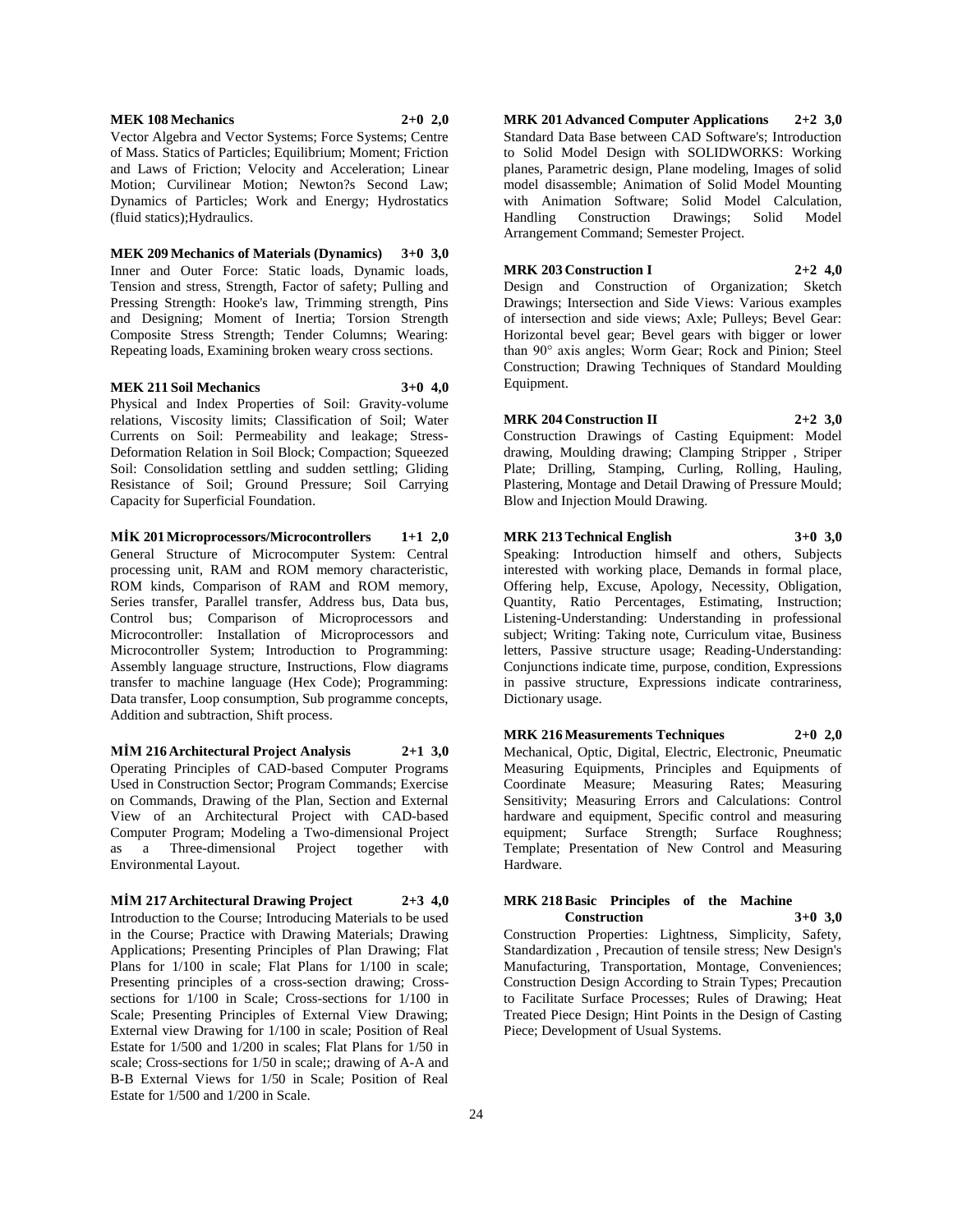**MTR 101 Circuit Analysis 3+0 3,5** Concepts of Circuit Analysis; Electric Current; DC Circuit Elements; Voltage; Energy, Power; Resistance; Capacitance; Inductance; DC Circuit Analysis; Alternating Current; Frequency; Phase; Impedance; AC Circuits Analysis; Relay Systems; Transformers; Principles of Electric Engines; Generators; Engines.

#### **MTR 102 Measurement Techniques 1+1 2,0**

Measurement Techniques; Importance of Measurement; The International System of Units (SI); Base units and derived units; Importance of Calibration; Accuracy, Sensitivity Concepts; Error and tolerances; Analog and Digital Measurement Devices; Measuring Current, Voltage, Power, Frequency, Phase and Electrical energy; Using Oscilloscope; Measuring Mechanical, Hydraulic and Thermodynamic Quantities: Velocity, Pressure, Temperature and Heat Measurements; Job Safety Rules for Electrical Measurements.

#### **MTR 103 Introduction to Mechatronics 3+0 3,0**

Electrical Security; Basic Electrical Measurements, Operation of Oscilloscope and Signal Generators; Electrostatic Sensitive Components Subjects; Mechatronic Structural Components; Mechanical Systems: Design of mechanical system; Electronic Systems; Automation Systems; Informatics Systems; Process Systems; Mechatronic Systems and Design.

#### **MTR 201 Programmable Logic Controllers (PLC) 1+1 2,0**

Introduction to Programmable Controler: Central process unit (CPU), Input modules, Output modules, Analogue Input/Output Modules and Functions; Programing with Ladder Logic Diagram; Analogoue Modules Properties and PLC Links; Software with Command Chart; Trouble Analysis at Programmable Controllers; Programmable Controllers Interface.

**MTR 202 Process Instrumentation and Control 1+1 2,0** Introduction to Process Measurement and Control; Fundamental Process Measurements (level, pressure, temperature, flow rate, etc.); Feedback Control; Dynamic Components in Control Cycle; Real Process Analysis; Five General Control Cycles; Flow Control; Pressure Adjustment; Liquid Level Control; Quality Control; Selection of Feedback Controller; Multiple Cycle Systems; Feed-forward Control; Applications; Energy Transfer and Conversion; Heat Transfer; Boiler control; Pumps and Compressors.

**MTR 203 Mechatronic System Components 2+0 2,0** Mechatronic Structural Components; Mechanical Systems; Design of mechanical system; Electronic Systems; Automation Systems; Informatics systems; Process Systems; Mechatronic Systems and Design.

#### **MTR 204 Electro hydraulics/Electro pneumatics 2+1 3,0**

Introduction to Fluid Power; Energy and Power in Hydraulic and Pneumatic Systems; Pumping Theory; Classification of Pumps; Hydraulic Cylinders and Engines; Valves and Other Control Components in Hydraulic and Pneumatic Systems; Hydraulic and Pneumatic Circuit Design and Analysis; Logical Flow Control Systems; Moving-part Logic circuits; Fluid-control of Fluid Power Systems; Electrical-control of Fluid Power Circuits; Electro Hydraulic Servo Systems; Programmable Control Systems (PLC); Applications of Electro Hydraulic, Electro Pneumatic and PLC Systems.

#### **MTR 205 Process Control I 1+1 2,0**

Automatic Control Terms: Set point, Error, Process variable and definitions of measurement, Overshoot, Rise time, Settling time definition; Automatic Control Symbols; Automatic Control Methods; Definition of Open Cycle and Closed Cycle Control Systems; Control Structures; Stabilities at Control Systems; Final Driver Elements.

**MTR 206 Process Control II 1+1 2,0** Automatic Control Symbols; Automatic Control Methods; Definition of Open Cycle and Closed Cycle Control Systems; Control Structures; Stabilities at Control Systems; Final Driver Elements.

**MTR 207 Sensors and Transducers 1+1 2,0** Definitions of Sensors and Transducers; Differences of Sensors and Transducers; Selection of Sensors; Self Generating Sensors and Modulating Sensors; Static and Dynamic Characteristics of Sensors; Classification of Transducers: Position transducers, Force transducers, Movement transducers, Fluid transducers, Temperature transducers, Variable resistance transducers, Variable inductance transducers, Variable capacitance transducers, Light and Radiation transducers; Medical Sensors; Sensor Applications in Electronic Device Circuits.

**MTR 208 Mechatronic System Design 1+1 2,0** What is mechatronics?; Sensors and Transducers; Signal Conditioning; OPAMP; Filtering; Wheatstone Bridge; Data Acquisition and Representation Systems; Mechanical and Electrical Actuators, Drivers; Modeling Systems; Dynamic Responses of the Systems; Transfer Functions; Frequency Response; Closed-loop Controllers; Digital Logic; Microprocessors; Assembly Language; Input-output (I/O) Systems. Programmable Logic controllers (PLC); Realization of a Mechatronic System as a Project.

#### **MTR 210 Technical English 2+0 2,0**

Speaking: Introduction of himself and others, Subjects interested with working place, Demands in formal place, Offering help, Excuse, Apology, Necessity, Obligation, Quantity, Ratio Percentages, Estimating, Instruction; Listening-Understanding: Understanding in professional subject; Writing: Taking note, Cirriculum vitae, Business letters, Passive structure usage; Reading-Understanding: Conjunctions indicate time, purpose, condition, Expressions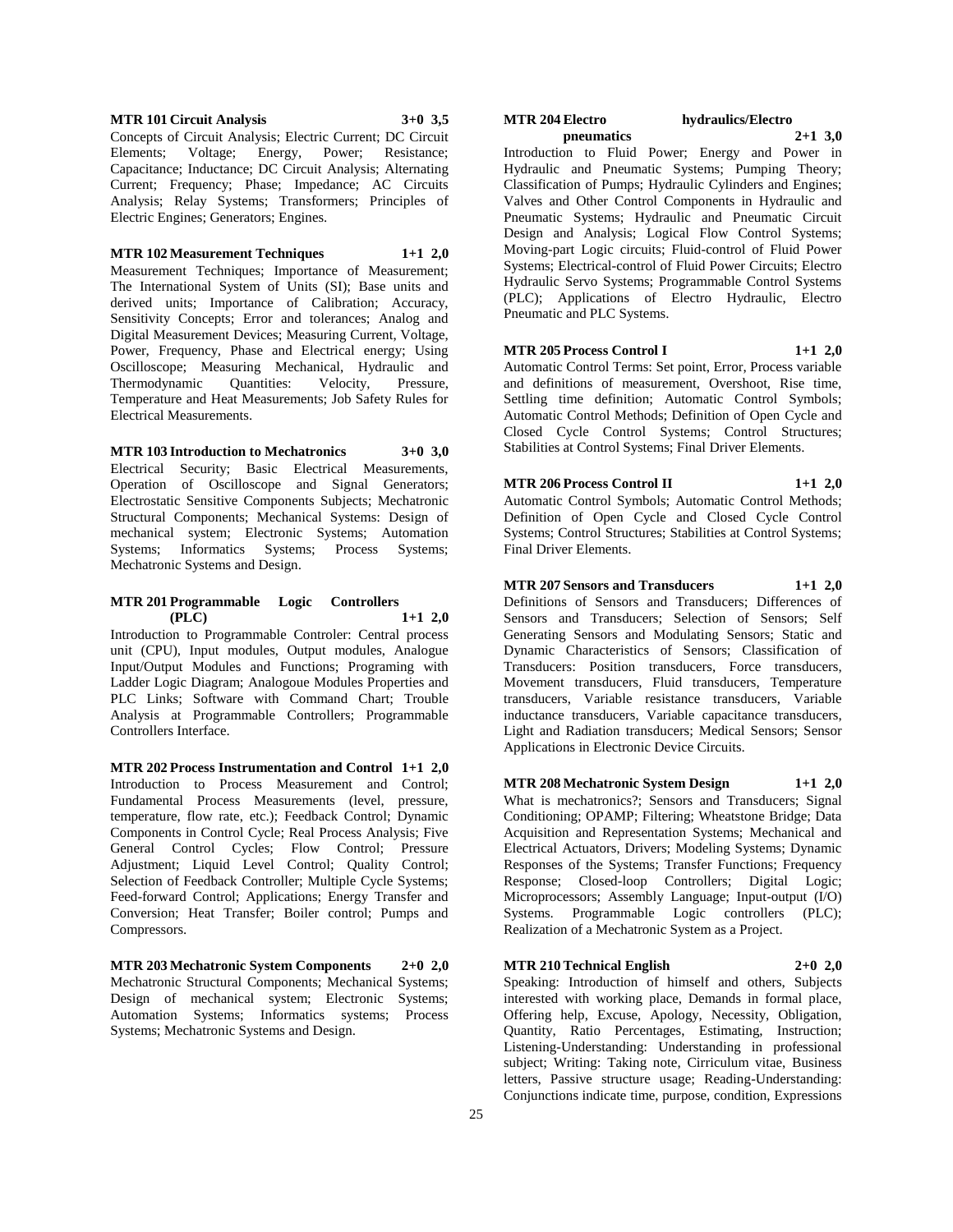in passive structure, Expressions indicate contrariness, Dictionary usage.

**MTR 212 Process Measurements 3+1 3,0** Instrumentation Terms: Definition of sensor, Fluency, Transmitter; Measurement Errors; Position Instruments: The kind of limit switches and it?s way of using; Pressure and Vacuum Measurements: Pressure measurement methods, Vacuum system, Manometer and its studying and using; Weight and Strength Measurements: Weight measurement at fluids; Velocity and Acceleration Measurements: Definition of velocity and acceleration.

#### **MTR 214 Applications of Mechatronic in Industry 1+1 2,0**

Applications of Mechatronic; Mechanical Systems; Processing of Mechanical Components; Design of Mechanic Components; Design of Mechatronic Components; Realization of Mechatronic Components; Project Process: Project file, Functional efficiency, Organization of project, Cost analysis of project, Control of project, Presentation.

#### **MTR 218 Fuzzy Logic 3+1 4,0**

Introduction to Fuzzy Logic; Fuzzy Logic Set Theory: Classical and fuzzy sets, Set operations on fuzzy logic; Fuzzy Arithmetics: Addition and subtraction of fuzzy numbers, Multiplication and division of fuzzy numbers; Fuzzy Logic Membership Functions; Fuzzy Relations; Fuzzy Logic Inference System: Mamdani fuzzy model, Sugeno and Tsukamoto models; Applications of Fuzzy Logic: Matlab fuzzy logic toolbox.

#### **MUH 233 Accounting Techniques and Commercial Software I 1+1 2,0**

Basic Concepts and Accounting Systems: Basic concepts, Opening account, Closing account, Registration, Reports and documents in accounting; Balance Sheet and Income Table: Balance sheet arrangement principles, Properties and processes of accounts in balance sheet, Income and expenditure calculations, Cost calculations and process; Use of Packet Program: Keeping and processing accounting registrations in computer.

#### **MUH 234 Accounting Techniques and Commercial Software II 1+1 2,0**

Application of Business Account Approach with Packet Program: Usage areas of business account approach, Registering and keeping outputs in computer according to business account approach; Personnel Following and Insurance Processes: Transferring personal affairs to computer, Payroll arrangement in computer, Insurance documents arrangement in computer; Card Processes: Arrangement of checks, notes and bank cards, Arrangement of stock cards, Arrangement of current account cards, Product cost calculation.

**RTV 102 Video Technique II 2+0 3,0** Physic of Color: Spectrum of electromagnetic wave, Visible electromagnetic waves, Evaluation of colors according to dimensions of a wave, Saturation of colors, Tone of a color, Type of a color, Brightness, Luminance, Chrominance, Component signal, Temperature of a color; Electronic Cameras: Working principle of cameras, Features of tubed cameras, Cameras with CCD, Types of CCD; Basic Principles of Video Recording: Video Recording: Electronic assembly and editing, Numerical recording and analog technique; Formats of Numerical Recording; Technique of Numerical Image; Television Studio Design.

**RTV 110 New Communication Technologies 2+0 2,5** Communication Satellites: Technical structure of the satellites, Frequencies used in satellite broadcasting, Television systems in transition period, Satellite transmitters, Satellite receivers; Transition Period Television Systems: Edtv, Mac, Pal Plus; New Television Technologies; High Diagnosed Television (HDTV), HDTV broadcast systems; Use of Hdtv in Electronic Movie; Numerical Television Technique (Dvb): Standards of Dvb; Data Broadcast; Techniques of Data Broadcast; Cable-Television; Teleconference; Virtual Studio.

**RTV 112 Studio Equipment and Usage 2+1 3,0** Equipment Used in Studio Environment: Camera control units (CCU), Remote control panels (RCP), Measurement devices (waveform/vector scope, multi meter etc.), Router (signal routing matrix), Video distribution amplifiers (VDA), Converters used for a variety of purposes, Monitoring and reference display devices.

#### **RTV 114 General Communication 3+0 3,0**

Definition and Concept of Communication; Elements of communication process; Culture and Communication: Definition and concept of culture, Elements of culture, Types of culture; Non-verbal Communication: Definition, Functions, Codes of non-verbal communication; Organizational Communication: Functions, Organizational culture, Formal communication channels; Communication Tools; Mass Communication: Definitions, Characteristics, Functions; Basic Communication Theories.

#### **RTV 116 Radyo Programming 2+2 4,0**

Basics of Radio Programming: Concept of program, Characteristics of radio programs, Types of radio programs; Program Production Processes: Preparing proposal forms, Guests selection, Determination of music, Writing the text; Types of Broadcasting: Live and Recorded; Program Planning; Characteristics of Radio Studios.

**RTV 118 Television Broadcasting Systems 3+0 3,0** Terrestrial Transmitters; Digital Television Transmitters and Characteristics; Radio Link Systems: Satellite broadcasting systems, Video coding in satellite; Broadcasting: Cable broadcasting systems, Cable TV network centers; Cable TV System Units: Coaxial cable, Binary copper cable, Fiber optic; 3D TV broadcasting. The Operation of Transmitter and Receiver Systems; Satellites: Types of communication satellites, Functions of satellites.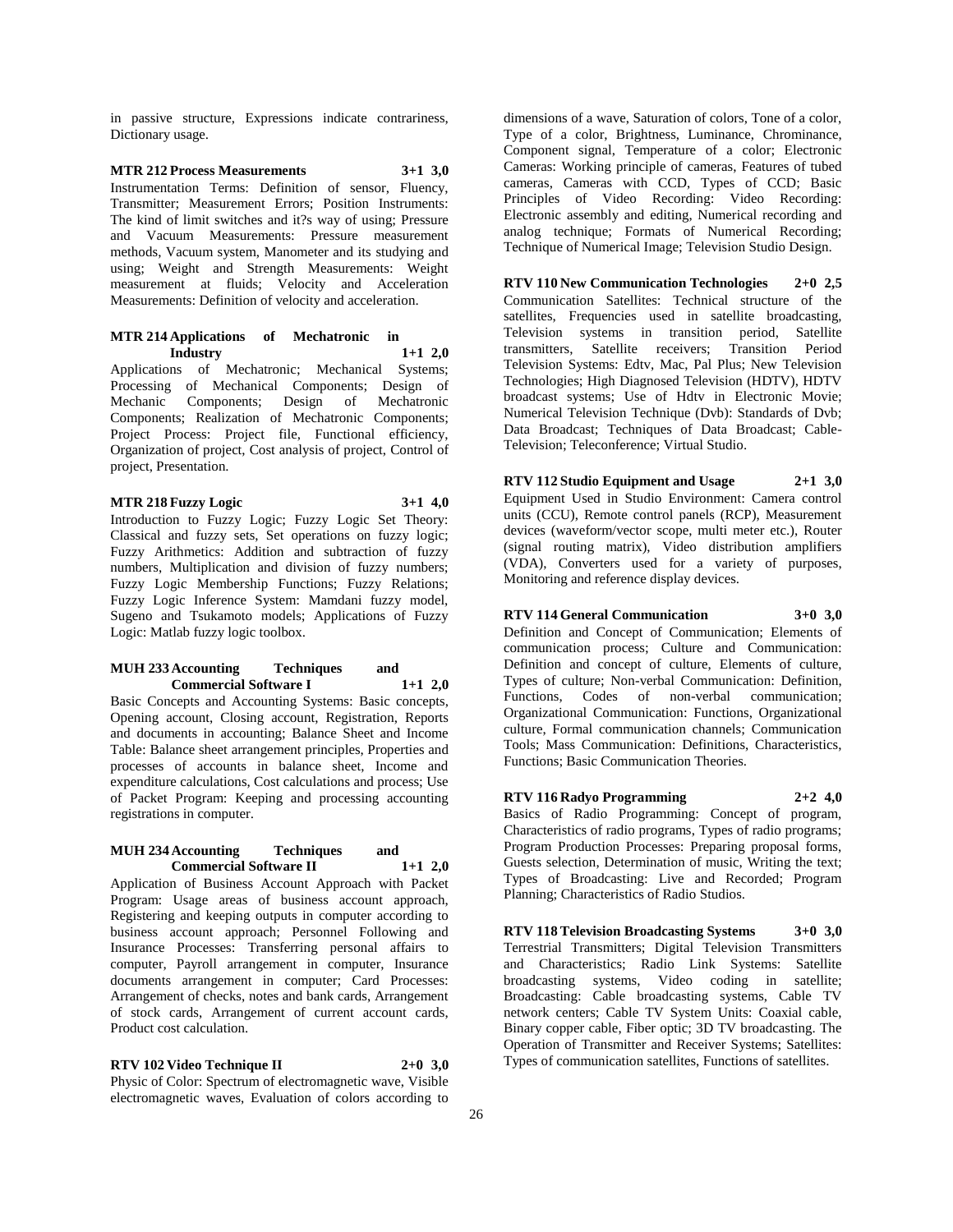#### **RTV 119 Audio Technics I 3+0 4,0**

Definition of Sound: Basic physical and perceptual characteristics of sound; Audio Signal: Structure of analog and digital audio signals, Mono and multi-channel audio signals; Audio Signal Transmission and Connection Types: Balanced and unbalanced connections; Audio Cables and Connectors: Audio monitors; Microphones: Structural and directional characteristics of microphones, Microphone use techniques, Microphone accessories; Audio Recording Techniques: Audio recording devices and recording techniques; Audio Mixers: Basic structure and types of audio mixers.

### **RTV 120 Audio Technics II 3+0 4,0**

Audio Editing: Purpose and functions of audio editing, Definition of analog and digital audio editing systems; DAW Systems: Definition and functions of DAW systems; A DAW System Practice: Software presentation, Basic audio editing applications, Audio editing in view of image; Projects: Student projects and evaluation.

#### **RTV 121 Measurement and Maintenance at RTV 2+1 3,0**

Concept and Definition of Measurement; Basic Electricity Knowledge; Wiring Specifications in System Installation; Video Signal Measurement and Maintenance; Light Level Measurement and Maintenance; Audio Level Measurement and Maintenance; Camera Maintenance and Preparations Before Shot; Maintenance of Sound Recording Devices; Maintenance of Sound Recording Hardware.

#### **RTV 123 Video Technics I 1+1 2,0**

Film Image: Technical specifications of film cameras, Basic specifications of electromagnetic waves; Modulation Techniques: Electronic Image Generation, Horizontal and vertical synchronization; Image Scanning Techniques: Electronic color generation, Color temperature; Technical Specifications of CCDS' and CMOSs': Technical specifications of electronic Cameras, Color difference signal productions.

#### **RTV 125 Radio Broadcasting Systems 2+2 4,0**

Definition and Historical Development of Radio; Propagation of Sound in Radio; Characteristics of Radio; Common Characteristics of Radio and Television; Functions of Radio; Radio Studio: Acoustic, Microphones and their characteristics; Sound Studios and Their Characteristics: Sound studio control room, Mixer in radio broadcasting, Band broadcasting, Live broadcasting; Program Types in Radio.

#### **RTV 217 Creation, Production and Broadcast Process of TV Program 2+0 3,0**

Technology and TV; Properties of Television as a Communication Devices; TV Production Sector: Production companies, Private and public companies, Advertising agency, Postproduction Companies, Cast Agency, Vocalization studios; TV program types; TV Creation Process; Production Budget; Production Process; Postproduction; Broadcast Precontrol; Legal Obligations on

TV program Production; Preparation of TV Program Suggestion.

#### **RTV 222 Technical English 3+0 3,0**

Definition and Usage of Frequently Used Technical Terms of Radio Television: Turkish meanings and Definition of this words; Translation of Radio Television Papers from Literature into Turkish; Covering Educational Representations and Computer Softwares; Printing Technical Reports.

#### **RTV 229 Television Program Production Techniques 2+1 3,0**

Basic Concepts: TV program types, Broadcasting types and shooting types; Program Production Process; TV Program Narrative Structure and Production Elements: Audio visual narrative elements; Treatment, Scenery technics, Budget; Production Process: Planning, Shooting technics and scales, Shooting rules; Eye lines, Action lines, Continuity; Post Production: Transitions and effects.

**RTV 231 Digital Recording Systems 2+1 3,0** Magnetic Tapes and Video Recording: Heads of video recording; Video Recording Formats; Broadcast Quality Formats: Semi-professional formats, Amateur formats; Technical Features of Video Recording Formats; Time Base Correctors; Digital Video Recording Systems; Digital Recording Medias and Features; Optic Discs and Types; Digital Video Signal Compression: Moving picture compression techniques, Compression formats of moving pictures.

# **RTV 232 The Basic Techniques of Diction,**

**Announcing and Sound Recording 2+1 3,0** Speaking and Listening, The Effective Use of Sound and Voice, Voiceless Communication, The Effective Use of Body Language, The Control of Breath, Voice Training and Articulation, The Usage of Period in Speaking, Sounding and Concepts, Studio Knowledge, The Usage of Microphone, Pursuing The Film and The Text From The Monitor, The Concept of Reggie, The Harmony of Casting and Voicing Artists, The Voicing of Production, Animation, Documentary and Advertising Films, The Presentership of Open Faculty, Radio and Television Programs, The Voicing of Documentary, Radio Theatre, Congress Presentation, Diction, Phonetic, Articulation, News Announcing, Sport Announcing.

**RTV 233 Digital Audio Video Archiving 2+1 3,0** Types of Audio and Video Archives; Terminology of Audio and Video Recording; Mass Communication Tools and Record Production: Institutions providing resources for mass communication and record production; Management of Audio and Video Records: Selection and evaluation, Establishment of classification, cataloguing and access system, Storage, Conservation and restoration, Immigration records, Core benefits and legal problems; Bibliographic Control of Digital Resources and Metadata; Thesaurus as a Tool of Information Identification and Retrieval; Digital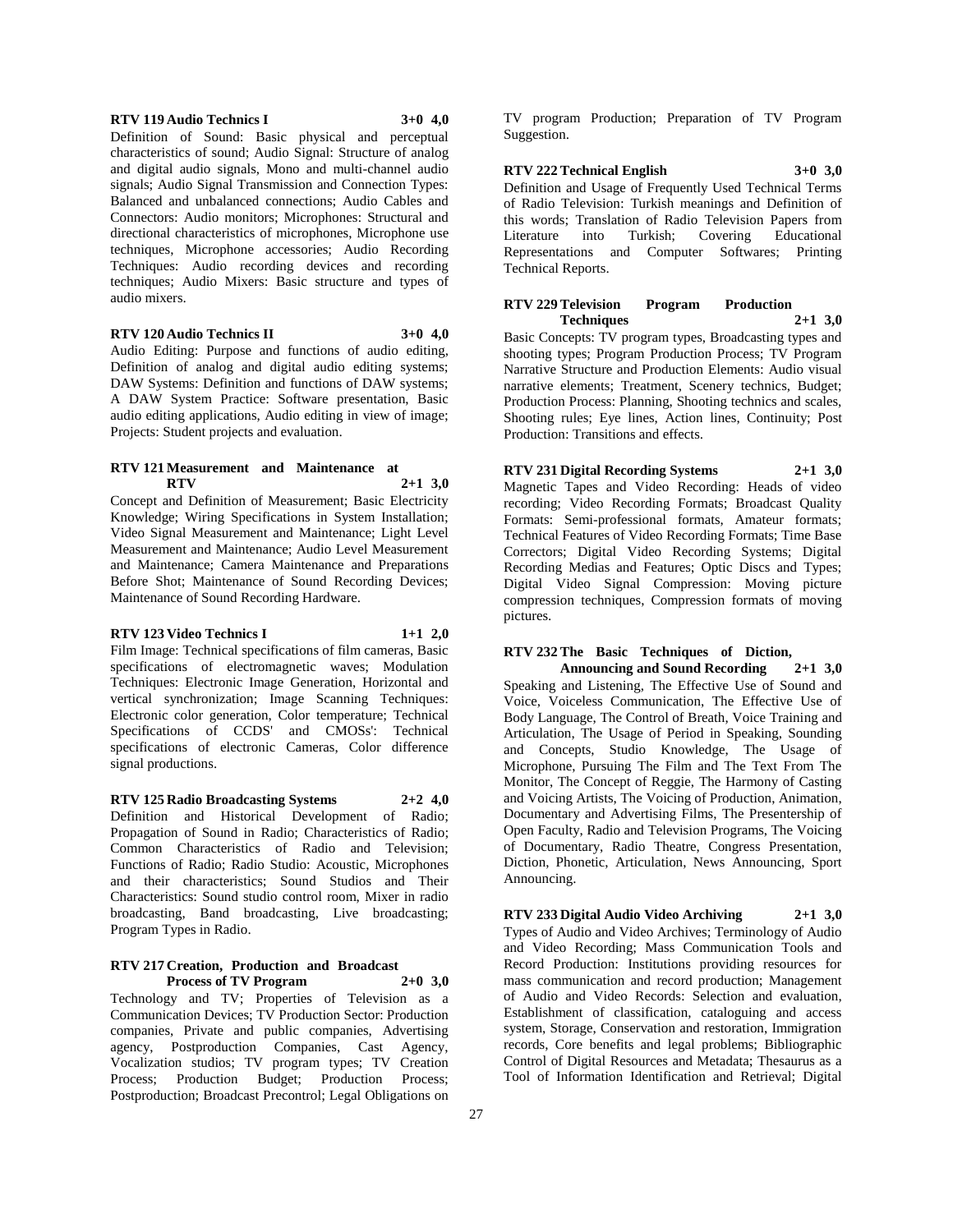Archives and Production System (Cinegy) and Examples of Application.

# **RTV 234 Working Life in Media 2+1 3,0**

The Economical and Legal Conditions for Media Personnels; Basic Concepts and Foundations Towards Working Life in Media. Media Expertise as Professional Group, Radio Broadcasting, Journalism, Television Broadcasting, Advertising; The Characteristics and Working Conditions of Media Members, Legal Regulations in Media Towards Working Life, The aim and content of Labor Laws of Press. The Radio Television Chief Committee and Their Aim, The Issues in Media Sector, The Ownership of Media and Relations with Staff, Employment; Media in Respect of Turkish Laws, Principles of Press, The Actual Situation in Turkey, The Principles of Local Television, Radio and Press.

#### **RTV 235 Television Business 2+1 2,5**

Management and Organization in Television Businesses: Organizational structure and management systems of TV; TV Production Planning: Characteristics of TV productions, Planning production and production processes; Broadcasting Planning: Planning broadcasting processes and concepts, Streaming and strategies, Measurement; TV Marketing: Characteristics of marketing, Strategies for TV marketing.

#### **RTV 236 Digital Video Effect Systems 2+1 3,0**

Vision Mixers: Parts, Effects; Digital Video Effect Units: Operating specifications, Working principle; Character Generators: Operation, Video generator program, Character generator video generation systems; Electronic Graphic and Animation Systems: Pixel and vectorial based graphic generation, Function of animation systems, Areas of use, 2D graphic animation systems, 3D model generation and animation systems; Slide Storage and Presentation Units: Functions and Techniques; Color Correctors; Functions, Adjustments, Converters of television color system.

#### **RTV 237 Camera Technics 1+1 2,0**

History of Camera; Electronic Cameras: Studio camera, EFP camera, ENG Camera; F Number in Electronic Cameras; Depth of Field and Variables Affecting Depth of Field; Lenses and Types of Lenses: Normal focal length lenses and their characteristics, Short focal length lenses and their characteristics, Long focal length lenses and their characteristics, Zoom lenses and their characteristics; Facilities of Electronic Cameras; Studio Control Room and Mobile Recording Vehicles, Camera Mountings; Power Supplies in Electronic Camera.

#### **RTV 238 IP Based Broadcasting 2+1 3,0**

Development of IP Based Broadcasting; Digital TV Broadcasting; Broadcasting Standards and Interaction; Internet Based TV Broadcasting; IPTV: Characteristics of IPTV platforms, Infrastructure and components of IPTV, IPTV applications: services, subscriber management; Content Presentation Methods: Unicast, Multicast; WEBTV: WEB TV broadcasting and its characteristics;

Mobile TV Broadcasting; Internet Based Radio Broadcasting: Development of digital radio, Characteristics of digital radio, Internet radio and mobile radio applications.

#### **RTV 239 Video Editing Technics 2+1 3,0**

Cable Systems Used in Image and Sound Transmission: Types of video and audio signals, Types of analog and digital cables and connection; Historical Development of Video Cameras; Basic Elements of Video Cameras; Types of Video Cameras; Principles of Video Cameras; Camera Objectives: Structure of objectives, Classification of objectives; Importance and Role of Lighting; Reasons of Using Lighting in Shooting: Technical reasons, Aesthetic reasons; Lighting Equipment; Lighting Methods.

# **RTV 240 Lighting Technics 1+1 2,0**

Definition of Lighting and Purpose of Lighting; Intensity of Light and Color Temperature; Lighting Sources: Hard light sources, Soft light sources; Lighting as a Dramatic Factor: Lighting for Creating an Atmosphere; Psychological Aspects of Lighting; Illumination Aesthetics; Rembrandt lighting, Cameo lighting, Silhouette lighting; Color and Color Control in Lighting; Light Filters and Their Usage; Internal and External Light in Camera.

#### **RTV 241 Television Reporting 2+1 3,0**

Concept of Reporting: Definition, Properties and Types; Language in Reporting; Structural Properties of Reporting; Differences Between Newspaper, Radio and Television and Internet Reporting; News Bulletin Formats; Methods of Searching News; Writing the Text: Method and Rules.

**RTV 242 Video Editing Applications 1+2 3,0** Aim of Editing in Video and Audio; Editing Magnetic Tapes: A-B roll editing system, Necessary software and connections for desktop editing, Differences between A-B roll editing and desktop editing, Preparations before editing in desktop editing systems; Meaning of Time Code and Editing Script; Desktop Editing: Computer and its hardware and software for desktop editing; Video and Audio Signal Transfer to Computer; Concepts of Capture and Import; Editing Orograms: Basic characteristics, Main effect groups, Exporting the projects in editing programs.

#### **RTV 244 Interactive Television 2+1 3,0**

Digital Television Broadcasting: Communication standards, Transmission areas, Receiving the broadcasting; Digital TV Broadcasting and Interaction: Definition of interaction, Interactive TV services, Interaction levels; Half Interaction: Channels, EPG, VOD, NVOD; Full Interaction: Interactive TV Program and User Interaction; Interface design for ITV: Criteria for design, Content development.

**RTV 246 TV Program Production Applications 1+1 2,0** Pre-production Processes of TV Program: Conceptualization, Proposal, Preparing Synopsis, Treatment and Storyboard, Preparing the budget, Time Forecasting; Scenery: Techniques, Design, Numbering shootings,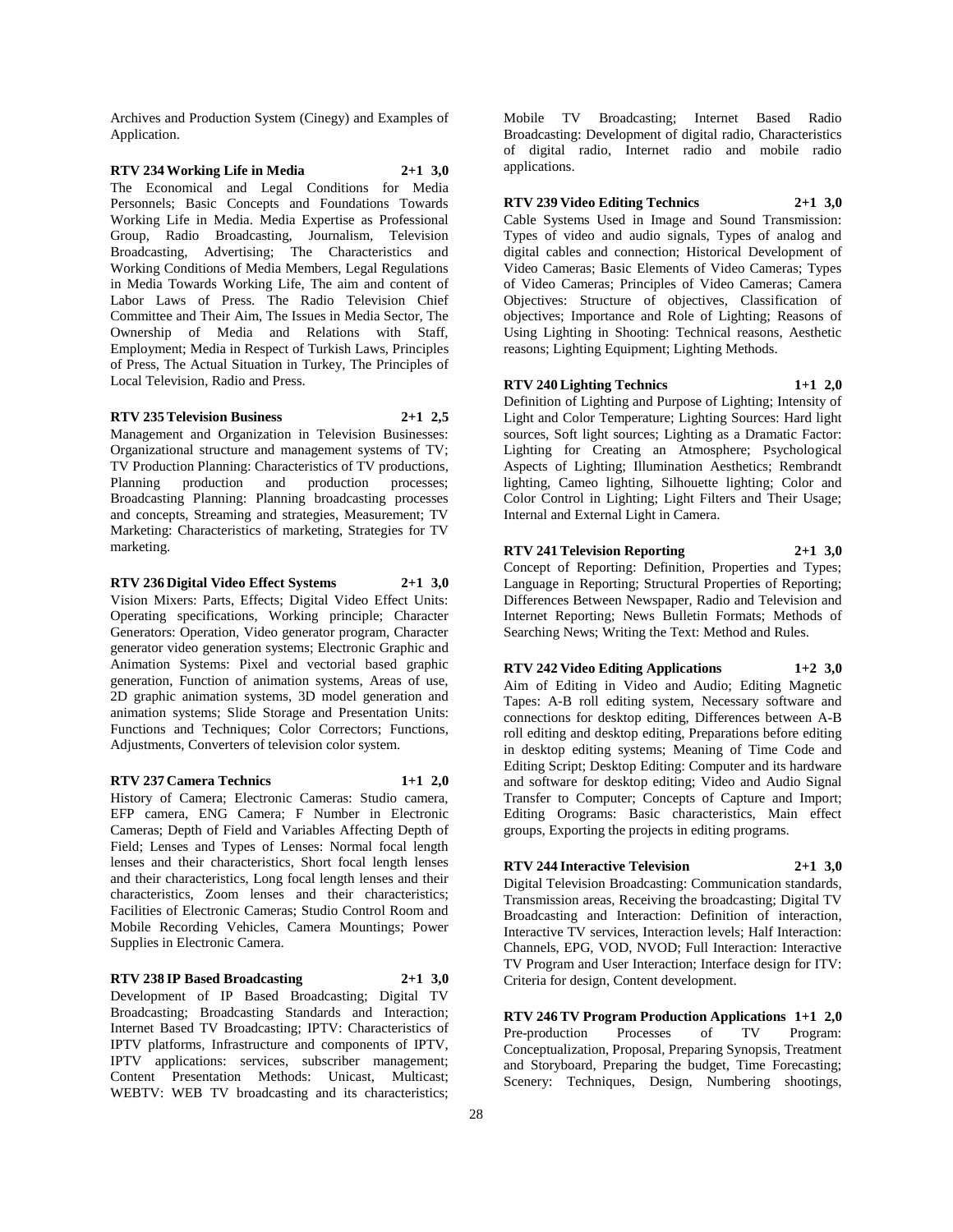Sequences, Planning; Shooting techniques: Rules, Scales; Production and Postproduction Processes.

# **RTV 248 Television Advertising 2+1 3,0** Writing; Story Board; Shooting Board; Types of Camera

Shooting; Visual Displays; Camera Movement; Production Companies and Director; Casting; Photo Shootings; Montage; Production and Post-Production.

#### **RTV 258 Vision Mixer 2+1 3,0**

Basics of Picture Selection; Image Transition; Basic Image Transitions: Cutting, Chaining, Imposing, Fadeout; Special Visual Effects; Standard Electronic Effects: Wipe, Border, Hard, Soft, Wiping; Electronic Coding; Luminance coding, Chrome coding, External coding, Internal coding with colour discrimination; Special Numerical Effects.

#### **RTV 260 Media Literacy 2+0 3,0**

Media Literacy: Concept, Definition and Importance; Historical Development, Theories and Principles; Critical Approaches; Media Enterprises: Possession and control, Regulation and policy-making, Production and Distribution; Structure of Media Message; Configuration and Interpretation of Visuals: Power, Gender in public and media, Children and advertising, Censorship, Racism and Monopolization.

### **SAN 111 Fundamental Art Education I 3+0 3,0**

Goals, Content and Main Concepts of Fundamental Art Education; Design and Creativeness; Basic Plastic Elements: Paint, Line, Colour, Dimension, Shape, Surface; Material Identification; Plastic Components: Action, Rhythm, Volume, Place, Balance, Tissue; Usage Methods of Values and Applications; Light-Dark Values; Composition Setting; Form Associations: 2-D form, Adding third dimension.

# **SAN 112 Fundamental Art Education II 3+0 3,0**

Condition and Principles in Fundamental Art Education; Visual Record Elements; Universal Elements; Drawing Systems; Arrangement Factors; Analysing of Objects; Study Works; Derivation of Artistic Forms from Natural Forms: Getting object lineated synthesis, Migrating to new form; Material Identification; Analysing Artistic Work; Personal and Group Projects; Artistic Research Excursion.

#### **SAN 155 Hall Dances 0+2 2,0**

Basic concepts. The ethics of dance, Dance Nights, Dance Costumes, National International Competitions and rules/grading, Basic Definitions, Classifications of Dances: Social Dances; Salsa, Cha Cha, Samba, Mambo, Jive, Rock'n Roll, Jazz, Merenge; Flamenko, Rumba, Passa - Doble, Argentina tango, Vals, Disco, Quickstep, Foxtrot, Bolero, European Tango: Ballroom Dances; Sportive Dances; Latin American Dances; Samba, Rumba, Jive, Passa-Doble, Cha Cha, Standart Dances; European Tango, Slow vals (English), Viyana vals, Slow foxtrot, Quickstep.

# **SNT 111 History of Arts I 2+0 2,0**

Definition, Content and Fundamental Concepts of History of Arts; Art Branches; Culture and Art Relation; Analysing Methods of Artistic Works: Material and technique, Theme, Figure, Shape, Specific content; Relations with Other Sciences: Philology, Palaeography, Epigraphy, Numismatic, Chronology, Archaeometry, Geography, Ethnography, Anthropology, History, Archaeology; Developed Theories About History of Arts; Reflection Theory; Pre-historical Art: Antiquity art, Middle age art, Renaissance, Baroque; Art Trends: Classism, Romantism, Realism, Impressionism, Symbolism.

#### **SNT 114 History of Art II 2+0 3,0**

Art Movements and Graphic Design; Arts and Crafts Movement; Typographic Revolutions; Font Designers; Classification of Typefaces; Art Nouveau; Art Movements That Affect Design in the Early 20th Century Art; Cubism, Futurism, Dadaism, Surrealism; Use of Posters in World War I, Russian Suprematism and Constructivism, De Stijl Movement, Bauhaus.

**ŞPL 201 City Admiration and Environment 3+0 3,0** Urban Management; Perception of City; Human and Environment; Globalization; Urban Culture and Identity; Environment and Participation; Industrialization and Urban Transformation; Effects of Urbanization to Environment and Ecological System; Urbanization and Environmental Problems; The Planning and Application Problems of Urban Technical and Social Services; Urban Planning and Administrative Organization; Importance of Public Participation in Urban Planning; Restructuring of Local Governments; Historical Development of Local Governments; Legal and Administrative Regulations.

**ŞPL 202 Plans of Map and Expropriation 2+0 3,0** Existing Maps; Types and Hierarchy of Plans; Development Plans, Regional Plans, Metropolitan Area Plans, Environment Organization Plan, City Plans: Land use plans, Detail plans; Procedures of Elaborating and Implementing city plans; Changing city plans, Expropriation: Process of Making an Expropriation Decision, Notifying the Owners; Organization of land and land subdivision control.

#### **TAR 165 Atatürk's Principles and History of Turkish Revolution I 2+0 2,0**

Reform efforts of Ottoman State, General glance to the stagnation period, Reform searching in Turkey, Tanzimat Ferman and its bringing, The Era of Constitutional Monarchy in Turkey, Policy making during the era of first Constitutional Monarchy, Europe and Turkey, 1838-1914, Europe from imperialism to World War I, Turkey from Mudros to Lausanne, Carrying out of Eastern Question, Turkish Grand National Assembly and Political construction 1920-1923, Economic developments from Ottomans to Republic, The Proclamation of New Turkish State, from Lausanne to Republic.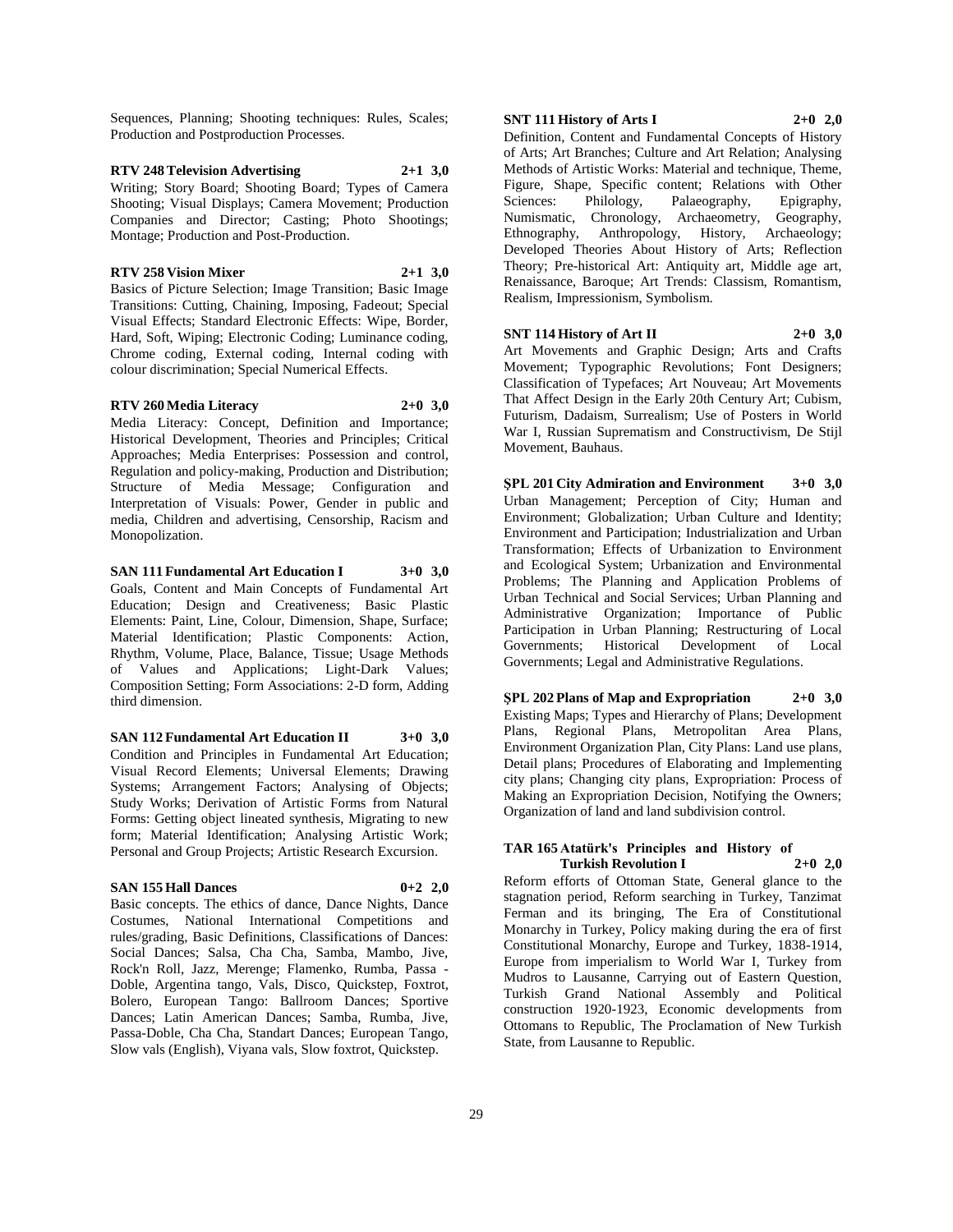#### **TAR 166 Atatürk's Principles and History of Turkish Revolution II 2+0 2,0**

The Restructuring Period; The Emergence of the fundamental policies in the Republic of Turkey (1923-1938 Period); Atatürk's Principles, and Studies on Language, History and Culture in the period of Atatürk; Turkish Foreign Policy and Application Principles in the period of Atatürk; Economic Developments from 1938 to 2002; 1938-2002 Period in Turkish Foreign Policy; Turkey after Atatürk's period; Social, Cultural and Artistic Changes and Developments from 1938 to Present.

**TEK 107 Scientific Principles of Technology 3+1 4,0** Material Properties: Chemical operations in burning and oxidation, Prevention from oxidation, Elasticity of material and Hook's Law; Static: Static balance state, Vctorial and scalar quantities, Moment, Center of gravity; Dynamics: Path, time, velocity and acceleration; Mechanic and Electromagnetic Wave Movement: Wave length, Frequency; Fluid Pressure: Pressure and its units, Absolute presuure, Relative Pressure; Electric and Magnetism: Simple circuits with serial and parallel connected resistants, Current, voltage difference and resistant problems.

#### **TER 201 Thermodynamics 2+0 2,0**

Definitions and Fundamental Principles; First Law of Thermodynamics; Thermodynamic Systems; Heat and Work; Second Law of Thermodynamics; Entropy; Heat Energy; Carnot Principle and Carnot Cycle; Change of State of Gases; Heat Engine Cycles: Constant volume (Otto), Constant pressure (Diesel) and mixed cycles, Power cycles.

#### **THU 203 Community Services 0+2 3,0**

Various Community Projects: Helping young students during their study periods or after school study sessions, Aiding the elderly in nursing homes, helping disabled individuals with various tasks, helping social services and aiding children with their education etc., take part in the projects which raise environmental awareness, Integrating with the community and enabling use of knowledge accumulated in the courses.

#### **THU 205 Community Services 0+2 4,0**

The course aims to integrate the students with the community and enable them to utilize the knowledge they have accumulated in their courses. The students participate in different community projects such as helping young students at their study periods or after school study sessions, aiding the elderly in nursing homes, helping disabled individuals with various tasks, helping Social Services and aiding children with their education etc. The students also try to work in projects which raise environmental awareness.

Certain Typefaces; Typographical Regulatory Studies; Creating Meaning Through Connotation: Meaning of the

#### **TİP 111 Typography I 2+1 2,5**

Definition and Scope of Typography; Anatomy of the Latin Alphabet Letters; Basic Rules of Writing; Presentation of

word; Design Elements in Writing: Heading, Sub-heading, Text, etc., Analysis of Elements.

### **TİP 112 Typography II 2+0 2,0**

Historical Development of Typography; Structure and Anatomy of Letters; Font Family, Font Size, Space, Editing, Optical Alignment, Emphasis, Readability and Abstraction, Special Effects; Importance of Typography and Its Relationship with Other Graphic Elements.

#### **TOP 102 Surveying 2+2 4,5**

Concepts Related to Topography; Simple Measurement Tools and Horizontal Measurement: Application of right angles, Application of right angles by the help of prisms, Application of lines; Length Measurement: Calculation of Surveying and levelment; Calculation of Area: Calculation of area according to measurement values, Calculation of area according to coordinate values, Calculation of area according to Cross Method; Theodolite and Angle Measurement: Measuring horizontal and vertical angles, Length measuring; Drawing Maps and Plans Using The Dimensions of a Field: Calculation of Coordinates; Calculation of Polygons.

#### **TRA 108 Highways 2+0 2,0**

The terms highway and road traffic; Driver and pedestrian characters; Characteristics of vehicle; Transportation and traffic concept; Urban transportation; Traffic arrangement and beginning of traffic; Changes in traffic trend; Transferring traffic and saturation point; Basic elements of traffic and relations between them; Capacity concept and speed-flow relationship for capacity; Service level; Concrete pavement design; Concrete pavement construction; Defects and restoration of concrete pavements.

#### **TRA 218 Transportation 2+1 3,0**

Modes of Transportations: Highways, Railways: The structure of the transport system: Routes; Geometric design; Study of surveying works; The experiments of bituminous asphalts, liquid asphalt, aggregates and bitumen; Surface coatings.

#### **TRS 102 Technical Drawing 2+2 4,5**

Engineering Drawing and Tools: Drawing tools, introduction, use and care; Engineering Drawing Papers: Papers used at drawing, Measurements of paper standards; Scales: Applications; Standard Line: Areas of application; Line studies; Standard Writing: Inclined and Perpendicular writing, Writing studies; Geometrical Drawings: Angles, Setsquare, Ruler, Drawing angles by using compasses, Dividing to equal parts, combinations, Drawing regular polygons into a circle; Geometric Projection and Drawing Views; Scaling and Measuring; Cross Section Views; Perspective; Roughness of Surfaces and Surface Processing Signs; Tolerance and Exercises.

# **TRS 104 Technical Drawing 2+2 4,0**

Technical Drawing and Tools: Drawing tools, introduction, usage and care; Technical Drawing Papers: Papers used at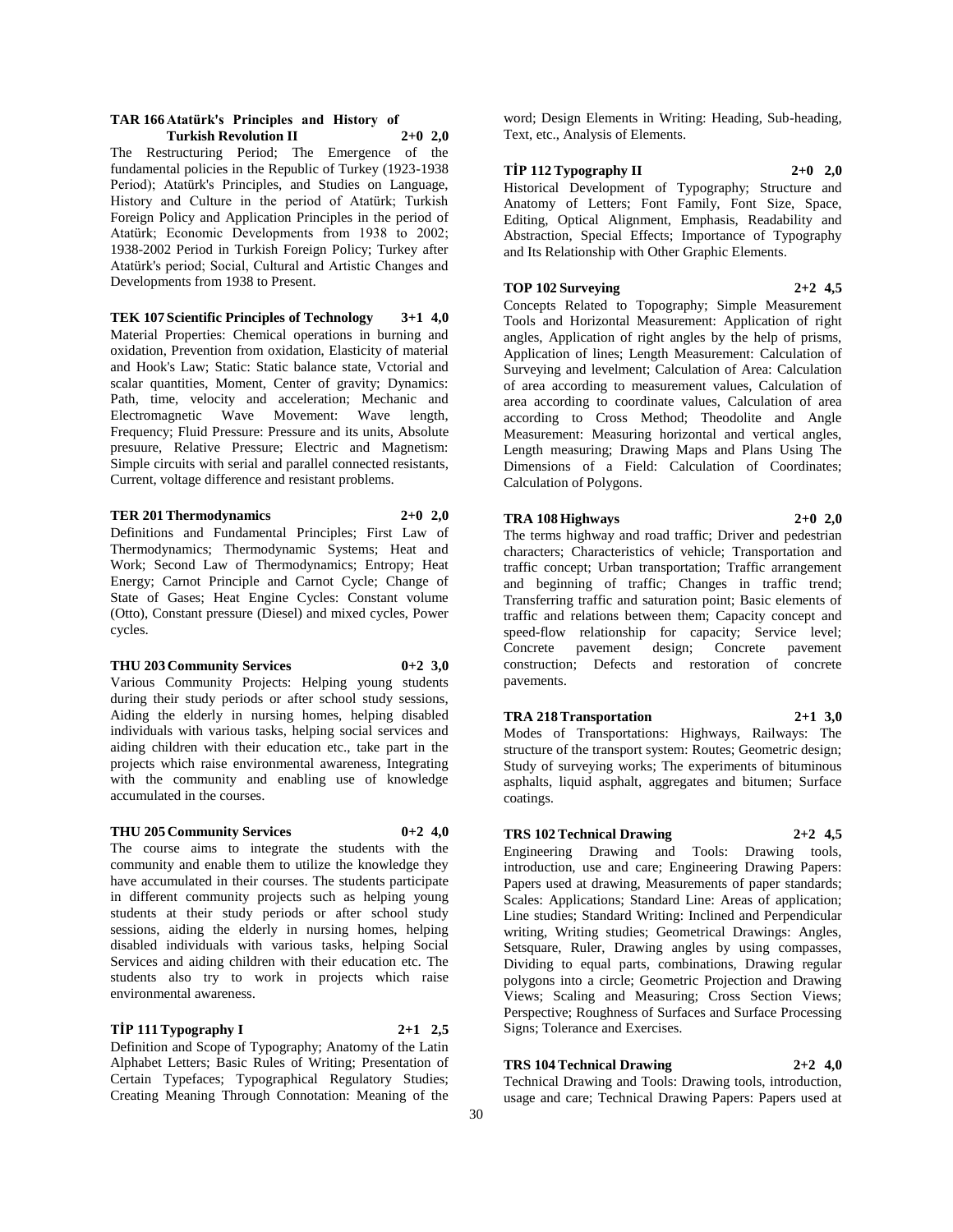drawing, Measurements of paper standarts; Scales: Applications; Standart Line: Usage areas, Line studies; Standart Writing: Inclined and Perpendicular writing, Writing studies; Geometrical Drawings: Angles, Setsquare, Ruler, Drawing angles by using compasses, Dividing to equal parts, combinations, Drawing regular polygons into a circle; Geometric Projection and Drawing Views; Scaling and Measuring; Cross Section Views; Perspective; Roughness of Surfaces and Surface Processing Signs; Tolerance and Exercises.

**TÜR 120 Turkish Sign Language 3+0 3,0**

Overview of Sign Language: Characteristics of sign language; History of Sign Language in the World: Emergence of language and sign language, Verbal education and approaches to sign language; History of Turkish Sign Language: Early period, Ottoman period, Period of the Republic of Turkey; Introduction to Turkish Sign Language: Finger alphabet, Pronouns, Introducing oneself and family, Greetings, Meeting, Relationship words; Showing Basic Words: Adjectives: Adjectives of quality, Adjectives of quantity; Verbs: Present tense, Past tense, Future tense, Time adverbs, Antonyms; Healthy Living: Expression of health-related problems, Sports terms, Expressing requirements; In a Bank: Expressions required to carry out basic procedures in a bank; Vacation: Basic words about vacation.

#### **TÜR 125 Turkish Language I 2+0 2,0**

Language: Characteristics of language, Relationship between language and thought and language and emotion, Theories about the origin of languages, Language types, The position of Turkish Language among world languages; Relationship Between Language and Culture; Historical Progress of the Turkish Language; Alphabets Used for Writing in Turkish; Turkish Language Studies; Turkish Language Reform; Phonetics; Morphology and Syntax; The Interaction of Turkish Language with Other Languages; Wealth of Turkish Language; Problems Facing Turkish Language; Derivation of Terms and Words; Disorders of Oral and Written Expression.

#### **TÜR 126 Turkish Language II 2+0 2,0**

Composition: Written composition, Paragraph and ways of expression in paragraphs; Punctuation; Spelling Rules; Types of Written Expression and Practices I: Expository writing; Types of Written Expression and Practices II: Narrative writing; Academic Writing and Types of Correspondence; Reading and Listening: Reading, Reading comprehension strategies, Critical reading; Listening; Relationship between Listening and Reading; Oral Expression: Basic principles of effective speech; Body Language and the Role of Body Language in Oral Expression; Speech Types; Principles and Techniques of Effective Presentation; Some Articulatory Features of Oral Expression.

# **YPD 101 Building Inspection 2+1 3,0**

Legal procedures in building inspection; Application Process: Building Material Standards; Control of material

and laboratory tests; Application of Building: Control of steel and mold; Preparation of concrete; Compliance control of materials in projects.

### **YPD 102 Guidelines for Earthquake Resistant Construction 2+0 2,0**

Causes and Characteristics of Earthquakes: Concept and definitions; Seismological assessment; Forms of ground motion; Design for earthquakes; Collecting the geological data's and evaluation; Slope stability analysis and landslides; Liquefactions; The basic design of foundation; Retaining structures; Construction on active faults; Strengthening of structures.

#### **YPD 103 Structural Design I 3+1 4,0**

Evolution of Concrete and Concrete Buildings: Structural Behavior of concrete elements; Structure and building loads; Design criteria for concrete framed structures; Elements of Concrete Framed Structures: Foundation, Floors, Stairs; Wall design; Exterior Wall Design: Wall types and assemblies, Metal cladding, Stud-backed walls; Drawing a Wall Section: Points to consider, Drafting guidelines; Reinforced prefabricated buildings; application systems; Assembling techniques of panel facade elements and joint analysis.

### **YPD 104 Structural Design II 2+0 2,0**

Steel in Architecture: Evolution of Steel Structures, Steel-Framed Structures: Developments and achievements; Example of Steel-Framed Buildings; Principles of Design and Construction: Fundamentals of planning, Load bearing systems, Columns, Bracing, Flooring systems, Integration of building structure with building insulation; Steel stairs; External Walls: Curtain walls, Facade claddings; Internal Walls: Glass walls, suspended ceilings, raised floors; Roofs: Glass roofs; Corrosion and protection, Fire Protection; Wood in Architecture: Wood construction components; Principles of Design and Construction: Fundamentals of planning, Load bearing systems, Bracing, Floor structures, Construction of floors, Integration of building structure with building insulation, Wooden Stairs; External Walls and facade claddings; Internal walls construction; Roofs.

#### **YPD 105 Construction and Material 3+0 3,0**

Definition of Materials: History; Natural Stone as an Element of Construction Materials; Aggregate: Classification, Screen Analysis, Granulometry, Properties of Aggregates Used in Foundation Construction; Properties of Bitumen Aggregate; Experiments Applied to Aggregate; Plaster; Lime; Cement, Properties of Cement; Mortar and Properties; Concrete and Properties of Concrete; Mixture Ratios for Concrete Materials; Metals, Woods, Glass, Plastic Materials.

**YPD 106 Occupational Health and Safety 2+0 2,0** Development and Importance of Occupational Health and Safety; Causes of Work Accidents and Occupational Illnesses; Measures against Work Accidents and Employee Health Problems; Occupational Health and Safety in